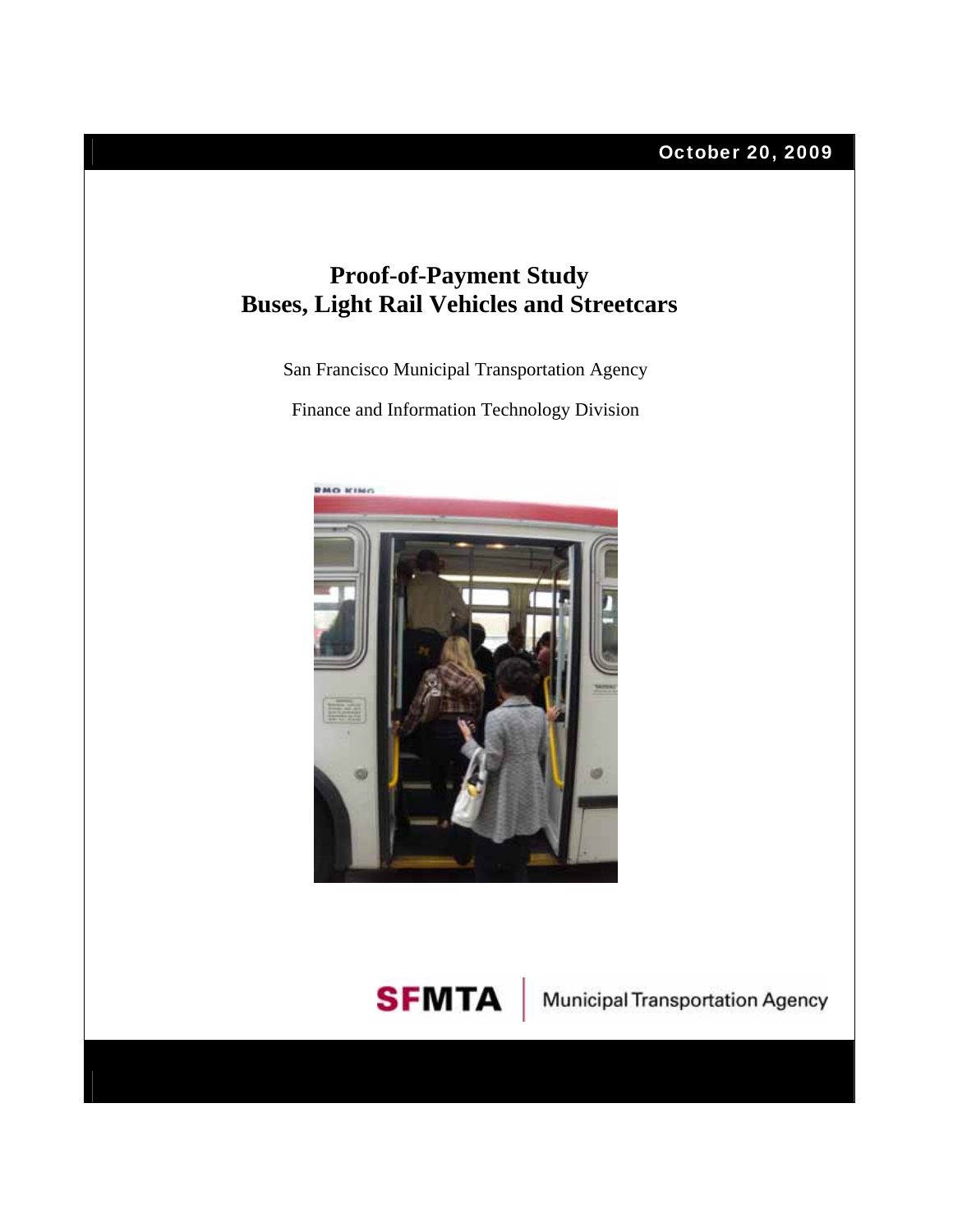## Acknowledgements

This Proof-of-Payment Study required the collaboration and support of many individuals in multiple SFMTA divisions, including Security & Enforcement, Planning and Finance & Information Technology. In particular, the Transit Fare Inspectors and members of the SFPD were extremely helpful in conducting the survey.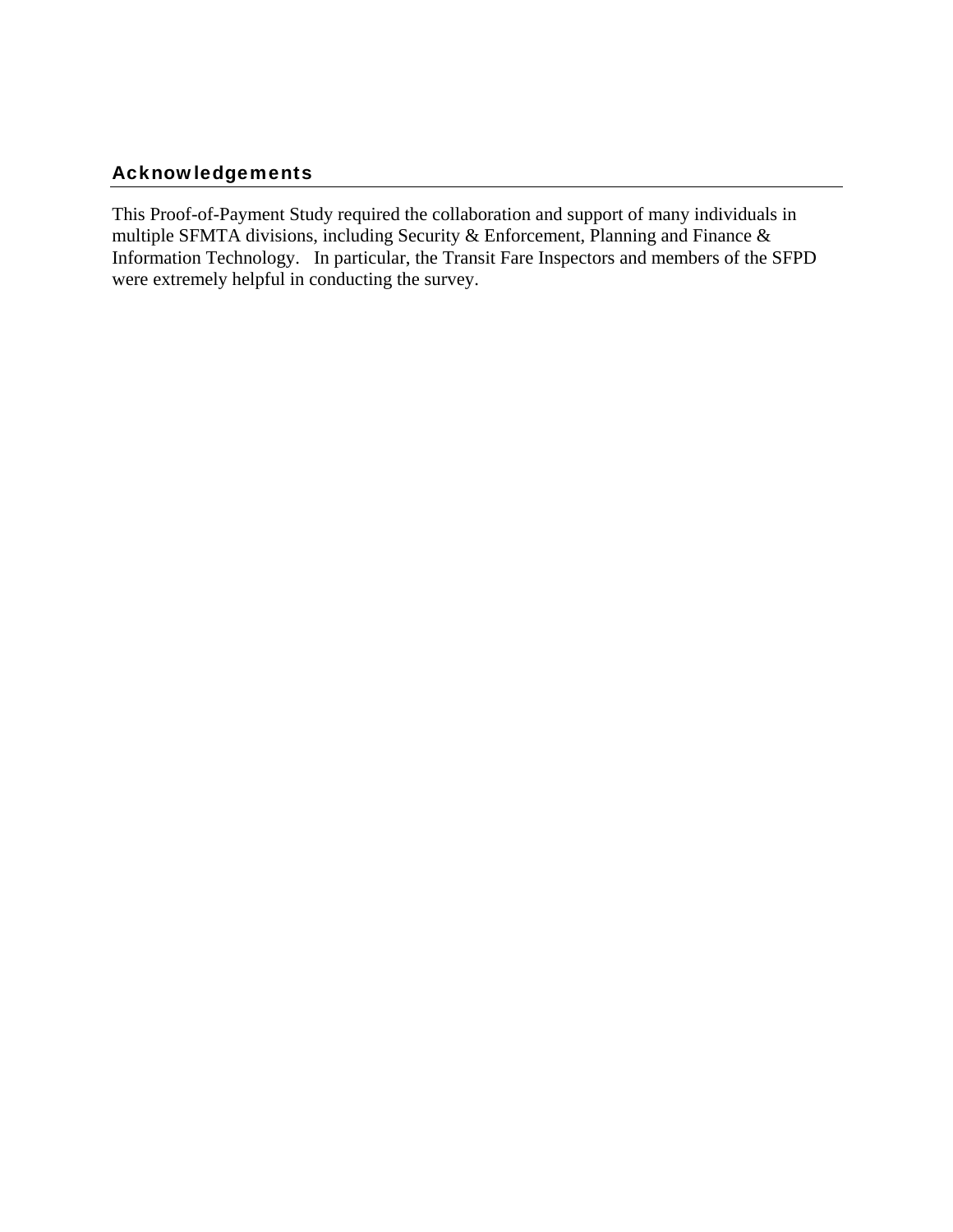## **Table of Contents**

| 1.                                                           |  |
|--------------------------------------------------------------|--|
| 2.                                                           |  |
| 2.1.<br>2.2.                                                 |  |
| 3.                                                           |  |
| 3.1.<br>3.2.<br>3.3.<br>3.4.<br>3.5.<br>3.6.<br>3.7.<br>3.8. |  |
| 4.                                                           |  |
| 4.1.<br>4.2.<br>4.3.<br>4.4.<br>4.5.<br>4.6.                 |  |
| 5.                                                           |  |
| 6.                                                           |  |
| 7 <sub>1</sub><br>7.1.                                       |  |
| 7.2.<br>7.3.<br>7.4.<br>7.5.                                 |  |
| 7.6.<br>7.7.<br>7.8.                                         |  |
| 7.9.                                                         |  |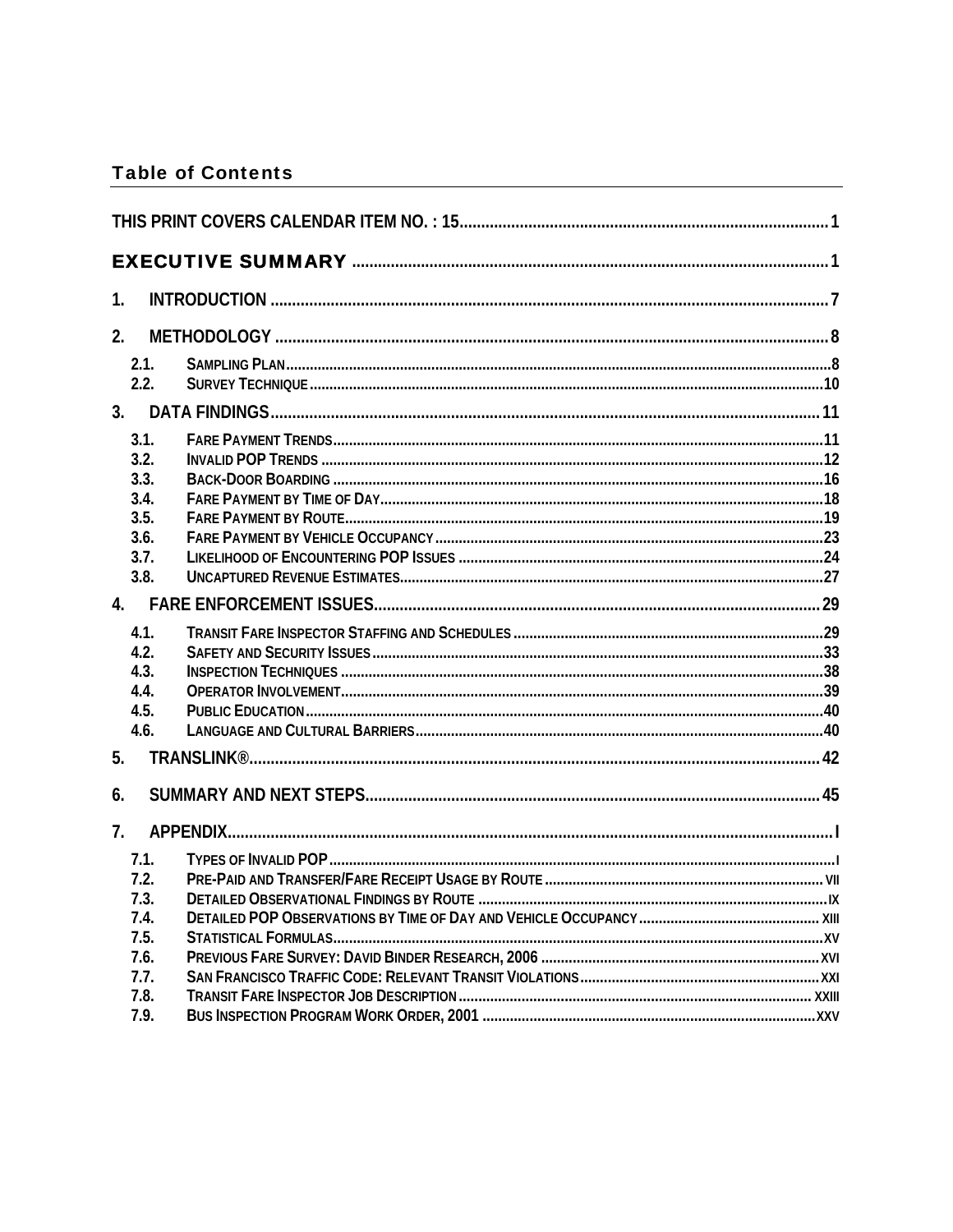## List of Figures

| Figure 25: TFI Inspector Staffing and Estimated Customers with Invalid POP by Time of Day  33    |  |
|--------------------------------------------------------------------------------------------------|--|
|                                                                                                  |  |
| Figure 28: Fare Enforcement Safety and Security Issues Specific to Buses and Crowded Vehicles 38 |  |
|                                                                                                  |  |
|                                                                                                  |  |
|                                                                                                  |  |
|                                                                                                  |  |
|                                                                                                  |  |
|                                                                                                  |  |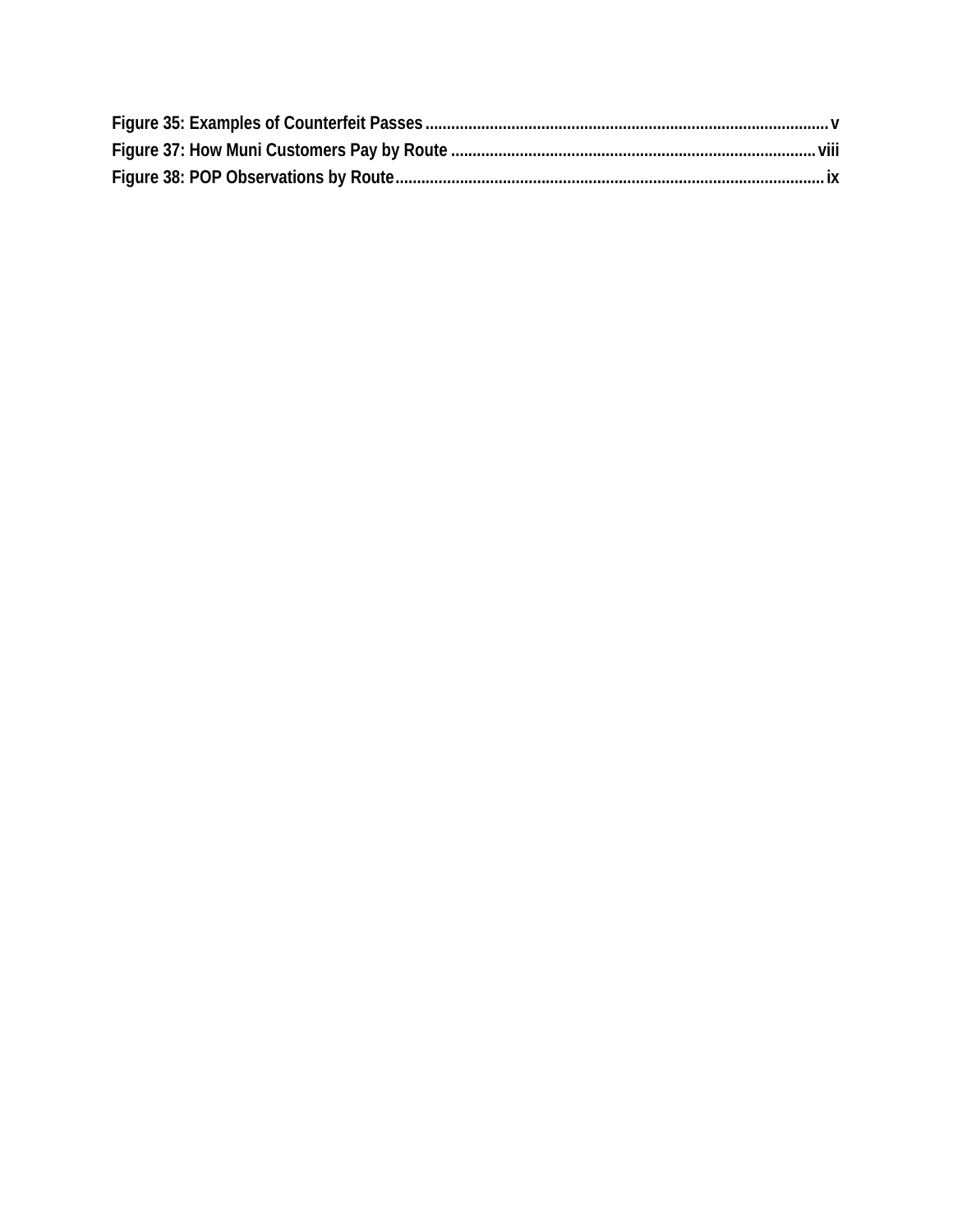## <span id="page-5-0"></span>Executive Summary

In San Francisco, the Muni public transit system is an essential component of the multimodal transportation network operated by the San Francisco Municipal Transportation Agency (SFMTA). As a city with a "Transit First" policy since 1973, San Francisco has promoted transit and other alternatives to the automobile in an effort to enhance mobility and preserve the quality of life in the nation's second most-densely populated major city. Approximately 50 percent of San Franciscans use a sustainable form of transportation – transit, bicycling, or walking – for their journey to work, higher than all but a handful of cities in the United States.

As essential as Muni is to San Franciscans, there is a widespread perception that many of its customers do not pay their fare to ride the system. This perception has a negative impact on the SFMTA, reducing public confidence in the system and making it more difficult to increase public funding and implement new initiatives for service improvements. While the vast majority pays the appropriate cash fare, those who do not pay frustrate other customers and reduce the financial resources available to operate a comprehensive and reliable transit system. Fare revenue – budgeted for approximately \$170 million in fiscal year 2009-2010 – helps pay for the operating costs of providing a high level of service on a transit system that averages about 700,000 weekday boardings.

Ensuring that the SFMTA not only collects the appropriate fare revenue from its customers but also does so efficiently and quickly is essential to Muni's speed and operational reliability. On average, nearly 70 customers board any given SFMTA bus each hour – more than any other large transit system in the nation. Reducing the time spent collecting cash fares or verifying passes and transfers/fare receipts not only makes trips faster but also reduces the number of vehicles required to provide the same level of service. Ultimately, this can reduce operating costs or allow Muni to provide more service with the same resources.

Given these considerations, the SFMTA conducted this Proof-of-Payment (POP) Study to investigate fare payment patterns on Muni as it looks to expand its existing POP enforcement program. All customers must retain a transfer/fare receipt, pass or other form of POP whenever riding a Muni vehicle or within a fare-paid zone of a Muni Metro light rail station. Currently, Transit Fare Inspectors (TFIs) enforce fare regulations on Muni Metro and are beginning limited enforcement on the remainder of the system. While increasing revenues to sustain transit's level of service is desirable, the program's primary focus is to foster a culture of fare compliance and public respect for the system.

The goals of the POP Study include:

- To determine the magnitude of invalid POP use through a statistically-significant survey
- Quantify the financial impact to the agency
- To identify practices of SFMTA's existing POP fare inspection program
- To assist in deployment of Transit Fare Inspectors (TFIs) for systemwide POP enforcement

Although many stakeholders have observed POP issues anecdotally, this study made no prior assumptions about how, where and when customers lacked valid POP. To support an objective and comprehensive analysis of fare payment patterns, SFMTA TFIs, Finance and Planning staff, City Hall Fellows, and interns rode more than 1,100 vehicle runs and surveyed over 41,000 customers on nearly every bus and streetcar route (but not cable cars) during different times of the day and on all days of the week.

The remainder of this Executive Summary highlights major study findings, illustrates the different types of invalid POP, and provides maps of the magnitude of POP issues by route and location. The full report and appendix contain more detailed explanations and analysis.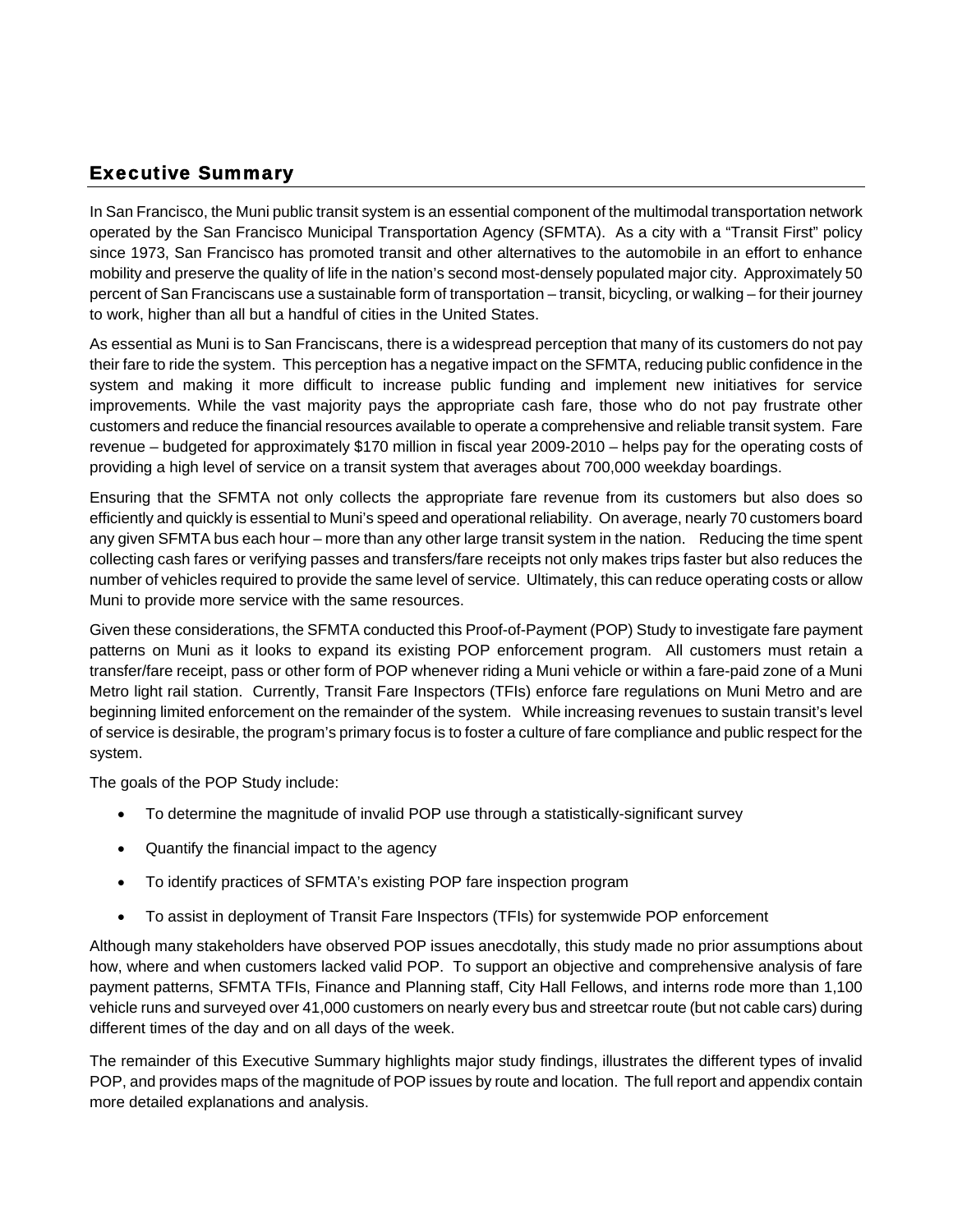## <span id="page-6-0"></span>**Figure 1: Major POP Study Findings**

| <b>Fare Payment Major Findings</b>     |                                                                                         |
|----------------------------------------|-----------------------------------------------------------------------------------------|
| Overall Invalid POP Rate               | A minimum of 9.5% of SFMTA customers do not have valid POP.                             |
| By Route                               | On the Muni Metro light rail system, where TFIs have been enforcing fares for about     |
|                                        | a decade, the rate is slightly under 5%. The rate on the rest of the system is slightly |
|                                        | higher than 10%, with some individual bus routes exceeding 15%.                         |
| <b>Back Door Boarding</b>              | Of the 857 individuals the survey team tracked entering through the back door, 55%      |
|                                        | had invalid POP. Notwithstanding the revenue impacts of back-door boarding, an          |
|                                        | immediate shift to front-door boarding could result in longer times at stops and        |
|                                        | slower travel times. On average, nearly 70 customers board any given SFMTA bus          |
|                                        |                                                                                         |
|                                        | each hour - more than any other large transit system in the nation.                     |
| Time of Day                            | The invalid POP rate increases as the day progresses from about 6% during the           |
|                                        | morning peak to over 14% during the evenings.                                           |
| <b>Vehicle Loads</b>                   | The number of customers on a vehicle does not significantly influence the invalid       |
|                                        | POP rate.                                                                               |
| <b>Impacts of Fare Changes</b>         | The July 1, 2009, fare increase does not appear to have impacted significantly the      |
|                                        | invalid POP rate.                                                                       |
| Peer Systems                           | Direct comparisons may not be appropriate because transit systems do not use            |
|                                        | consistent methodologies to calculate the invalid POP rate. Unlike the SFMTA, most      |
|                                        | other systems only require POP on rail lines, not on buses. To SFMTA's knowledge,       |
|                                        | other transit systems have not conducted a similar study as this one.                   |
| <b>Common Types of Invalid POP</b>     |                                                                                         |
| No Transfer/Fare Receipt or Pass       | Approximately 5% of surveyed customers had no transfer/fare receipt, pass or any        |
|                                        | other form of proof-of-payment.                                                         |
| <b>Invalid Transfers/Fare Receipts</b> | About 2.5% of surveyed customers used an expired or illegally-altered transfer/fare     |
|                                        |                                                                                         |
| <b>Misused Discount Passes</b>         | receipt, most often during the afternoon and evening hours.                             |
|                                        | Approximately 8% of customers using a Senior Pass and 3% of customers using             |
|                                        | Youth Pass were adults between 18 and 64 years old and not entitled to a discount       |
|                                        | fare.                                                                                   |
| <b>Invalid Regional Transit</b>        | Approximately 6% of customers with disabilities used their RTC card improperly,         |
| <b>Connection (RTC) Card</b>           | most often by not purchasing a monthly sticker.                                         |
| <b>Counterfeit Passes</b>              | The survey team detected roughly 1 counterfeit pass per 400 legitimate Adult Fast       |
|                                        | Passes - or approximately 1 out of 1,000 customers surveyed.                            |
| Fare Underpayment                      | The survey team was not always able to identify customers who paid less than the        |
|                                        | required fare but still obtained a valid transfer/fare receipt and those who illegally  |
|                                        | acquired a second-hand valid transfer/fare receipt. After accounting for fare           |
|                                        | underpayment, the actual systemwide invalid POP rate is higher than 9.5%.               |
| <b>Financial Impacts</b>               |                                                                                         |
| <b>Uncaptured Revenue</b>              | Estimated uncaptured revenue resulting from customers not having valid POP totals       |
|                                        | approximately \$19 million.                                                             |
| POP and Enforcement Issues             |                                                                                         |
| <b>TFI Schedules</b>                   | On a typical day, non-enforcement activities may comprise over 40% of a TFI's paid      |
|                                        | time.                                                                                   |
|                                        |                                                                                         |
| <b>TFI Staffing</b>                    | TFI staffing peaks in the mid-morning and early afternoon, but the highest invalid      |
|                                        | POP rates occur later in the day.                                                       |
| Safety and Security                    | Safety and security issues can sometimes impact TFI abilities to enforce fare           |
|                                        | regulations.                                                                            |
| <b>TransLink</b>                       |                                                                                         |
| Changes in Customer Use of             | TransLink® could decrease the misuse of discount passes, the sale of counterfeit        |
| Fare Media                             | passes and the use of invalid transfers/fare receipts. However, customers may not       |
|                                        | tag their TransLink® cards which will result in the SFMTA being unable to capture       |
|                                        | the appropriate fare revenue or verify pass validity.                                   |
| <b>Changes to Fare Enforcement</b>     | TFIs will no longer be able to inspect passes visually, but must instead take longer    |
| <b>Procedures</b>                      | to check each TransLink® card electronically using a handheld device. This may          |
|                                        | give customers an opportunity to tag the card reader or to exit at the next stop        |
|                                        | before TFIs can check their fare. Furthermore, there could be more disputes             |
|                                        | between customers and TFIs, as customers will not be able to tell when their cards      |
|                                        |                                                                                         |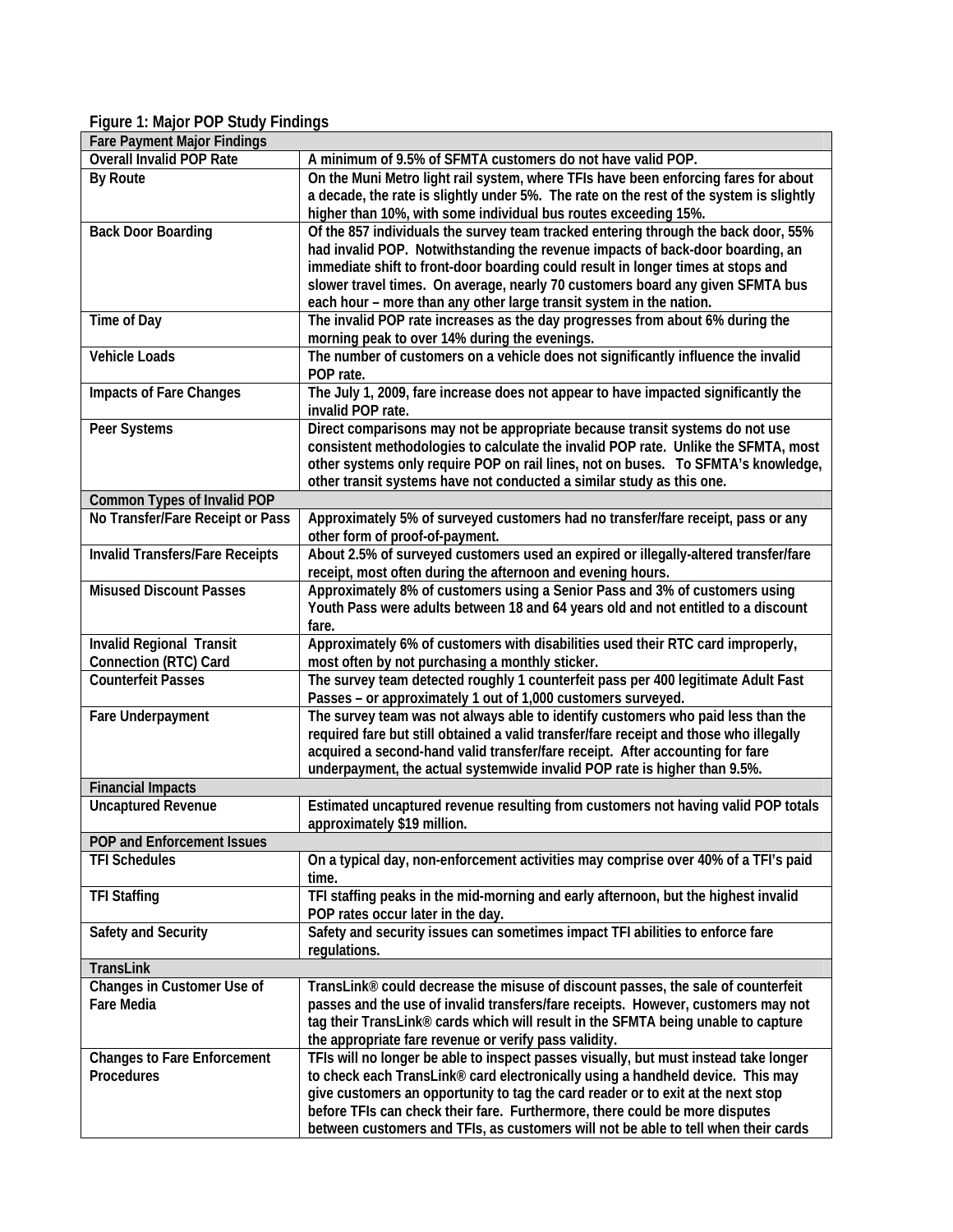|                          | expire because current plans do not call for TransLink® fare media to have printed<br>expiration times.                                                                                      |
|--------------------------|----------------------------------------------------------------------------------------------------------------------------------------------------------------------------------------------|
| <b>Financial Impacts</b> | Although TransLink <sup>®</sup> may reduce the misuse of existing types of fare media,<br>customers may find new ways to avoid paying the appropriate fare using<br>TransLink <sup>®</sup> . |

## <span id="page-7-0"></span>**Figure 2: Types of Invalid POP**



| Type of Invalid POP                                                             | <b>Description</b>                                                                                                                                                                                                                                                                         |
|---------------------------------------------------------------------------------|--------------------------------------------------------------------------------------------------------------------------------------------------------------------------------------------------------------------------------------------------------------------------------------------|
| No Transfer/Fare Receipt or Pass                                                | Customer had no form of fare media                                                                                                                                                                                                                                                         |
| Walk Away                                                                       | Customer left the vehicle or did not board after seeing the survey team, presumably<br>without valid fare media                                                                                                                                                                            |
| Invalid Transfers/Fare Receipts                                                 | Transfer/Fare Receipt had expired, was altered, or was illegally obtained                                                                                                                                                                                                                  |
| <b>Misused Senior Pass</b>                                                      | Customer using a Senior Pass was not 65 years old or older                                                                                                                                                                                                                                 |
| <b>Misused Youth Pass</b>                                                       | Customer using a Youth Pass was not 17 years old or younger                                                                                                                                                                                                                                |
| Unvalidated Youth Ticket                                                        | Youth customer did not properly exchange a single-ride Youth Ticket for a Transfer/Fare<br>Receipt                                                                                                                                                                                         |
| <b>Other Unvalidated Ticket</b>                                                 | Customer did not properly exchange one of the following tickets for a Transfer/Fare<br>Receipt:<br>(a) One-ride ticket from an adult ticket book<br>(b) a free Ferry/Muni transfer<br>(c) a free Daly City BART/Muni transfer<br>(d) a BART/Bus transfer along with a discounted cash fare |
| Invalid Regional Transit Connection<br>(RTC) Card for Persons with Disabilities | RTC Card:<br>(a) Was not used by the person to whom it was issued<br>(b) Had Expired, or<br>(c) Did not have a monthly sticker attached                                                                                                                                                    |
| Wrong Month's Pass                                                              | Customer displayed a pass either before or after its period of validity                                                                                                                                                                                                                    |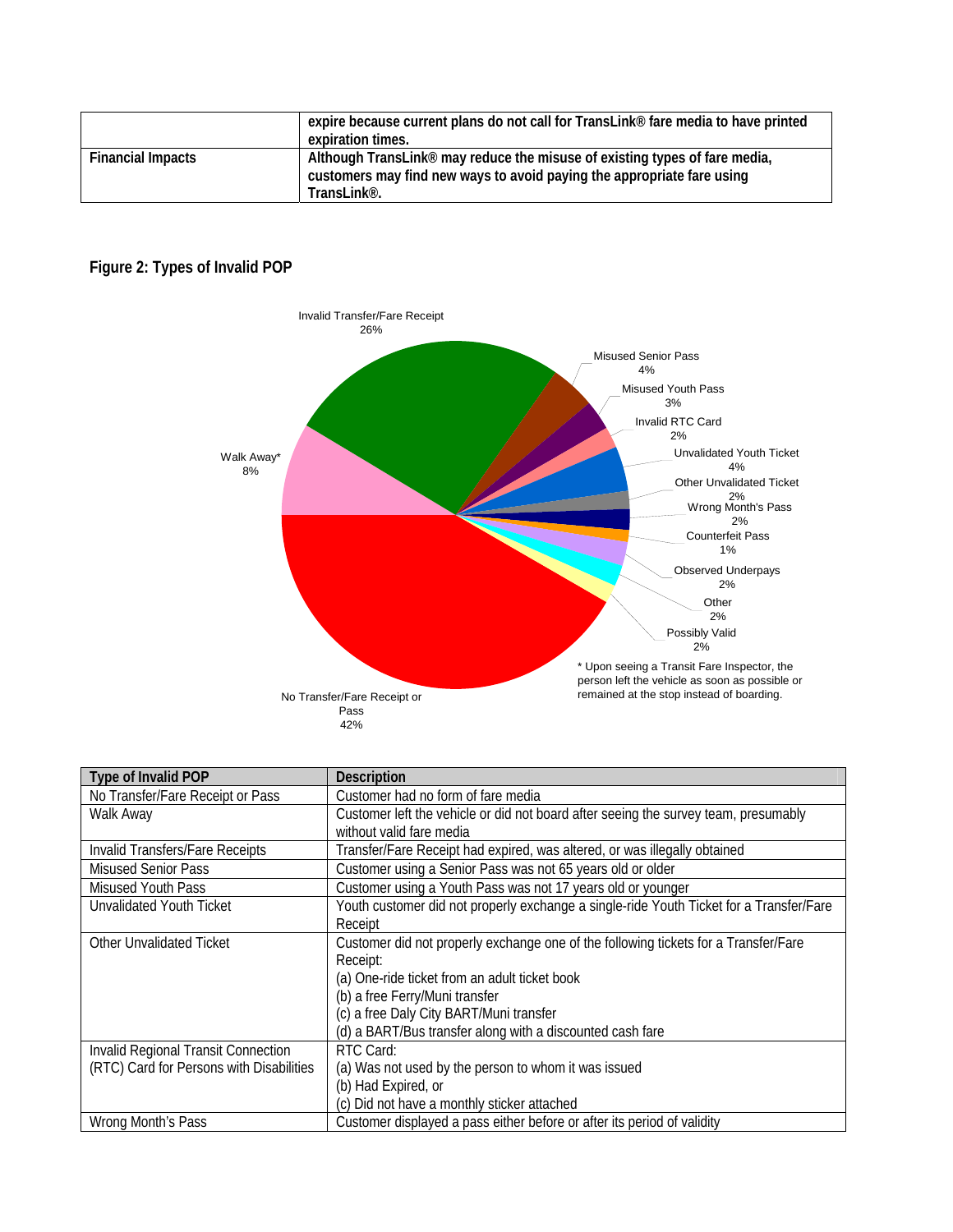| Counterfeit passes                    | counterfeit pass<br>Customer<br>1921<br>◢                                                 |
|---------------------------------------|-------------------------------------------------------------------------------------------|
| <b>Observed</b><br>Underpays<br>.cu : | 0.00h<br>thon<br>ı fare<br>appropriate<br>less<br>Customer<br>the<br>paid<br>inar<br>cash |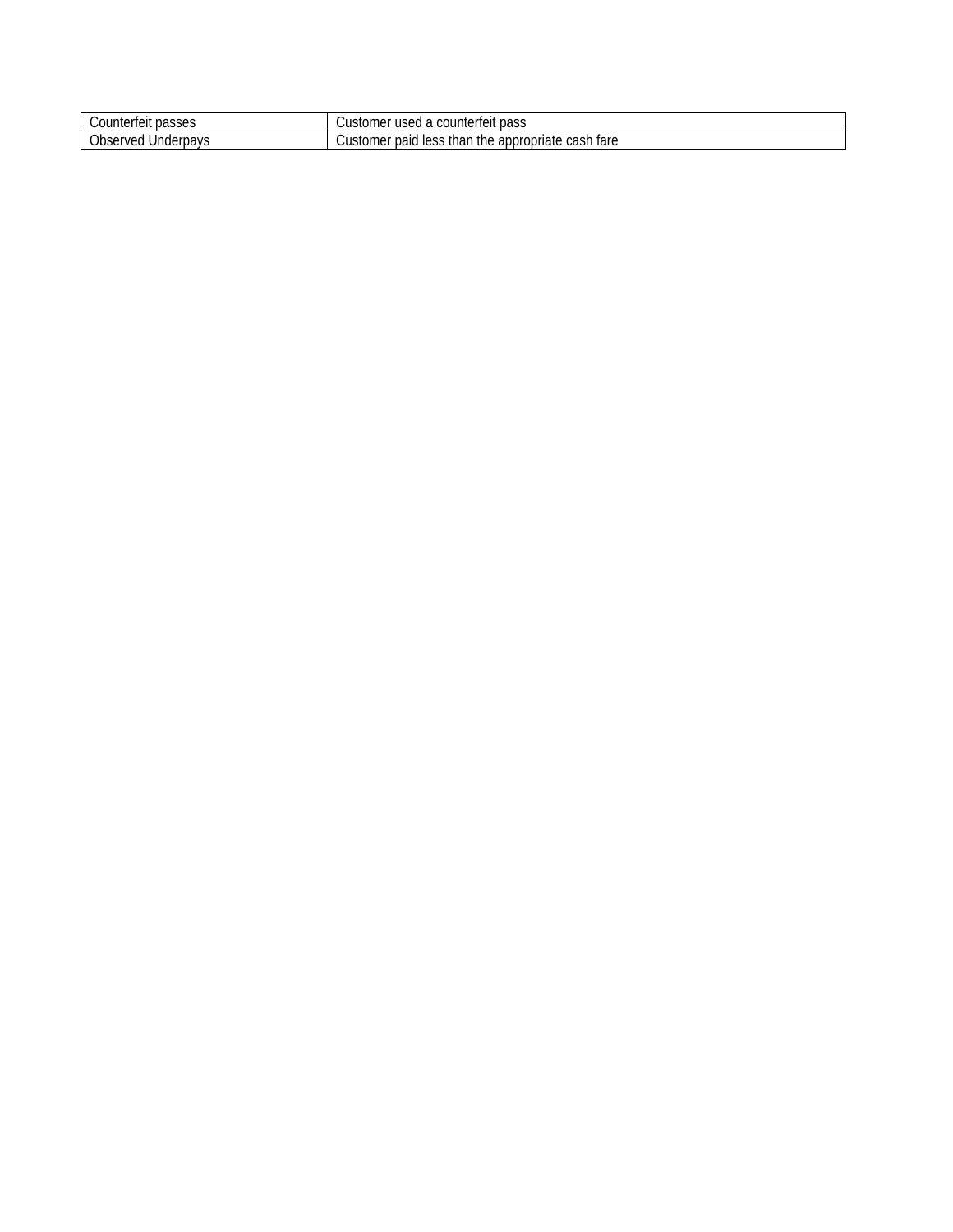<span id="page-9-0"></span>



## Weekday boardings

**Invalid POP Rate** by Transit Route

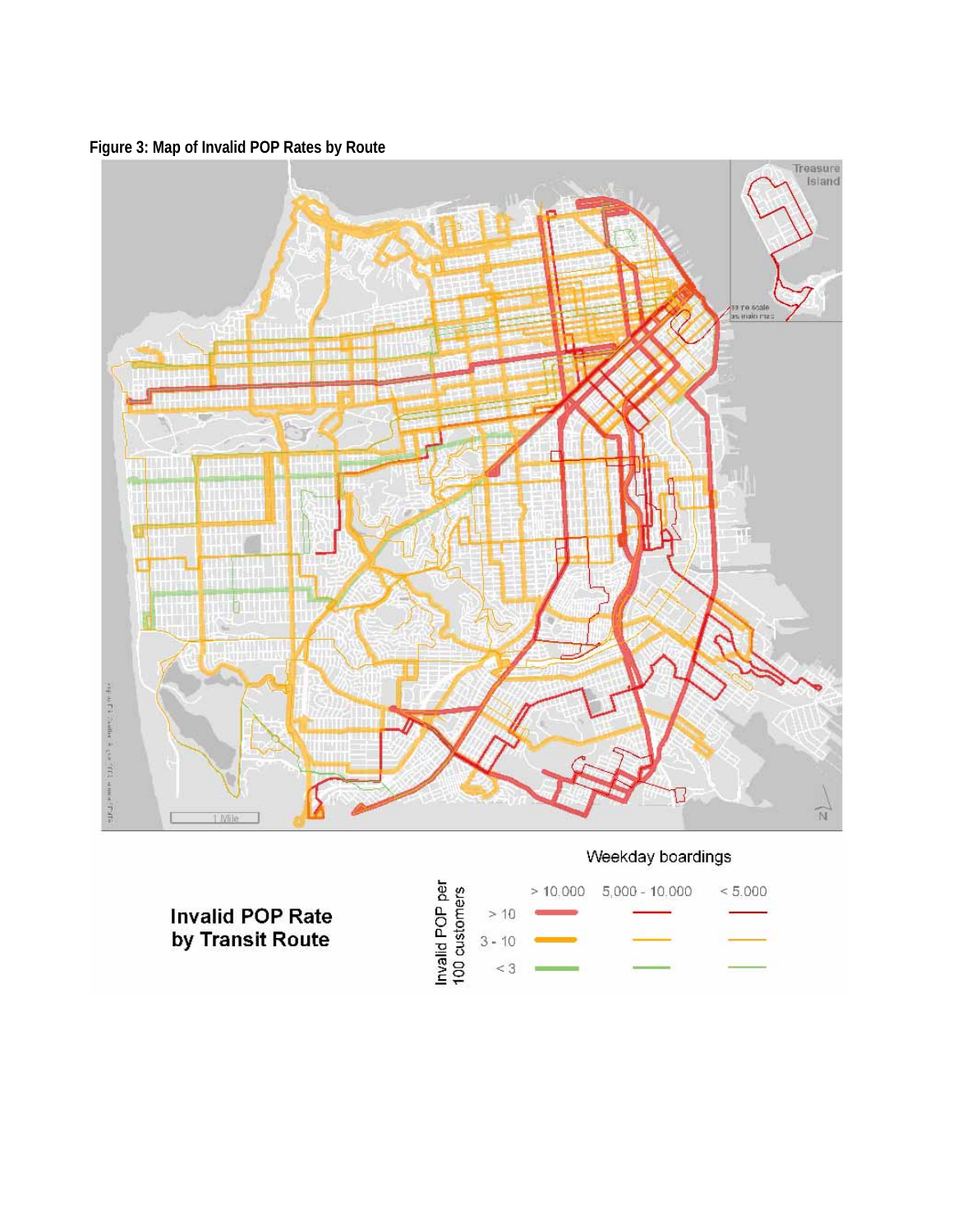<span id="page-10-0"></span>**Figure 4: Map of Invalid POP Observations by Location** 



# **Invalid POP Rate by**<br>Location Surveyed



Total customers with invalid POP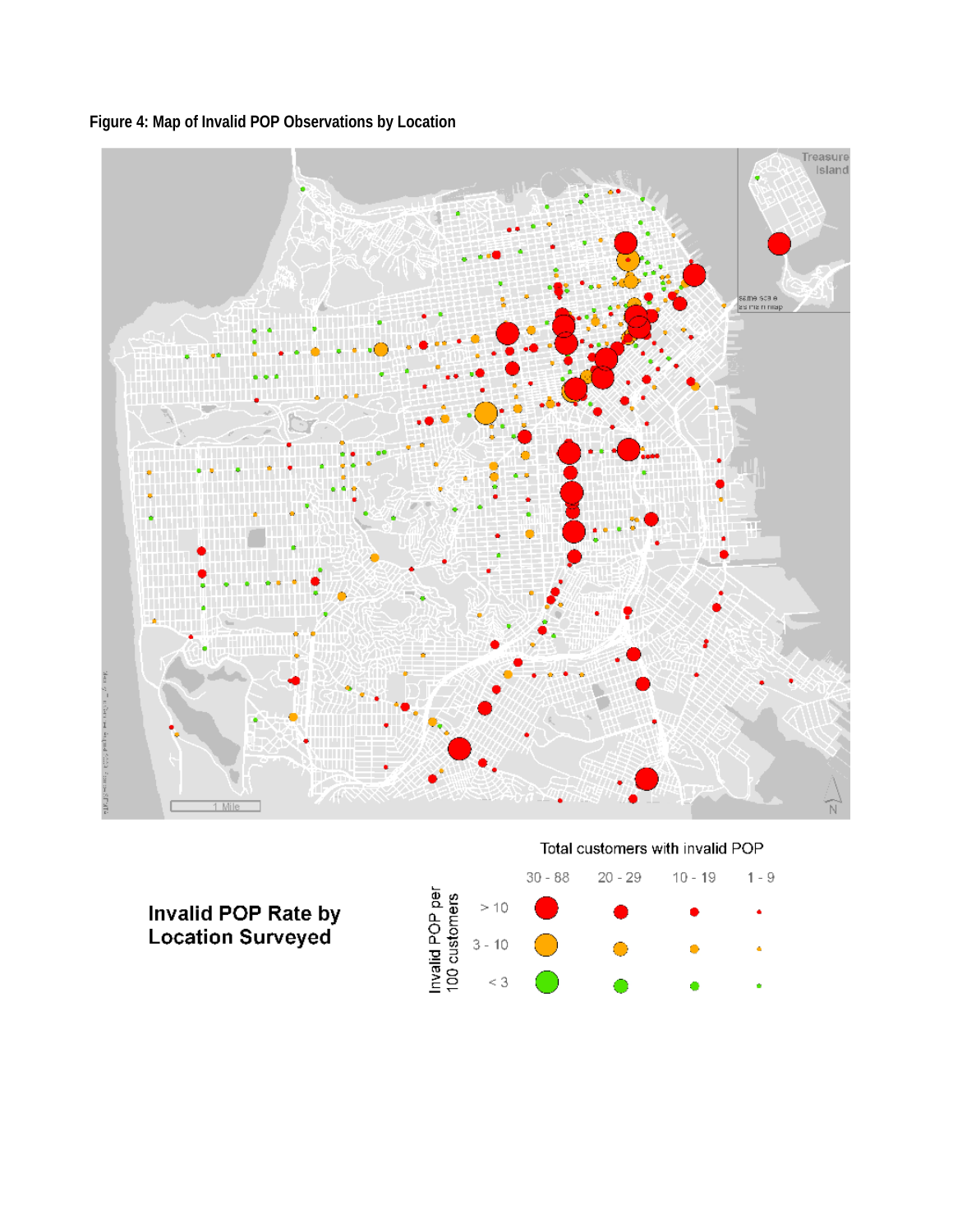## <span id="page-11-0"></span>1. Introduction

 $\overline{a}$ 

The San Francisco Municipal Transportation Agency (SFMTA) Proof-of-Payment (POP) Study investigates fare payment patterns on the Muni public transit system. Fare revenue helps pay for the operating costs of providing transit service on a system that averages about 700,000 weekday boardings. Comprising over 20 percent of SFMTA's operating budget, fare revenue is projected to total approximately \$170 million this fiscal year.

Because customers directly use and benefit from public transit service, they are expected to pay their fare just as a patron of any business would pay for a product or service. Fare revenue helps provide the financial resources available to sustain Muni transit services. An efficient fare collection system reduces the time required to board customers at stops, speeding service and making transit more attractive. Faster trips also reduce operating costs because fewer vehicles are needed to provide the same level of service or allow Muni to provide more service with the same resources.

San Franciscans have different perceptions about fare payment on Muni. The SFMTA made no prior assumptions about how, where and when customers lacked valid POP. To support an objective and comprehensive analysis of fare payment patterns, SFMTA Transit Fare Inspectors (TFIs), Finance and Planning staff, City Hall Fellows, and interns rode more than 1,100 vehicle runs and surveyed over 41,000 customers on nearly every bus and streetcar route during different times of the day and on all days of the week. The team did not survey cable cars, a unique transportation mode that is the subject of other SFMTA management efforts. The large number of bus and light rail observations allows SFMTA to draw conclusions with a high degree of statistical confidence. With this quantity of data, this study offers substantiated insights into the extent of the POP issue and provides a basis for expanding SFMTA's existing POP fare enforcement program from Muni Metro light rail lines to all routes in the system.

The survey took place between April 30 and July 23, 2009. The survey team completed nearly 95 percent of the survey prior to the fare changes on July 1, 2009, in order to provide a baseline statistical data. The remaining observations took place several weeks after new fares took effect in order to measure system-level impacts of the fare change on POP patterns. Based on the follow-up survey, the fare change does not appear to have substantially changed fare payment patterns.

Overall, this POP Study found that approximately 9.5 percent of SFMTA riders were unable to produce a valid pass, transfer/fare receipt, TransLink® card or other form of proof-of-payment upon request from a TFI. The actual percentage of customers without valid POP may be higher because the survey team did not always observe whether customers with a valid transfer/fare receipt had paid the full fare.[1](#page-11-1) This rate is highly variable by route, time of day and location. Currently, Transit TFIs fully enforce fare regulations on Muni Metro and are beginning limited enforcement on the remainder of the system. Fewer than 5 percent of customers did not have valid proof of payment on Muni Metro, less than half the rate of the rest of the system. The estimated systemwide financial impact totals \$19 million annually.

In addition to gathering quantitative data, surveyors also made qualitative observations about the POP program as they accompanied TFIs on their assignments. For example, TFIs had difficulty citing fare violators on Muni Metro trains who refused to provide identification. On buses, several riders became combative even after being told they were not being cited.

The remainder of this report will elaborate on these generalized findings. The SFMTA will use both the quantitative data and qualitative observations to determine how to expand and improve its POP program.

<span id="page-11-1"></span><sup>1</sup> In most cases, the survey team boarded a vehicle after people were already on board and thus could not determine how much those with a valid transfer/fare receipt had paid. In cases where the survey team was able to observe customers deposit cash into the farebox, some of them received a transfer/fare receipt when they had not paid the full fare.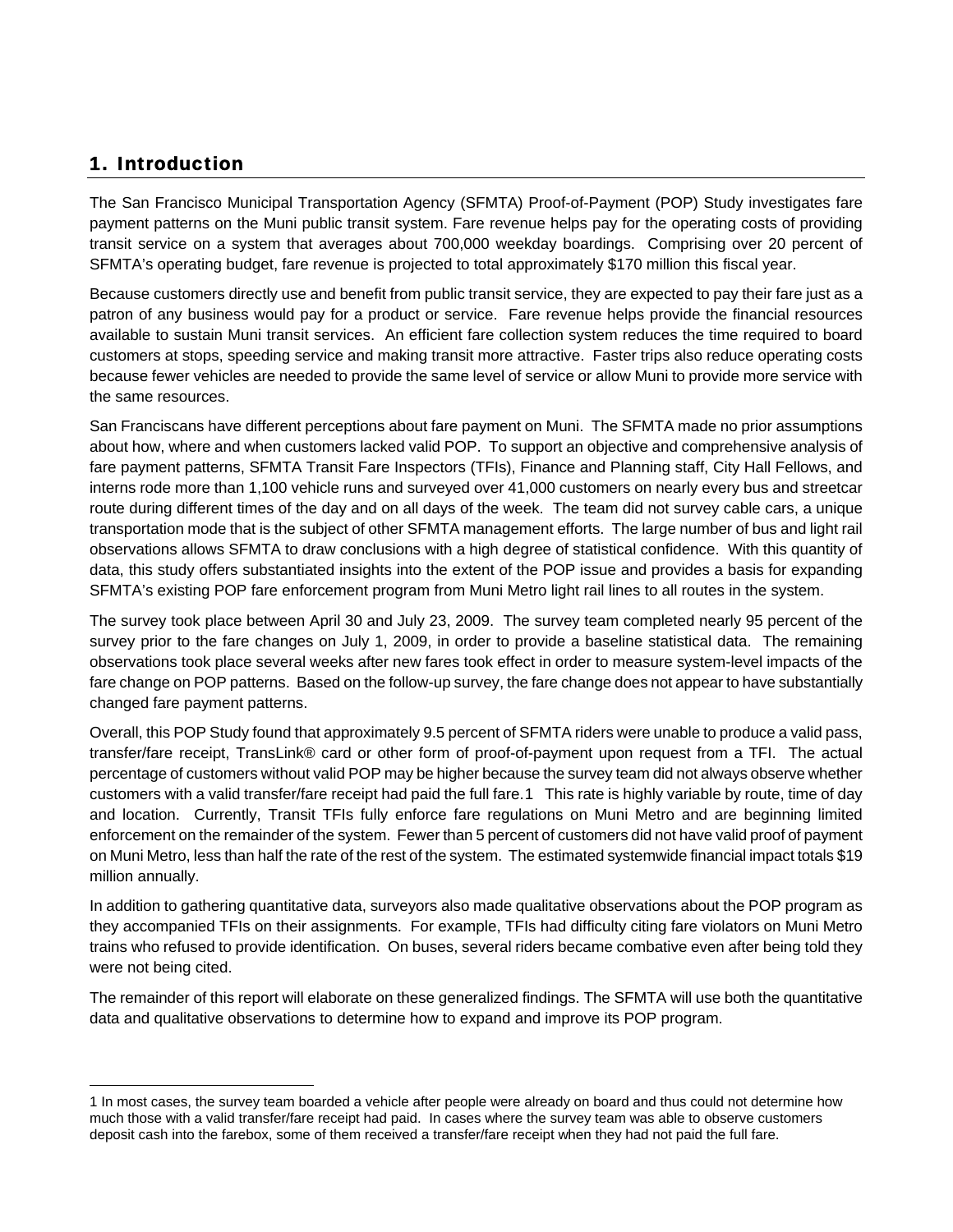## <span id="page-12-0"></span>2. Methodology

The SFMTA investigated the following items on a systemwide level, as well as by route, location, and time of day:

- The invalid POP rate
- The types of valid fare media customers use
- How people avoid paying the appropriate transit fare
- The deployment of TFIs and how their presence impacts fare payment

The study builds upon a previous effort to estimate fare payment patterns on Muni. In 2006, the SFMTA retained David Binder Research to survey approximately 6,000 customers to determine whether they possessed valid POP. Overall, that study found that 10.5 percent of riders surveyed could not present valid POP when asked by a team of four surveyors accompanied by two plainclothes police officers. Approximately 52 percent presented a monthly pass, 35 percent showed a transfer/fare receipt and the remainder had some other form of valid POP.

SFMTA could draw only limited conclusions about the 2006 study for several reasons. First, the majority of surveying concentrated on a handful of routes representing just one-quarter of Muni's ridership. With relatively small sample sizes on most routes, SFMTA could not determine whether customers had valid POP accurately or precisely at the route level. Secondly, it reported limited location and time of day information about fare payment patterns. In addition, no observations took place on weekends. Finally, the study did not collect detailed information on how customers avoided paying the appropriate transit fare.

Based on this prior experience, SFMTA staff developed a sampling plan and survey techniques that would provide more detailed and more statistically significant information about fare payment patterns at the systemwide level by route, location and time of day.

## <span id="page-12-1"></span>**2.1. Sampling Plan**

In a survey, sampling provides an estimation of an actual value. A larger sample size provides greater precision as measured by margin of error and confidence level. A ±5 percent margin of error at a 95 percent confidence level means that if the survey were to be conducted 100 times, the reported result would be within ±5 percent of the actual result in 95 of those 100 times.

| <b>Margin of Error</b>         |
|--------------------------------|
| (at a 95% confidence level)    |
| $± 1.3%$ or better             |
| Majority of Routes $\pm 2.5\%$ |
| All but 5 routes $\pm$ 5%      |
| $\pm 0.9\%$ or better          |
| ±0.3%                          |
|                                |

#### <span id="page-12-2"></span>**Figure 5: Statistical Margin of Error for Samples Collected**

When developing the sampling plan, the SFMTA originally aimed to collect enough samples to determine the systemwide invalid POP rate at a ±3 percent margin of error at a 95 percent confidence level. The SFMTA wanted to estimate more specific POP rates by time of day, route and vehicle occupancy within  $a \pm 5$  percent margin of error. With over 41,000 samples collected, the survey team substantially exceeded these goals as illustrated in [Figure 5.](#page-12-2)

Determining an accurate system-level invalid POP rate also required collecting a representative sample from all time periods and routes and from locations throughout San Francisco. The survey team collected at least 2,500 samples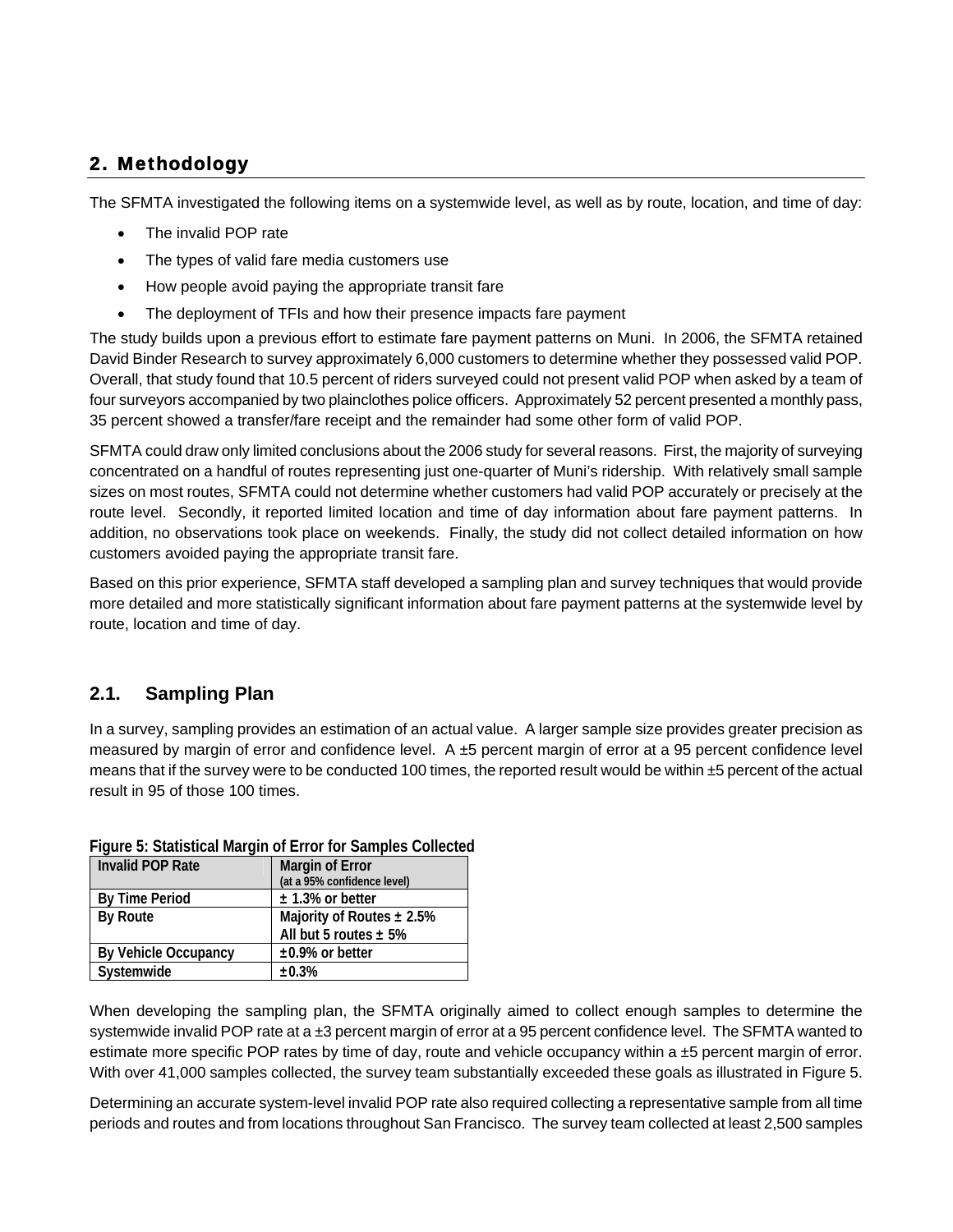per time period (representing a margin of error of ±1.3 percent or less). The team also made multiple observations on nearly every bus and streetcar route.[2](#page-13-1) The team made sufficient customer surveys (typically 200 to 1,000 or more per local route) to ensure a margin of error of  $\pm 5$  percent or less on all but five routes. Finally, the team collected samples on buses and trains with different levels of occupancy ranging from heavily-loaded vehicles to less crowded ones (resulting in a margin of error of  $\pm$  0.9 percent or less).



<span id="page-13-0"></span>**Figure 6: Map of Locations Surveyed** 

To obtain the final system-level results, the SFMTA also weighted raw data by both time period and route – making adjustments to ensure that the samples represented the actual proportional distribution of ridership by time period and route. The invalid POP rate was 9.2 percent and 9.5 percent when weighted by route ridership and time of day,

<span id="page-13-1"></span> $\overline{a}$ 2 The survey team did not observe 76 Marin Headlands, 80X Gateway Express, 81X Caltrain Express, 82X Levi Plaza Express, 90 Owl or 91 Owl special services or the 20 Columbus, 26 Valencia, 74X Culture Bus and 89 Laguna Honda buses, which will be discontinued in November 2009. The team did survey the 4 Sutter, 7 Haight and 53 Southern Heights buses since all or portions of these soon-to-be-discontinued routes will be covered by other routes after the November 2009 service changes.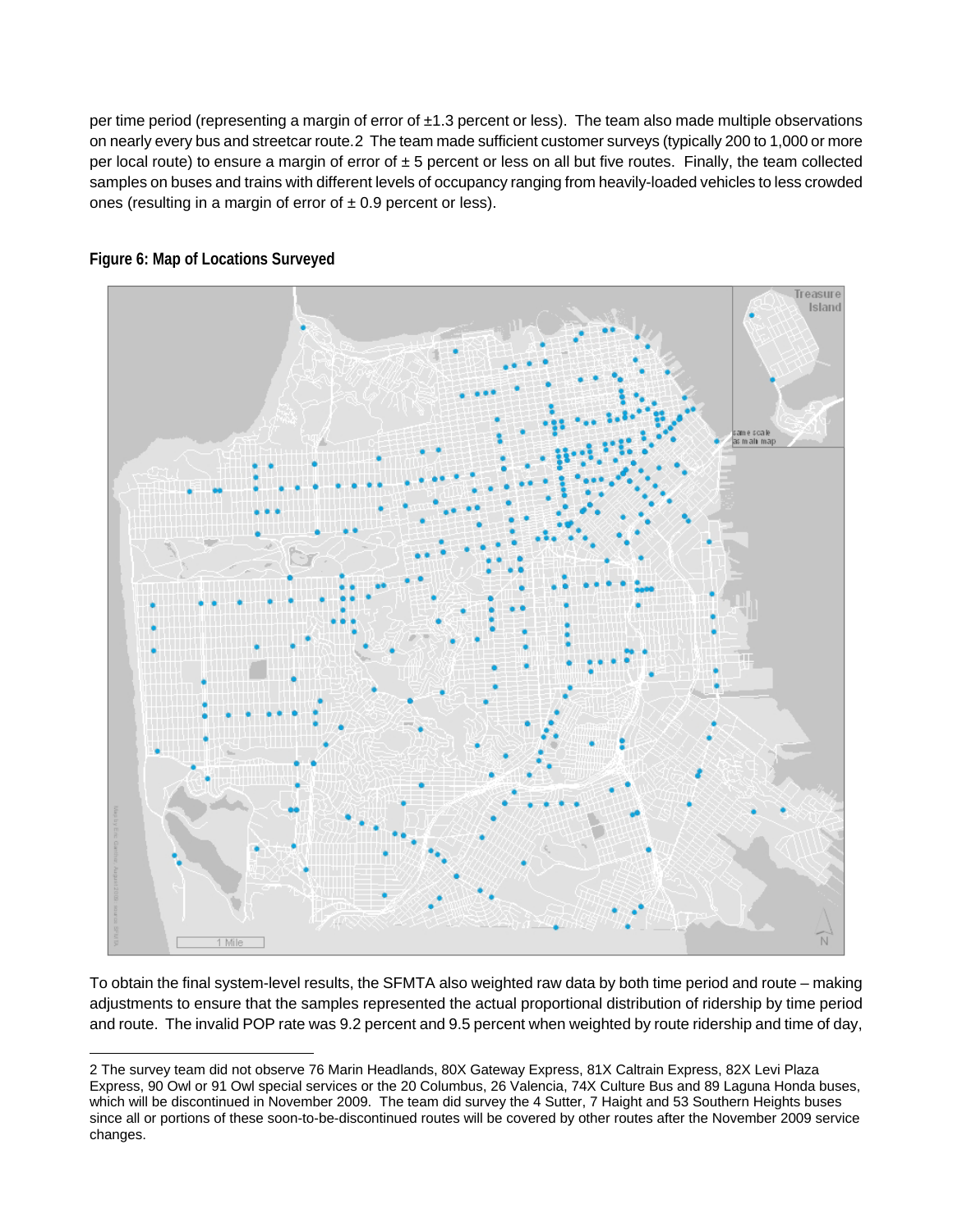respectively, compared to an unweighted rate of 9.6 percent. Based on this data, the SFMTA believes that percentage of customers who do not possess a valid transfer/fare receipt or pass is approximately 9.5 percent, although the actual invalid POP rate is likely to be slightly higher after accounting for customers who who illegally acquired a second-hand valid transfer/fare receipt and those who underpaid but still obtained a valid transfer/fare receipt and those. Customers who underpaid typically deposited a few coins into the farebox or paid the discount fare when they were not eligible.

## <span id="page-14-0"></span>**2.2. Survey Technique**

 $\overline{a}$ 

The presence of TFIs can modify customer behavior by motivating some riders to pay the appropriate fare when they otherwise might not have done so. The survey team devised strategies aimed to minimize these behavioral changes during their fare inspections. While waiting for a vehicle at the boarding location, the team remained as inconspicuous as possible by attempting to stay out of sight and appearing intent not to board. When the vehicle arrived, the survey team entered after all customers had boarded and alighted. As the vehicle started moving toward the next stop, one half of the team (one surveyor and one TFI) began surveying all customers in front while the other half began surveying the rear. TFIs asked customers to provide their pass or transfer/fare receipt and announced their findings verbally to surveyors who recorded the information.

Although this "spot check" survey technique accurately captured the type of fare media that customers used, it had two limitations. First, because the survey team typically entered a vehicle after people had already boarded, it could not determine whether customers with a valid transfer/fare receipt had paid the appropriate fare. As a result, invalid POP rates are likely to be higher than 9.5 percent. Second, the survey team could not observe which and how many customers had entered through the rear door; as a result, the surveyors could not determine the whether rear-door boarders had valid POP.

To address both of these concerns, the survey team supplemented "spot check" fare inspections by riding a vehicle for multiple stops for some of the observations. During a "ride along", TFIs attempted to remain as inconspicuous as possible by sitting down or standing in the middle accordion section on articulated vehicles. Through this modified survey technique, the team was able to detect when customers "underpaid" and still obtained a transfer/fare receipt.3 The team was also able to determine which and how many customers who entered through the back door had valid fare media.

<span id="page-14-1"></span><sup>3</sup> SFMTA fareboxes display the amount deposited and beep after collecting a full adult fare. When the survey team did not hear a beep after an adult had boarded, it checked the farebox to confirm whether an underpayment had occurred. Wherever possible, the team also observed how much seniors, persons with disabilities and youths had deposited into the farebox to determine whether they had paid the appropriate discount fare.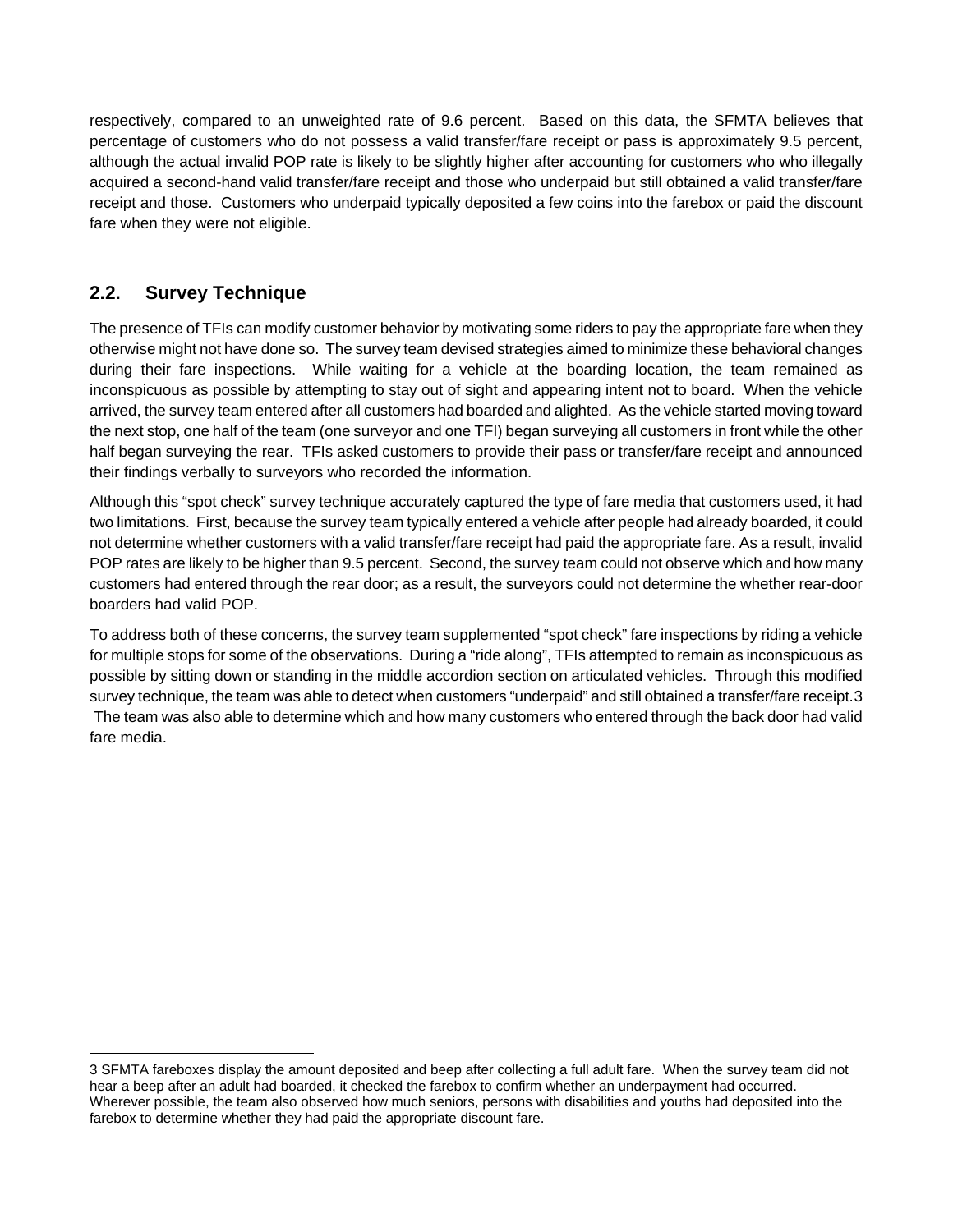## <span id="page-15-0"></span>3. Data Findings

#### <span id="page-15-1"></span>**3.1. Fare Payment Trends**

San Francisco Traffic Code Sections 7.2 and 7.3 (see Appendix) require that customers possess valid POP onboard any Muni vehicle or within the fare-paid area of a Metro station. Fare payment options include depositing cash into fareboxes onboard vehicles or at Metro station faregates and receiving a transfer/fare receipt, purchasing monthly passes, or using the regional TransLink® card. Discount fare options are also provided for seniors, persons with disabilities, youths and people who meet low-income eligibility requirements.



#### <span id="page-15-2"></span>**Figure 7: How Muni Customers Pay Transit Fares**

#### o Pre-paid Fare Media

Approximately 60 percent of surveyed customers possessed a pre-paid pass, ticket, or smart card. Valid pre-paid fare media includes:

- Monthly Pass 56 percent (Adult Fast Pass 34 percent, Youth Pass 10 percent, Senior Pass 5 percent, Muni sticker attached to a valid Regional Transit Connection (RTC) card for persons with qualifying disabilities – 3 percent, and Lifeline Pass for qualifying low-income individuals – 3 percent)
- Joint Regional Ticket 1 percent (BART Plus Half-Monthly Pass, Caltrain Monthly Pass with valid Muni Sticker, or SamTrans Monthly Pass with valid Muni sticker)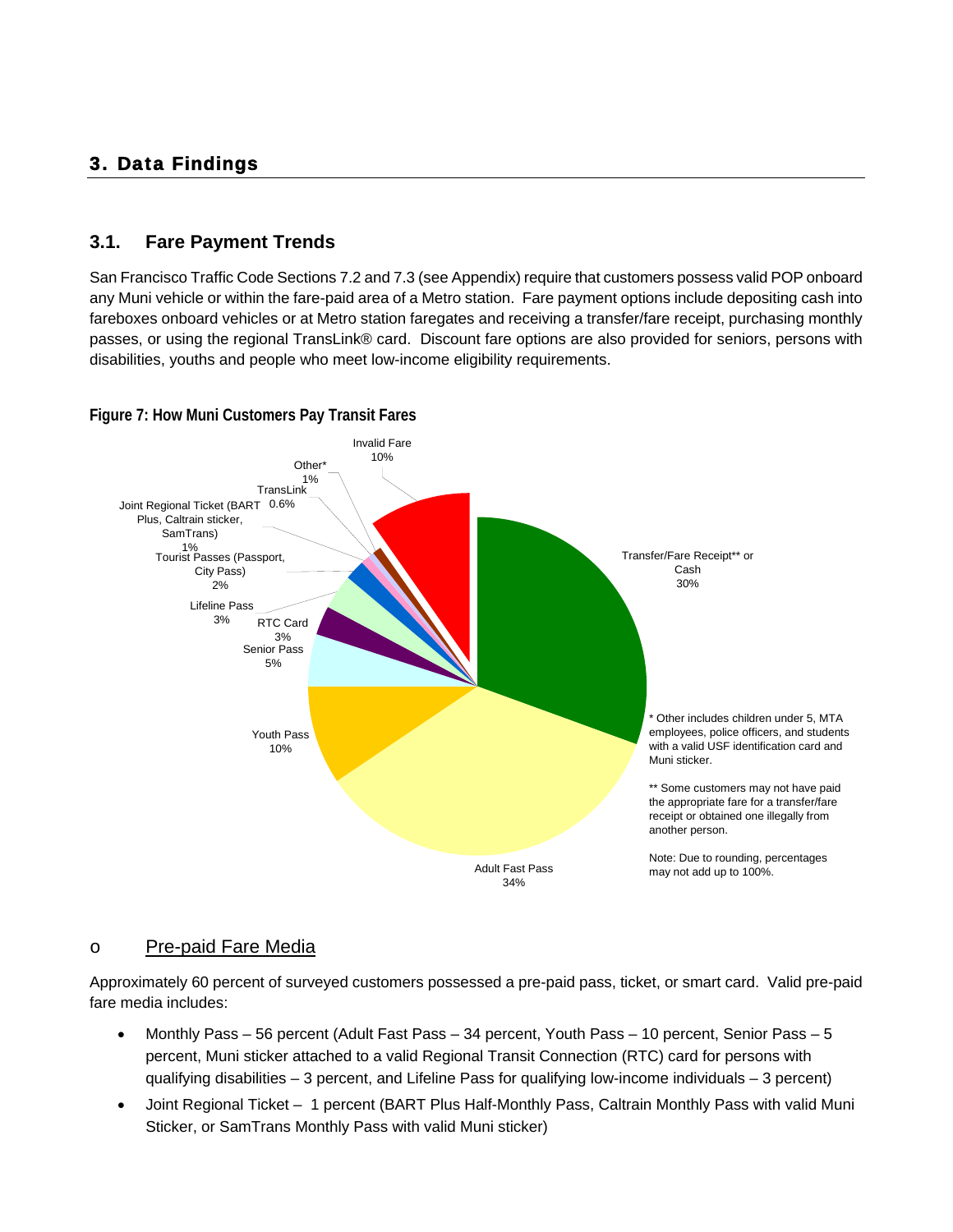- Tourist Passes 2 percent (1-day, 3-day and 7-day unlimited ride Passports; One-day unlimited-ride tickets sold aboard cable cars; and City Passes valid on Muni and for admission at selected museums)
- TransLink® 0.6 percent. (Regional smart card valid on multiple transit systems which is currently in its "soft launch" phase on Muni. Customers can load an Adult Fast Pass or cash value onto the card.)

#### o Transfers/Fare Receipts

Approximately 30 percent of surveyed customers presented a valid transfer/fare receipt, which generally indicates that they paid a cash fare at some point during their journey. Operators issue transfers/fare receipts that allow customers to complete their journeys on an unlimited number of vehicles between 90 minutes and two hours, although surveyors observed that operators often distribute transfers/fare receipts that are valid for more than two hours.

Operators also issue transfers/fare receipts to customers who surrender a valid ticket. These tickets include a Youth Fare ticket from a 15-ride ticket booklet, an Adult ticket from a 10-ride ticket booklet, a BART/Bus transfer along with an applicable discounted cash fare, a free Ferry/Muni transfer, or a free Daly City BART/Muni transfer for a travel on the 28  $19<sup>th</sup>$  Avenue and 54 Felton bus routes only.

## <span id="page-16-0"></span>**3.2. Invalid POP Trends**

Overall, approximately 9.5 percent of surveyed riders could not produce a valid pass, transfer/fare receipt, TransLink® card or other form of proof-of-payment upon request from a TFI. This rate varies by type of service. Approximately 5 percent of all Muni Metro system customers and 3.5 percent on the J Church, K Ingleside, L Taraval, M Ocean View and N Judah customers did not have valid POP. This relatively low rate may reflect the fact that TFIs have enforced proof-of-payment on Muni Metro for about a decade. In contrast, the rate is approximately 10.5 percent on buses and the F Market & Wharves historic streetcars, on which limited proof-of-payment enforcement began after the survey was completed.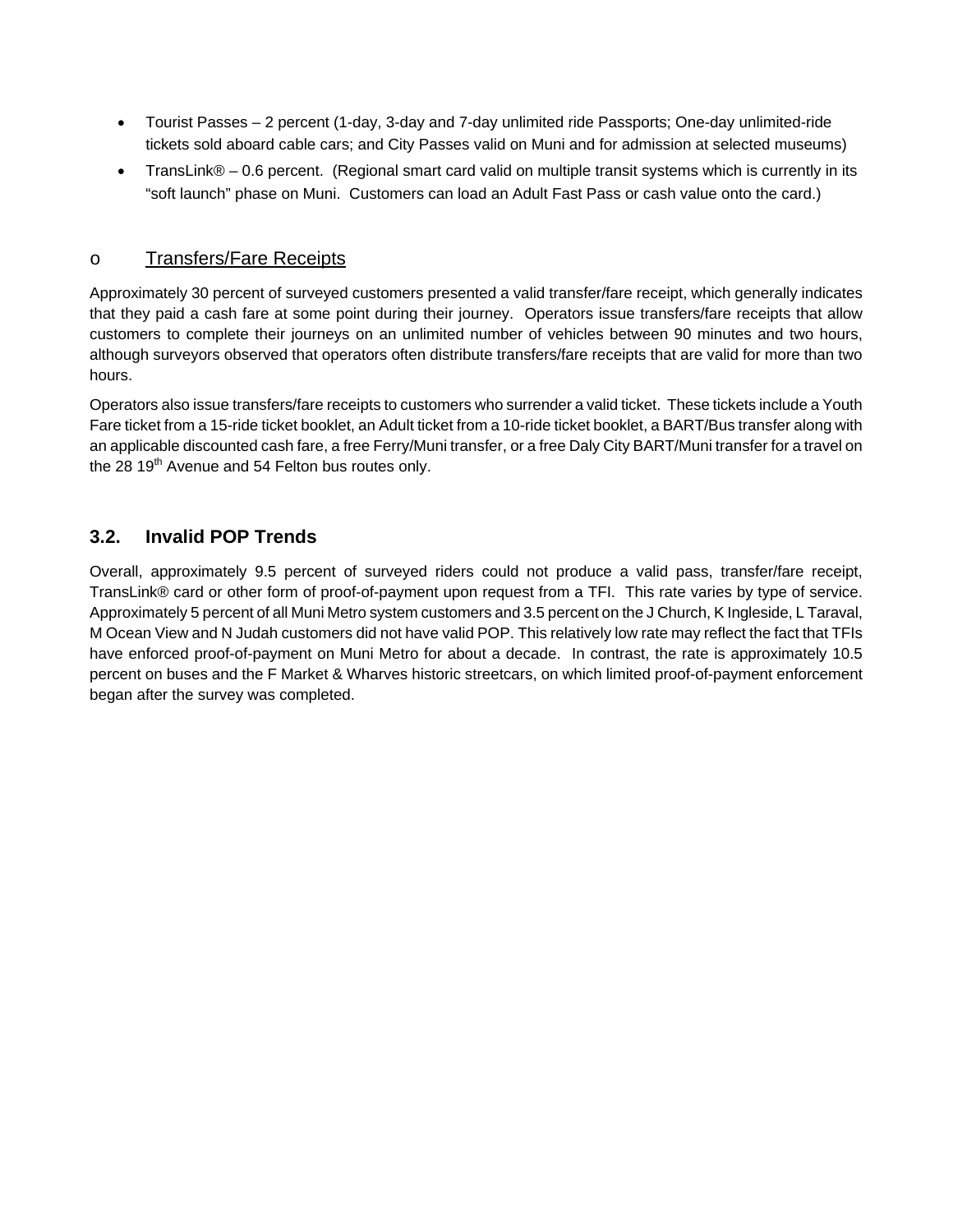#### <span id="page-17-0"></span>**Figure 8: SFMTA Invalid POP Rates**

 $\overline{a}$ 



\*\* Includes motor buses, trolley buses and the F Market & Wharves historic streetcar

Like the SFMTA, many other North American transit providers utilize POP fare enforcement. Typically, fare enforcement only occurs on "open" light rail or commuter rail lines where customers purchase tickets at station vending machines and enter platforms without passing through faregates. In the Bay Area, Caltrain and the Santa Clara Valley Transportation Authority (VTA) light rail also employ POP. "Closed" rail systems with faregates, such as the Bay Area Rapid Transit (BART) or New York City Subway, require tickets to enter (and in some cases, exit) and do not hire fare inspectors to enforce POP.

Bus proof-of-payment systems are rare.[4](#page-17-1) The one major exception is the Société de transport de Montréal, which implemented full proof-of-payment enforcement on the entire bus and subway network on September 1, 2009. Generally, bus customers board through the front door, display or swipe a pass, tag a smart card, or deposit cash into the bus farebox. The operator verifies that the customer pays the appropriate fare.

In 2002, the Transportation Research Board in Washington, D.C., completed a study that investigated POP systems in a handful of large transit systems in the United States, Canada, and Europe. While the study found that the invalid POP rate for most of the systems sampled typically ranged from 1 to 6 percent, [5](#page-17-2) direct comparisons are not applicable. First, these rates almost exclusively applied to rail routes with POP enforcement and do not include buses. Secondly, the surveyed transit systems did not use consistent methodologies in their calculations.[6](#page-17-3) 

<span id="page-17-1"></span><sup>4</sup> In the United States and Canada, a few transit systems have implemented POP on a limited number of bus routes. Customers paying cash fares can purchase a ticket at vending machines located at each stop. These routes include the Orange Line in Los Angeles, the Bx12 "Select Bus Service" in New York City, and VIVA bus rapid transit in suburban Toronto. OC Transpo in Ottawa also permits customers with a pass or transfer/fare receipt to enter through the rear door of articulated buses, but ticket vending machines are not available at stops.

<span id="page-17-2"></span><sup>5</sup> Transit Cooperative Research Program Report 80: A Toolkit for Self-Service, Barrier-Free Fare Collection (Multisystems, Inc., Mundle & Associates, Inc., and Parsons Transportation Group, Inc.), Transportation Research Board-National Research Council, 2002)

<span id="page-17-3"></span><sup>6</sup> For example, the Los Angeles County Metropolitan Transportation Authority previously reported an invalid POP rate of 0.5% but a subsequent audit revealed a rate of 6%.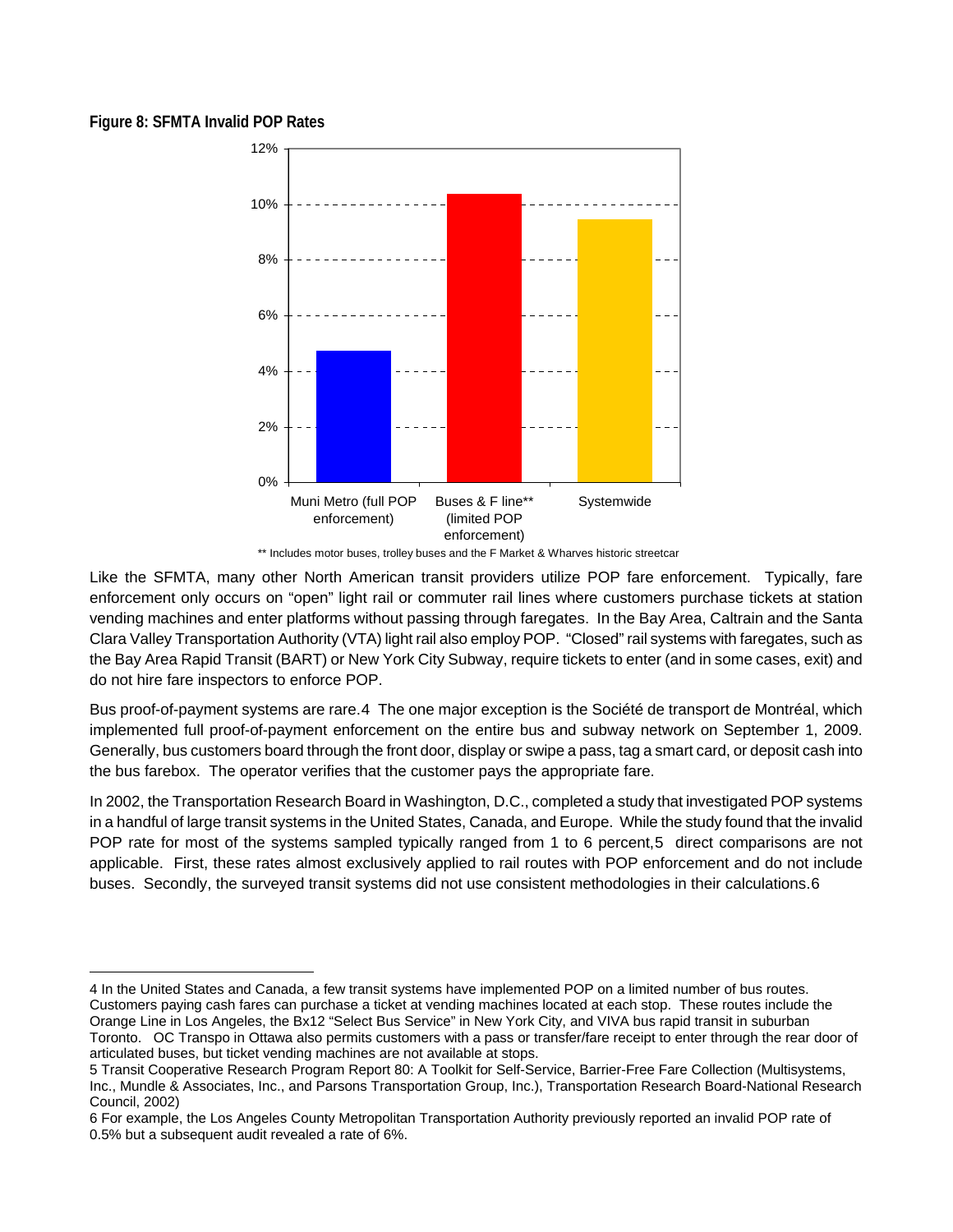#### o Impacts of July 2009 Fare Increase

On July 1, 2009, the SFMTA increased transit fares to help offset lower General Fund support, the elimination of State Transit Assistance and other reductions in revenue. The cash fare changed from \$1.50 to \$2.00 for adults and from 50¢ to 75¢ for youths, senior citizens, and persons with disabilities. Unlimited-ride monthly passes increased from \$45 to \$55 for adults and from \$10 to \$15 for youths, senior citizens, and persons with disabilities.

The survey team conducted several follow-up fare checks approximately three weeks after the fare increase took effect to determine how the fare change might have impacted customer behavior. During this follow-up, the team surveyed over 2,500 customers on 21 routes at different times on weekdays, from 7 a.m. through 10 p.m. The invalid POP rate after the fare increase was slightly higher than before (by 0.5 percentage points) on the same routes during the same time periods. However, because the follow-up survey collected one-sixteenth the number of base survey samples, it is less precise. Based on the relative closeness of the invalid POP rates in the base and follow-up survey, it is likely that the July 2009 fare change had minor, if any, impacts on whether or not customers paid their fare.

## o How Customers Avoid Paying the Appropriate Fare

[Figure 9](#page-19-0) shows a breakdown of how customers avoid paying the appropriate fare. [Figure 10](#page-19-1) provides a brief description of the types of invalid POP that the survey team encountered (please see the Appendix for a more detailed discussion along with samples of invalid fare media). Based on the survey data:

- Approximately 50 percent of customers without valid POP either showed nothing (no transfer/fare receipt or pass) or presumably had nothing because they "walked away" (left the vehicle as soon as possible or remained at the stop instead of boarding).
- Approximately 26 percent had an expired, illegally altered or illegally obtained transfer/fare receipt.
- Approximately 7 percent were adults with a discount Youth or Senior Pass who were ineligible to use one.
- The remaining 17 percent had invalid POP for a variety of other reasons.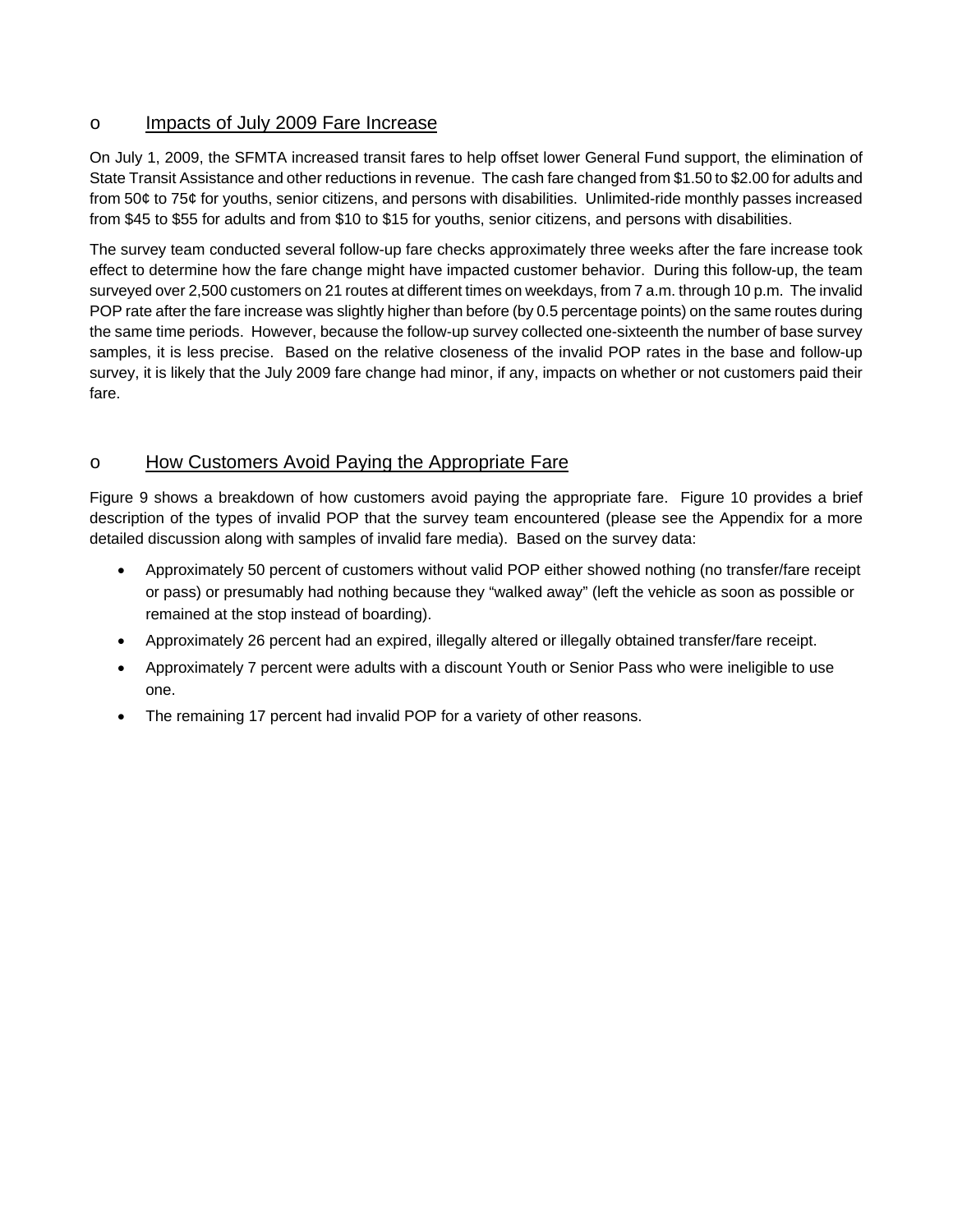#### <span id="page-19-0"></span>**Figure 9: Breakdown of Types Invalid POP**



#### **Figure 10: Descriptions of Types of Invalid POP**

<span id="page-19-1"></span>

| Type of Invalid POP                        | <b>Description</b>                                                        |
|--------------------------------------------|---------------------------------------------------------------------------|
| No Transfer/Fare Receipt or Pass           | Customer had no form of fare media                                        |
| Walk Away                                  | Customer left the vehicle or did not board after seeing the survey team,  |
|                                            | presumably without valid fare media                                       |
| <b>Invalid Transfers/Fare Receipts</b>     | Transfer/Fare Receipt had expired, was altered, or was illegally obtained |
| <b>Misused Senior Pass</b>                 | Customer using a Senior Pass was not 65 years old or older                |
| <b>Misused Youth Pass</b>                  | Customer using a Youth Pass was not 17 years old or younger               |
| <b>Unvalidated Youth Ticket</b>            | Youth customer did not properly exchange a single-ride Youth Ticket for a |
|                                            | <b>Transfer/Fare Receipt</b>                                              |
| <b>Other Unvalidated Ticket</b>            | Customer did not properly exchange one of the following tickets for a     |
|                                            | Transfer/Fare Receipt:                                                    |
|                                            | (a) One-ride ticket from an adult ticket book                             |
|                                            | (b) a free Ferry/Muni transfer                                            |
|                                            | (c) a free Daly City BART/Muni transfer                                   |
|                                            | (d) a BART/Bus transfer along with a discounted cash fare                 |
| <b>Invalid Regional Transit Connection</b> | RTC Card:                                                                 |
| (RTC) Card for Persons with                | (a) Was not used by the person to whom it was issued                      |
| <b>Disabilities</b>                        | (b) Had Expired, or                                                       |
|                                            | (c) Did not have a monthly sticker attached                               |
| <b>Wrong Month's Pass</b>                  | Customer displayed a pass either before or after its period of validity   |
| Counterfeit passes                         | Customer used a counterfeit pass                                          |
| <b>Observed Underpays</b>                  | Customer paid less than the appropriate cash fare                         |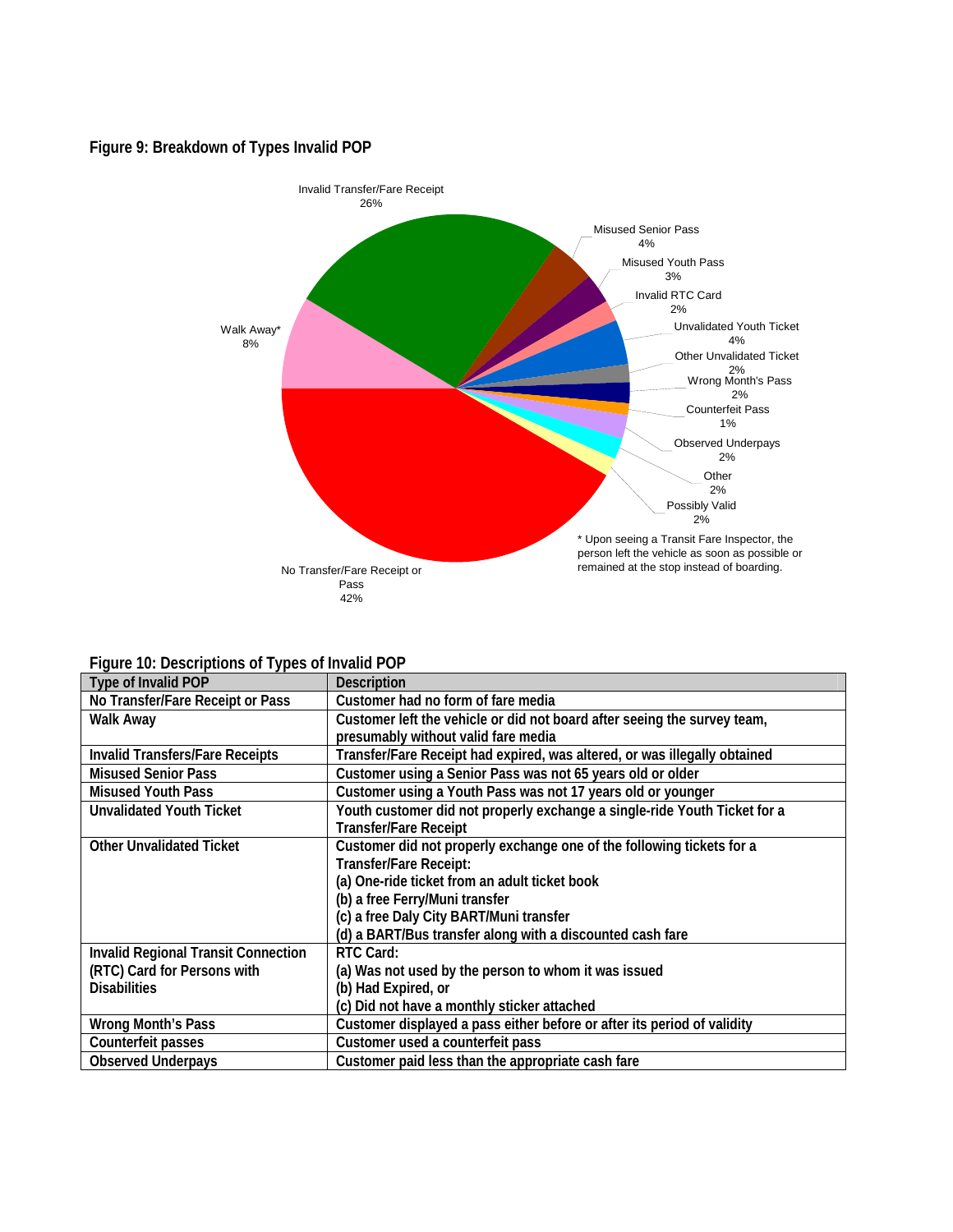### <span id="page-20-0"></span>**3.3. Back-Door Boarding**

Currently, the SFMTA permits back-door boarding on Muni Metro light rail routes. This practice was officially introduced in conjunction with the introduction of proof-of-payment enforcement about a decade ago. This approach allowed the SFMTA to redeploy operators whose primary function had been to collect fares in the rear car of two-car light rail trains. Back-door boarding on light rail vehicles also sped up travel times by shortening the time that customers spent boarding at stops.

San Francisco Traffic Code Section 7.2.101(c) prohibits back-door boarding on buses and the F Market & Wharves historic streetcars, except under limited conditions such as when a TFI is positioned outside the back door and is checking for valid fares. The back doors of Muni buses feature prominent decals reading, "Stop – Enter Through Front Door Only." To SFMTA customers, however, the back-door boarding policy may appear to be ambiguous. TransLink® card readers are installed adjacent to back door exits, perhaps creating the perception that customers may enter through the rear door.

#### <span id="page-20-1"></span>**Figure 11: Examples of Back-Door Boarding**







*Top Left: Customers enter a relatively uncrowded 38 Geary bus during the morning rush hour* 

*Top Right: Customers walk past a decal saying "Stop – Enter Through Front Door Only."* 

*Bottom: Customers queuing to enter the*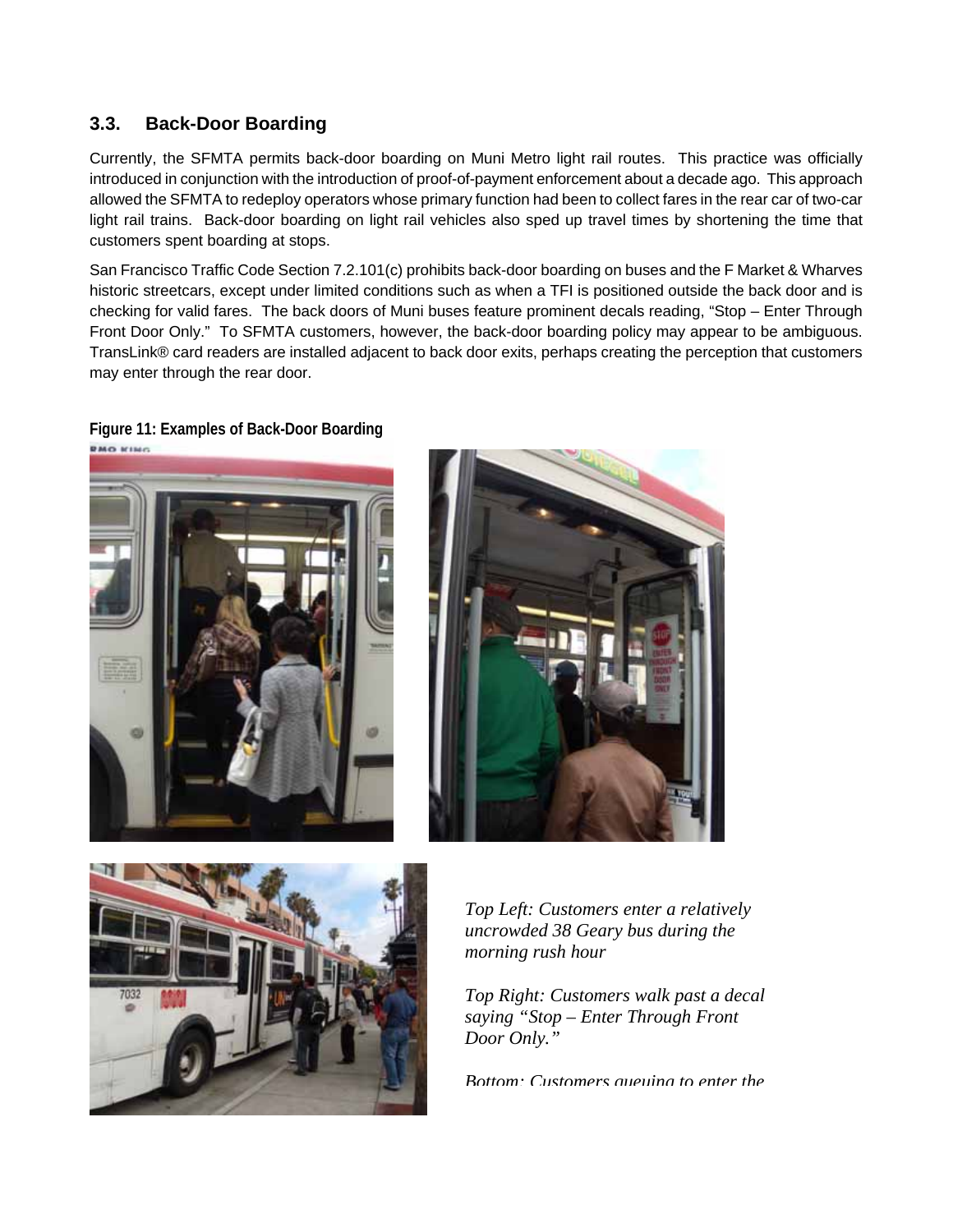Despite official regulations, back-door boarding on buses is commonplace on heavily-loaded vehicles at busy stops and sometimes even on lower-ridership vehicles at stops with only a few customers. While some SFMTA operators appear to sanction this practice by motioning or telling customers to enter through the rear when the front of the bus is crowded, surveyors observed that customers often board the rear door on their own volition.

Of the 857 people that the survey team specifically observed boarding the back door and tracked, the invalid POP rate was 55 percent - more than five times higher than the systemwide rate.

Although statutorily prohibited, the culture of back-door boarding has become ingrained over many years, exacerbated by the installation of TransLink® card readers at the back door and by mixed messages from different operators. Notwithstanding the revenue impacts of this practice, an immediate shift to exclusive front-door boarding could result in longer times at stops and slower travel times, particularly given Muni's high ridership. As indicated in [Figure 12,](#page-21-0) nearly 70 customers board any given SFMTA bus each hour – more than any other large transit system in the United States, including New York City Transit. 
ightarrow and system delays could result in additional operating costs because more vehicles would need to be scheduled to provide the same level of service frequency.



<span id="page-21-0"></span>

Source: National Transit Database (2007). Hourly Bus Boarding rate calcuated by dividing unlinked passenger trips by vehicle revenue hours. Includes electric trolley buses and motor buses.

Since April 2008, TFIs have also been stationed at selected bus stops to facilitate rear door boarding. They have allowed customers with pre-paid fare media to enter through the rear door, while directing those who need to pay a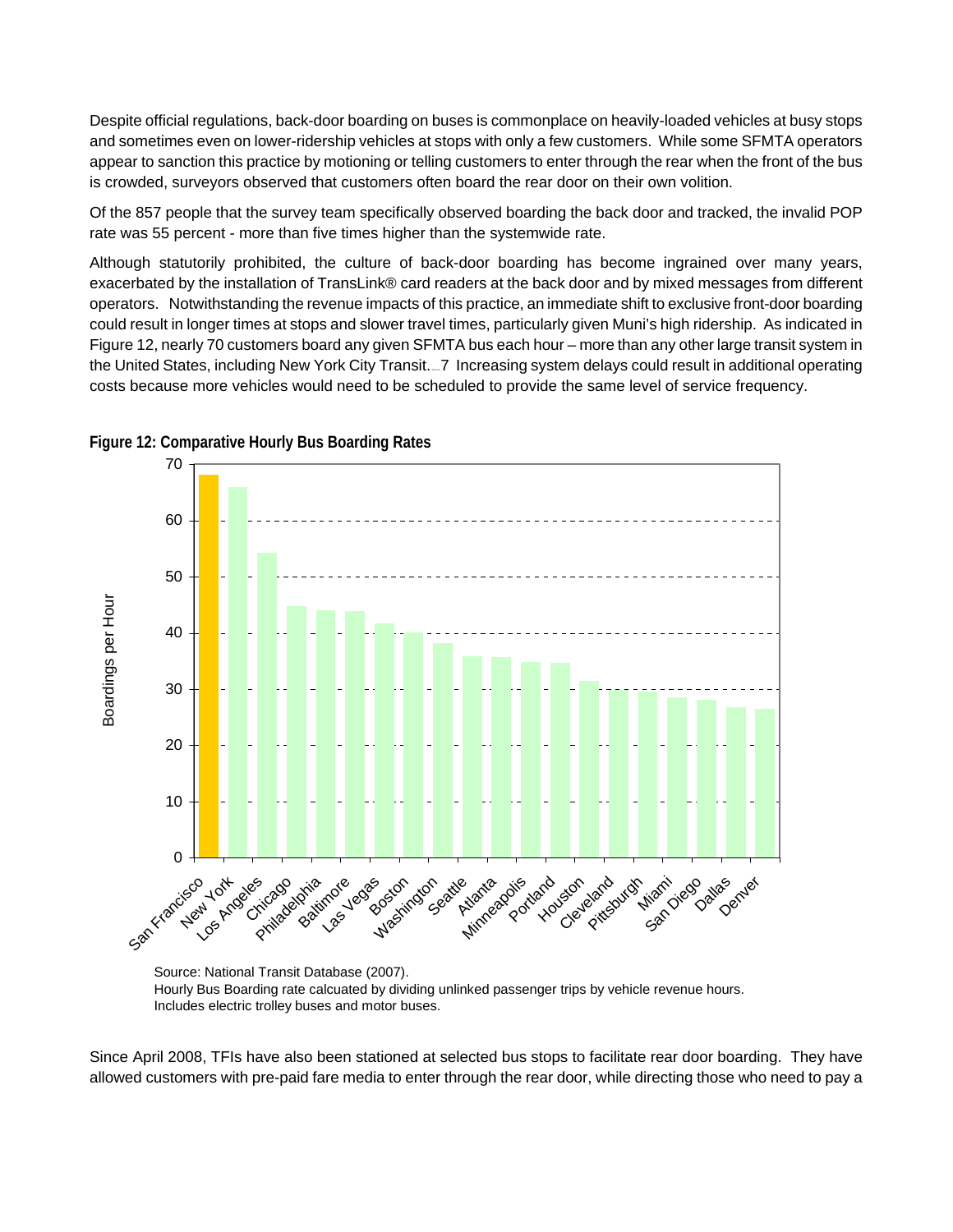cash fare to enter the front door. While this process may assist in reducing loading times and increase fare revenue collected on that particular vehicle, it is not conducive to identifying violations and issuing citations accordingly. Since July 29, 2009, TFIs have been riding select bus routes and writing citations when customers writing citations for misusing passes, displaying counterfeit passes, or refusing to pay the appropriate fare after being warned to do so.

## <span id="page-22-0"></span>**3.4. Fare Payment by Time of Day**

As indicated in [Figure 13](#page-22-1), the use of valid fare media varies widely by time of day. During the morning peak, for example, the plurality of customers uses an Adult Fast Pass. During the rest of the day, a greater percentage of customers pay cash or show a valid transfer/fare receipt. Seniors using a discounted monthly pass tend to ride more often during the midday period and relatively seldom during the evening. In contrast, seniors using a monthly pass ride more often during the midday. Proportionally, youths ride most often during the morning (before 9 a.m.) and the afternoon (2 p.m. to 7 p.m.).



<span id="page-22-1"></span>**Figure 13: Type of Fare Media Used by Time Period** 

 $\overline{a}$ 7 Source: National Transit Database (2007). Hourly Bus Boarding rate calculated by dividing unlinked passenger trips by vehicle revenue hours for trolley bus and motor bus transit modes.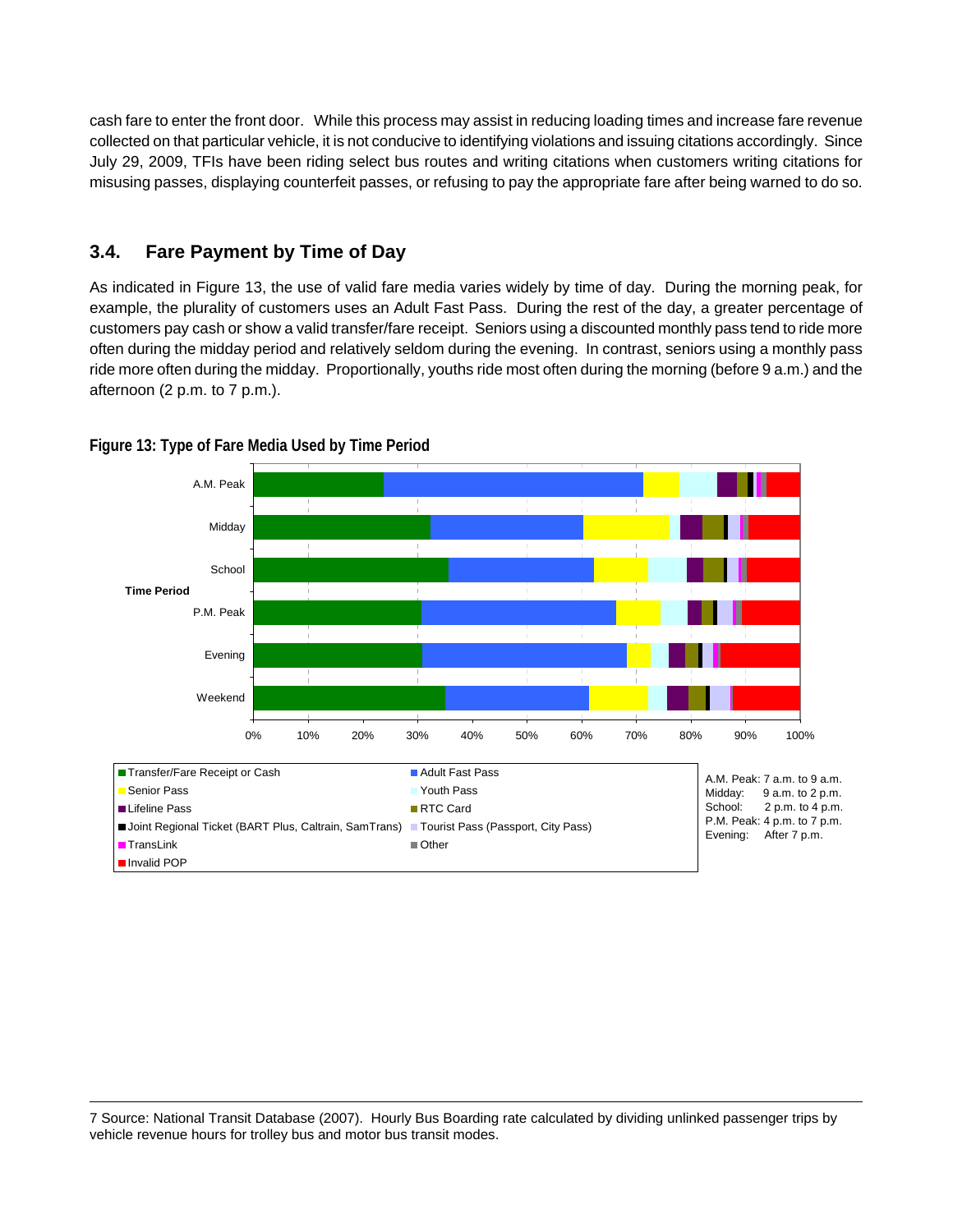#### <span id="page-23-1"></span>**Figure 14: Invalid POP by Time of Day**

<span id="page-23-2"></span>

On weekdays, the invalid POP rate increases as the day progresses from about 6 percent during the morning peak to over 14 percent during the evenings (see [Figure 14\)](#page-23-1). A couple of factors may explain this trend. First, morning peak ridership tends to be more commuter-oriented compared to the rest of the day. Many of these commuters purchase monthly Adult Fast Passes. Second, the percentage of invalid transfers rises substantially later in the day. It appears that many customers are paying once early in the day and then attempting to use a transfer/fare receipt as an unlimited-ride day pass. Finally, the percentage of customers who had no transfer/fare receipt or pass (or presumably had nothing because they "walked away") also increases later in the day.

The survey team also noted POP issues on weekends. Although the team observed over 2,600 customers on weekends, it could not survey individual routes to the same degree of precision as on weekdays due to resource limitations and time constraints. Nonetheless, the team collected enough samples to conclude that the weekend invalid POP rate on surveyed routes is approximately 12 percent8 - about two percentage points higher than the weekday systemwide average.

#### <span id="page-23-0"></span>**3.5. Fare Payment by Route**

 $\overline{a}$ 

In addition to varying by time of day, the invalid POP rate also differs by route. [Figure 15](#page-24-0) shows the invalid POP rate for each route or set of routes.9 Because there is some error associated with sampling, the rate is likely to be within the range denoted by the bar at a 95 percent confidence level. For example, in the survey 15 percent of customers riding the T Third line had invalid POP. If the survey were to be conducted 100 times, the invalid POP rate would fall somewhere between 13 percent and 18 percent for 95 out of those 100 times.

<sup>8</sup> The appendix contains specific data and a qualitative assessment of POP issues for each route.

<sup>9</sup> In the table, some routes are grouped together because they have common characteristics.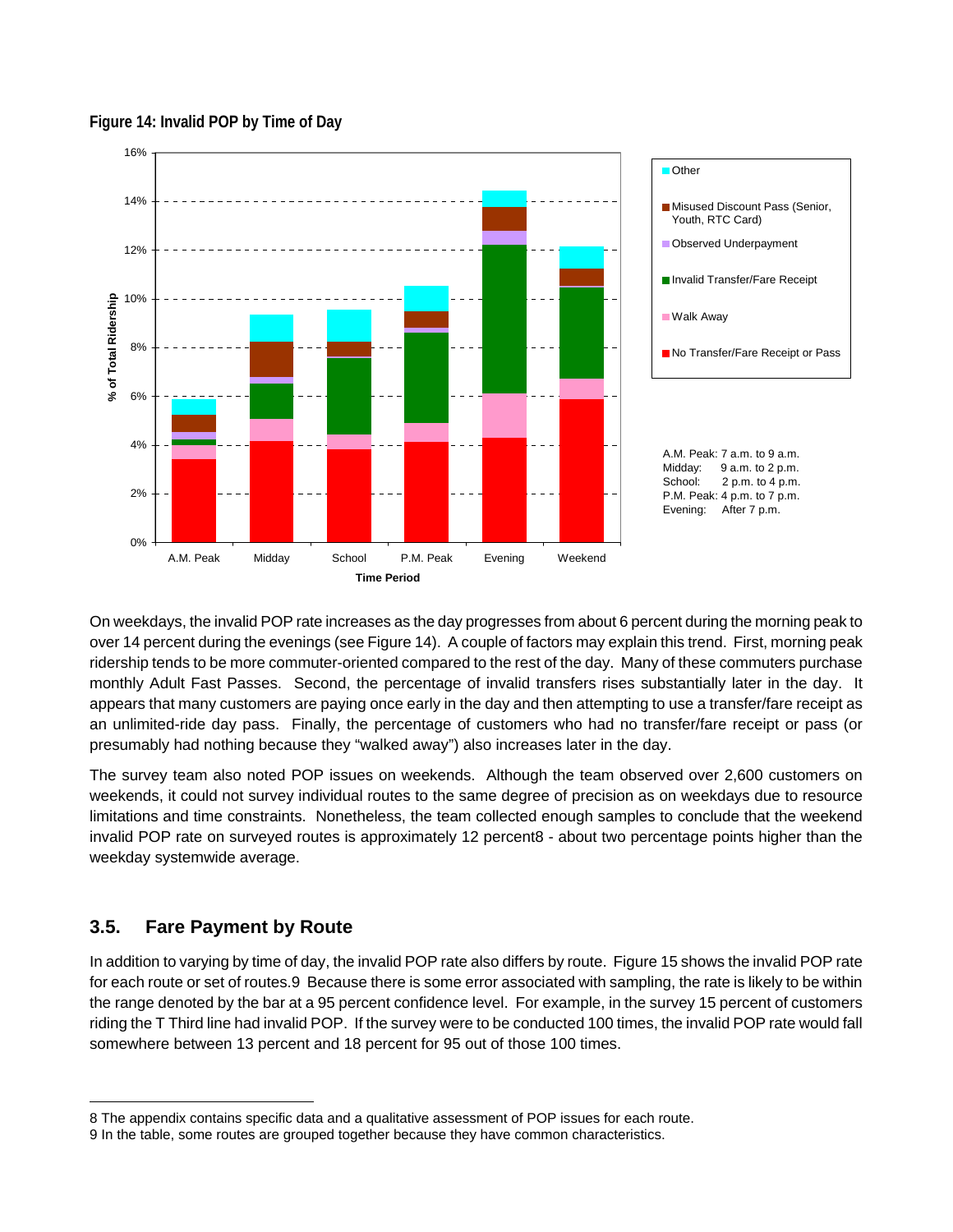## <span id="page-24-0"></span>**Figure 15: Invalid POP Rate by Route**



## **Invalid POP Rate by Route**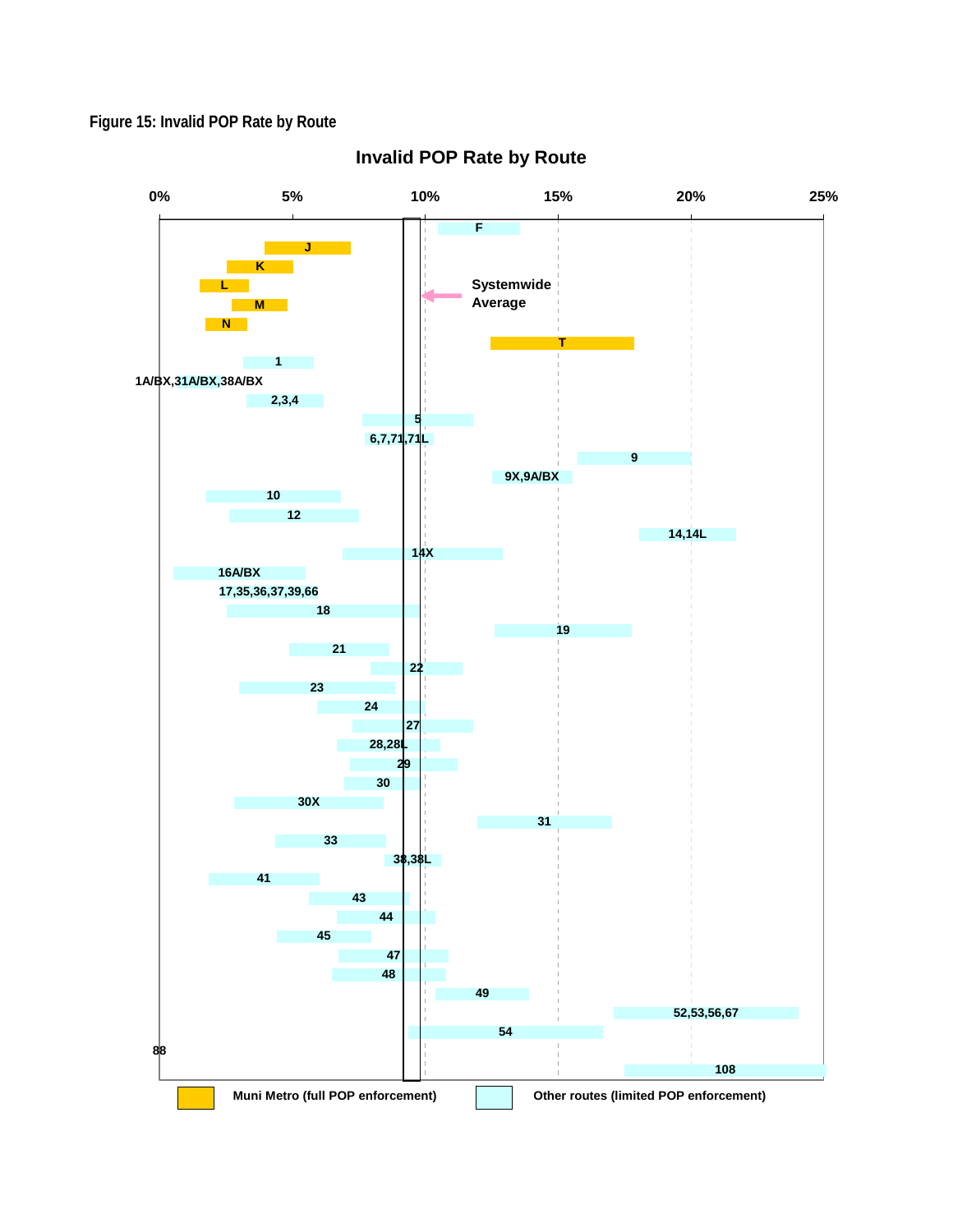<span id="page-25-0"></span>**Figure 16: Map of Invalid POP Rate by Route** 



[Figure 16](#page-25-0) shows a map of San Francisco with different routes colored by their estimated invalid POP rate. The thickness of the line reflects the average weekday ridership.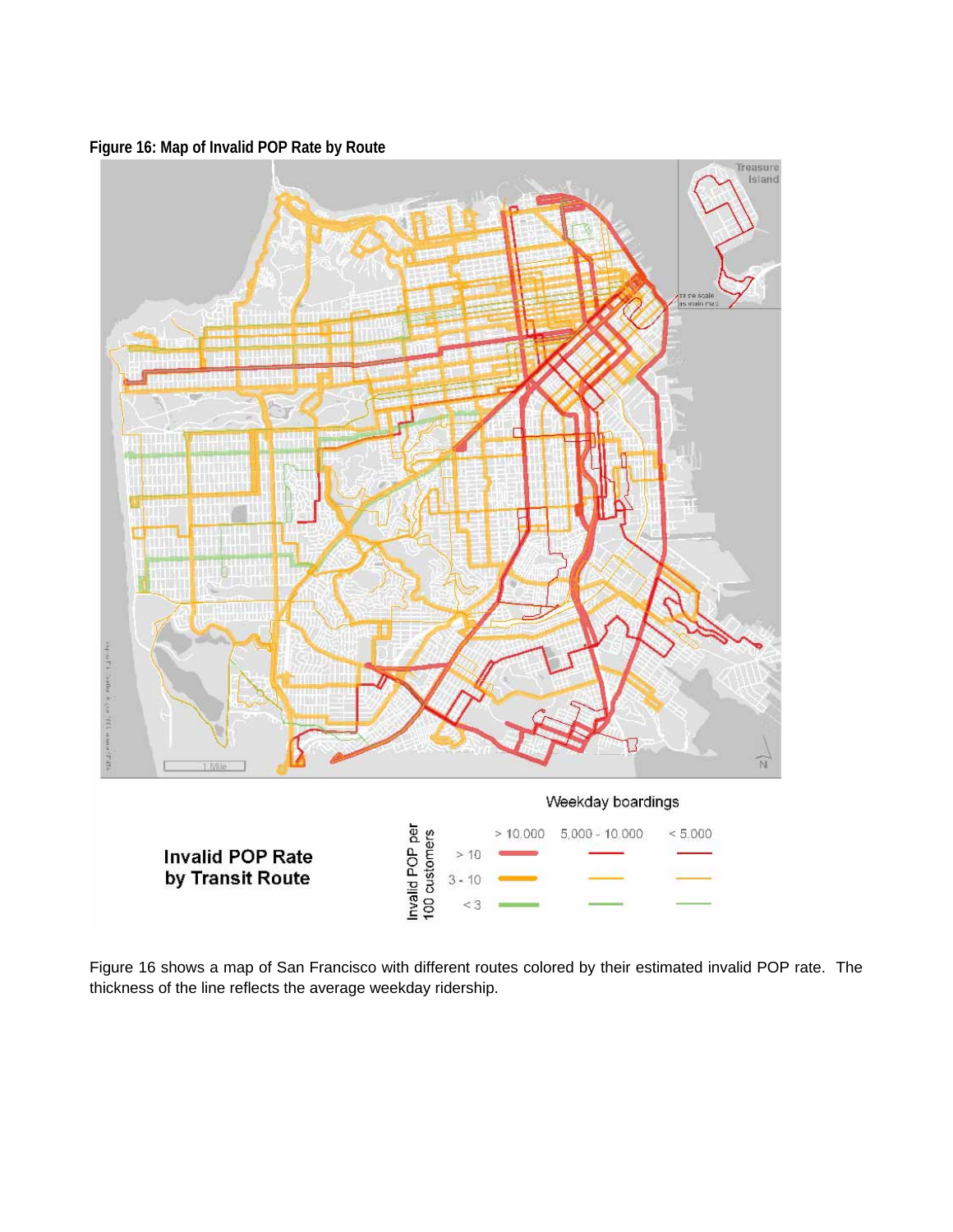**Figure 17: Map of Invalid POP Rate by Location Surveyed** 

<span id="page-26-0"></span>

[Figure 17](#page-26-0) shows a map highlighting POP issues associated with each location the survey team observed. The color of the circles indicates the invalid POP rate. The size of the circles indicates the number of customers without valid POP. In some cases, particularly at high ridership stops, the survey team boarded at the same location multiple times.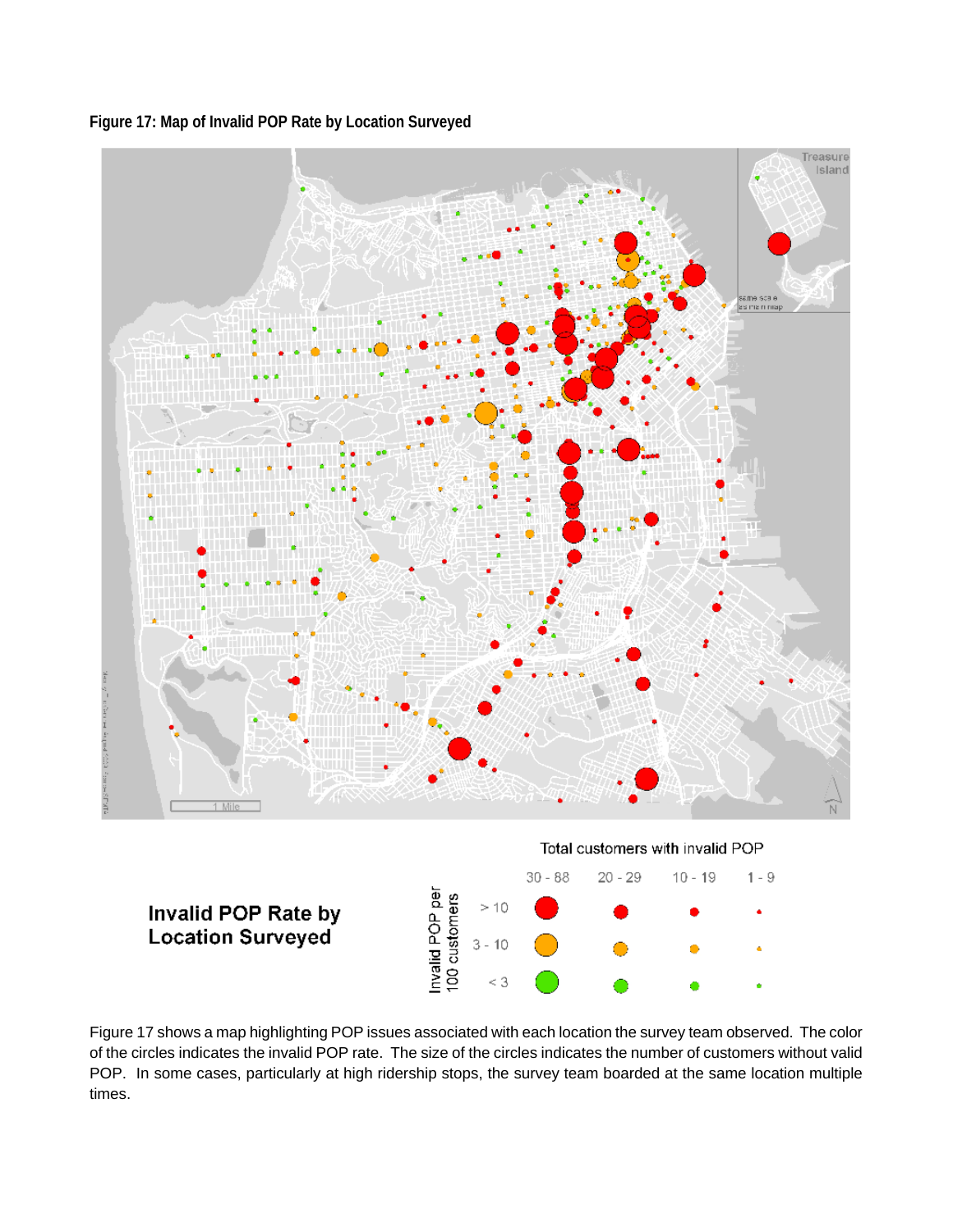One must exercise caution when interpreting this map: The dots do not indicate the invalid POP rate and magnitude for customers boarding at the specific location, but instead provide a general representation of conditions around the location. Specifically, they reflect what the survey team observed on the vehicle after boarding at the location. This may include customers that had boarded earlier and were already on the vehicle, or in some cases later, if the survey team conducted a "ride along" (see section [2.2 Survey Technique](#page-14-0)).

## <span id="page-27-0"></span>**3.6. Fare Payment by Vehicle Occupancy**

There is a common perception that very crowded vehicles make it easier for customers to board without paying the appropriate fare – typically through the back door. As indicated in [Figure 18,](#page-27-1) however, the invalid POP rate on vehicles with very heavy loads10 is only slightly higher (by approximately one percentage point) than on lesscrowded vehicles. Time of day, route and location are more significant factors in determining the invalid POP rate.

While the percentage of customers without valid POP is similar regardless of vehicle occupancy, the absolute number of customers without valid POP is on average higher on more crowded vehicles because they have more customers (both with and without valid POP) overall.



<span id="page-27-1"></span>**Figure 18: Invalid POP Rate by Vehicle Occupancy** 

 $\overline{a}$ 

<sup>10</sup> In this report, a "very heavy load" is defined as the ridership on a vehicle is equivalent to 125% or more of the seats available. For example, on a 41-seat standard trolley bus, 10 customers would be standing.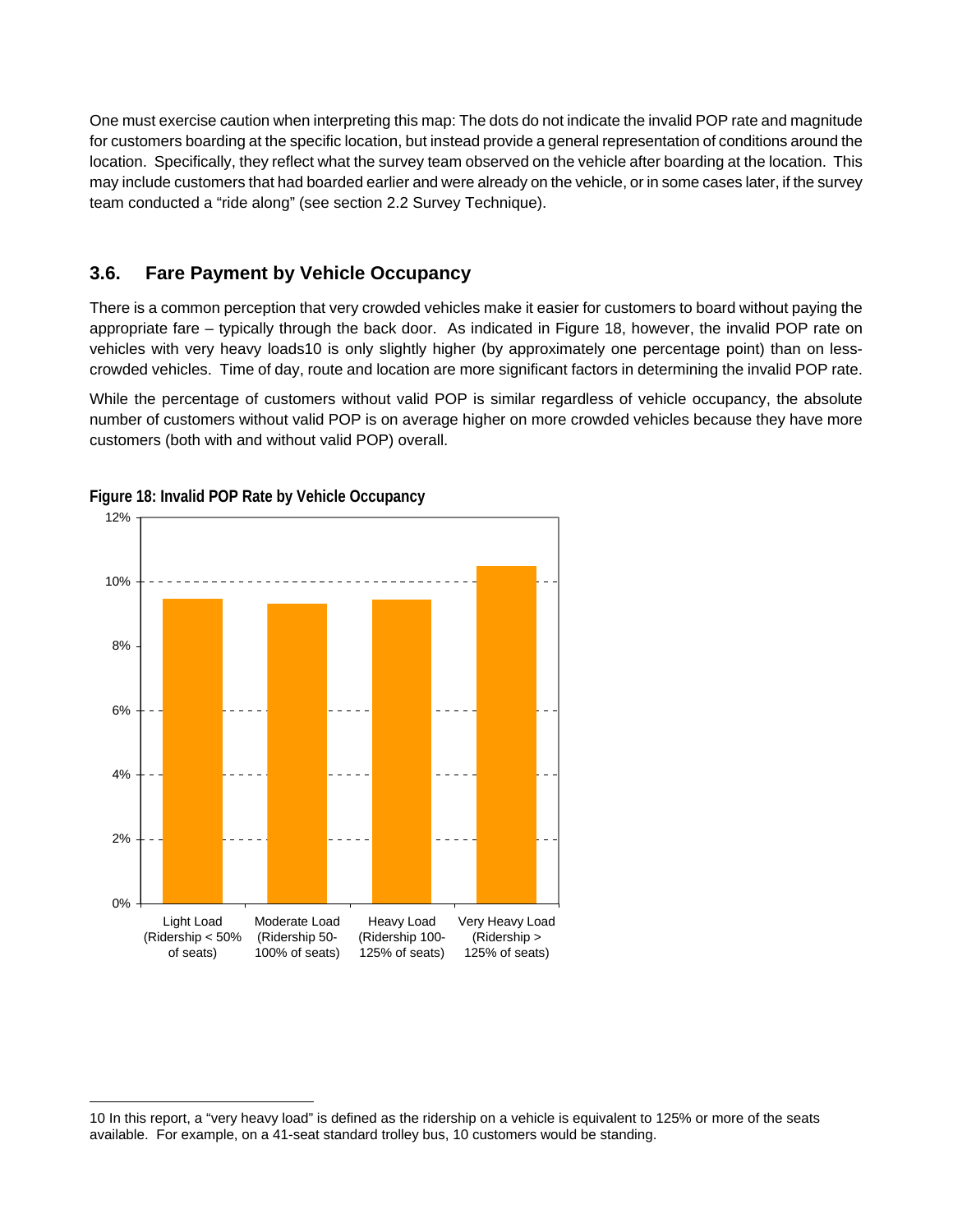## <span id="page-28-0"></span>**3.7. Likelihood of Encountering POP Issues**

Anecdotally, the survey team noted that customer and operators' perceptions about fare compliance shifted once the invalid POP rate approached the systemwide average (about 10 people per 100 surveyed). Many customers and operators expressed a general concern that a "large" number of people were not paying their fare. Furthermore, while citing even a single customer for failure to display valid POP might pose difficulties, TFIs perceived that safety and security issues rose significantly when violations exceeded this level.

To provide more insight into this perception issue, this study calculated the likelihood of encountering POP issues. This measure answers the question, "What are the chances that one will find major POP issues when boarding any given bus, streetcar or light rail vehicle?" This question might also be stated as: "What are the chances that a TFI will be able to write multiple citations when boarding any given Muni vehicle?"

On average, the survey team observed slightly less than 10 fare violations for every 100 people it surveyed – but not every vehicle the team boarded had this invalid POP rate. [Figure 19](#page-29-0) and [Figure 20](#page-30-0) illustrate the chances of a vehicle exceeding this rate in red. The charts show lower proportions of customers with invalid POP in orange (3 to 10 violations per 100) and green (fewer than 3 violations per 100). The survey team noted anecdotally that customers and operators perceived there were few problems and expressed little concern about POP issues when the number of violations was 3 or fewer per 100 people surveyed.

There is approximately a 35 percent chance that one will board a random Muni vehicle where more than 10 customers out of every 100 surveyed do not have valid POP. When broken down by time period, route and vehicle loads:

- The chances are lower on fully-enforced POP lines (Muni Metro) (15%) than on limited-enforced forced routes (buses and the F-Market & Wharves line) (39%)
- The chances are lower during weekday morning rush hours (20%) than during weekday evenings (52%)
- The chances differ substantially on the system's busiest bus routes: 1 California (7%); 6 Parnassus, 7 Haight, 71/71L Haight-Noriega (35%); 9X/9AX/9BX Bayshore Express (68%); 14/14L Mission (89%); 30 Stockton (27%); 38/38L Geary (44%); and 49 Van Ness/Mission (65%)
- The chances are lower on the J Church, K Ingleside, L Taraval, M Ocean View and N Judah routes (12% or less) than on the T Third route (72%)
- The chances are similar regardless of vehicle loads (32% to 37%)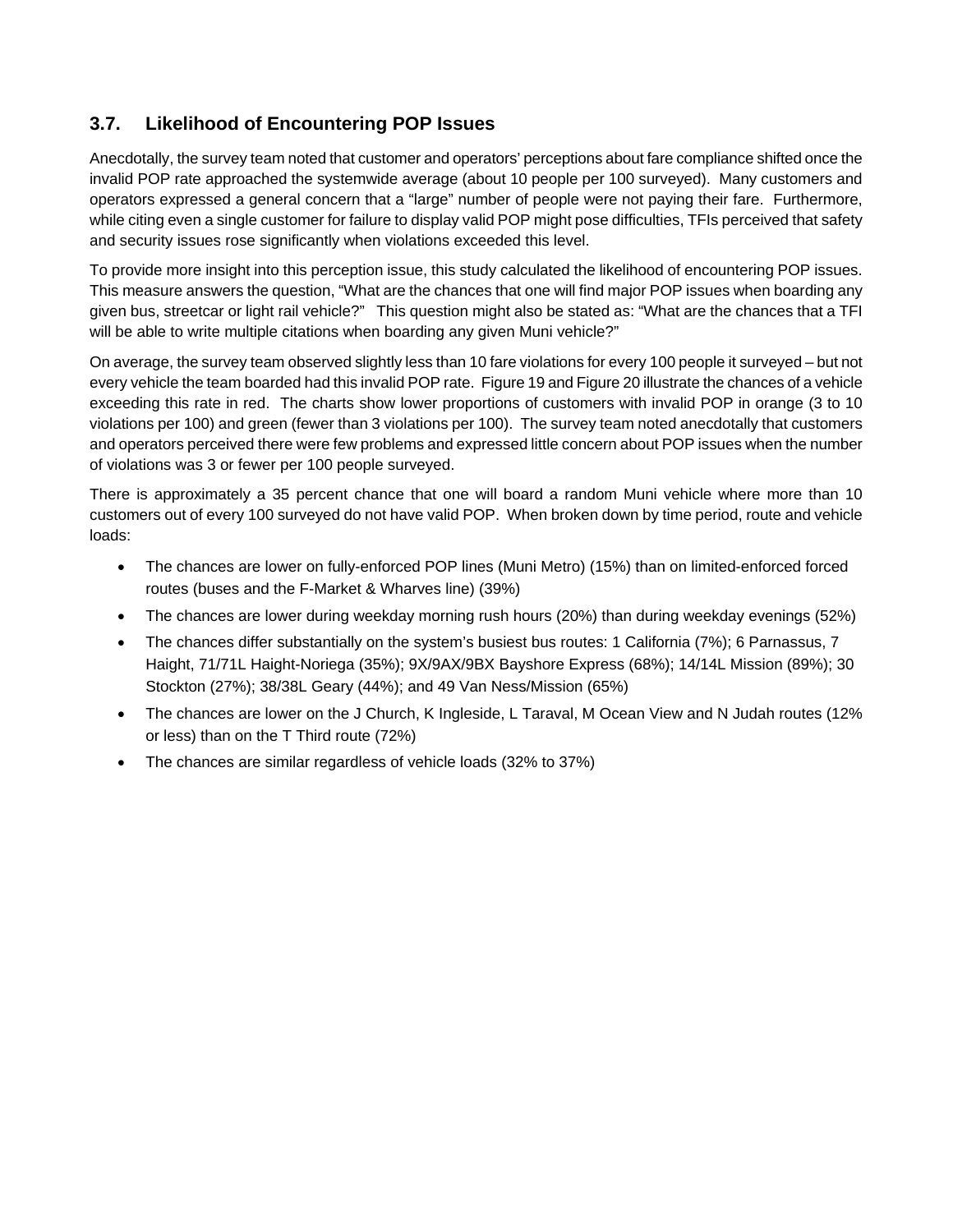

#### <span id="page-29-0"></span>**Figure 19: Likelihood of Encountering POP Issues - Overall**

■ >10 violations per 100 customers ■ 3-10 violations per 100 customers ■ <3 violations per 100 customers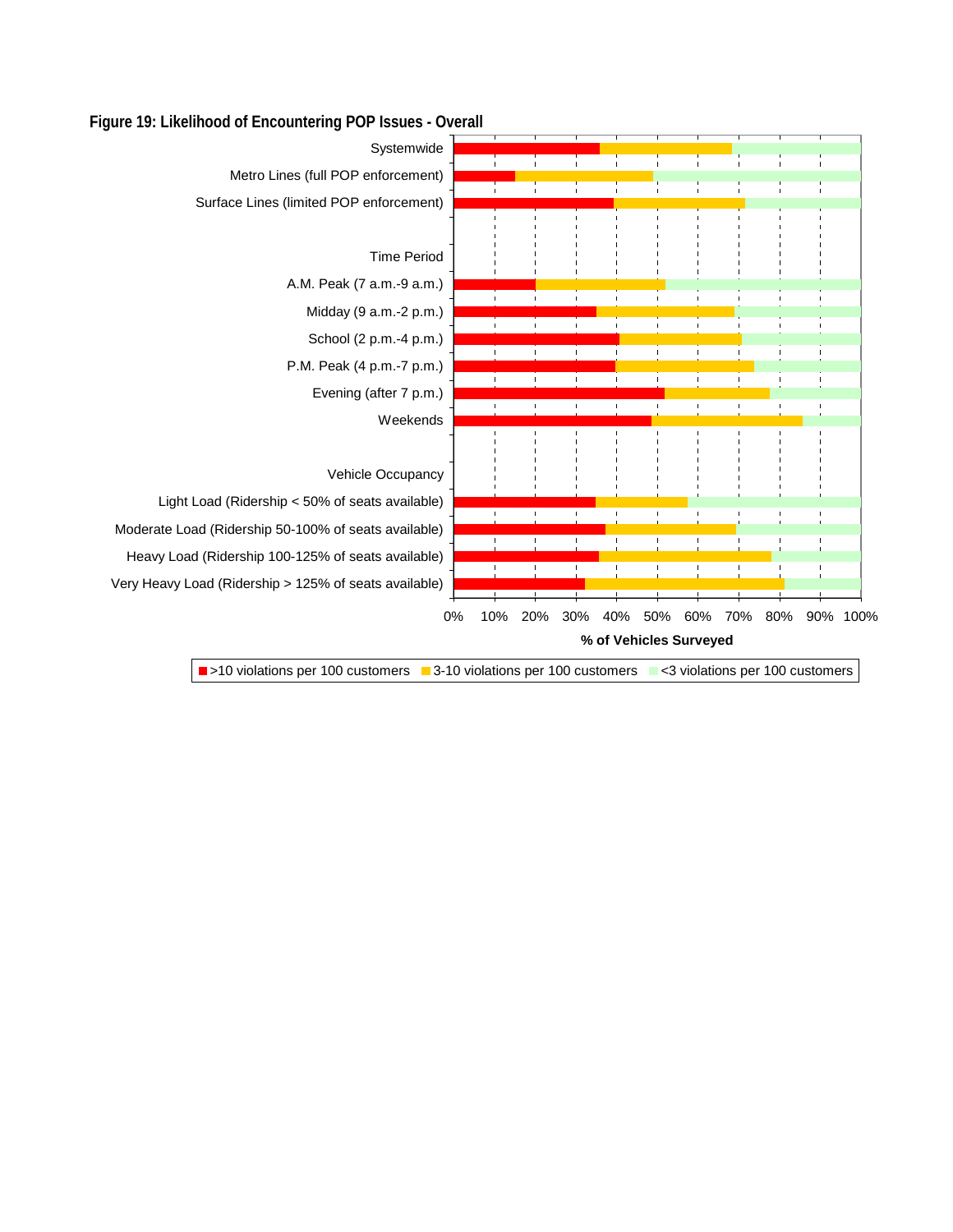

<span id="page-30-0"></span>**Figure 20: Likelihood of Encountering POP Issues – By Route**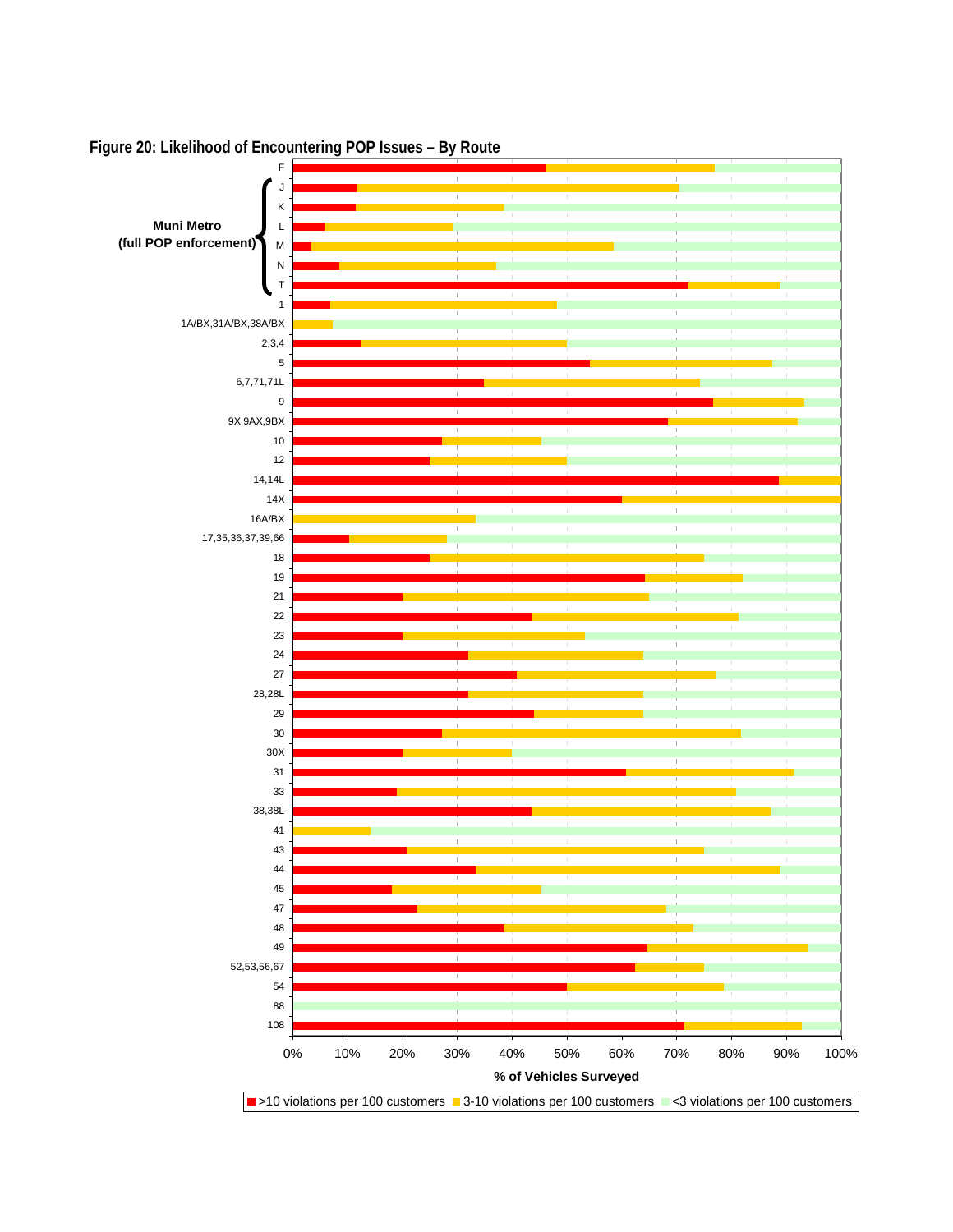### <span id="page-31-0"></span>**3.8. Uncaptured Revenue Estimates**

SFMTA's amended FY 2009-2010 budget forecasts transit fare revenue of approximately \$170 million. Bus, streetcar and light rail revenue comprises approximately \$157 million of this amount, while cable car cash fares account for the remainder. In the unlikely scenario that every bus, light rail and streetcar customer had valid POP, the SFMTA might be able to capture about \$19 million annually based on the calculation detailed in [Figure 21.](#page-31-1) This does not imply that the SFMTA could collect all of this revenue even with full POP enforcement systemwide. For example, some customers may not decide to make a trip by transit if they have to pay. Other customers will continue to avoid paying in hopes that avoid encountering a TFI.

A reduction in the invalid POP rate by half to approximately 5 percent could yield an additional \$9 to \$10 million annually.

#### **Figure 21: Estimated Uncaptured Revenue**

<span id="page-31-1"></span>

| Major Types of Fare Violations with methodology used to estimated uncaptured revenues                                                                                                                                                                                                                                                                                                                                                                                                                                                                                                                 | Uncaptured<br>Revenue* |
|-------------------------------------------------------------------------------------------------------------------------------------------------------------------------------------------------------------------------------------------------------------------------------------------------------------------------------------------------------------------------------------------------------------------------------------------------------------------------------------------------------------------------------------------------------------------------------------------------------|------------------------|
| No Ticket, Transfer or Pass, Invalid Transfers/Fare Receipts, Walk Away, or Unvalidated Youth Tickets (used on<br>a School Field Trip)<br>Of customers without a pre-paid pass, 80% paid cash and displayed a transfer/fare receipt while the<br>remaining 20% lacked any form of proof of payment, showed an invalid transfer/fare receipt, walked<br>away upon seeing a TFI, or displayed an unvalidated youth ticket as part of a school group.<br>Assumption: These customers would have paid the applicable cash fare, and therefore total cash fare<br>revenues would increase proportionately. | \$15.2 million         |
| <b>Misused Senior Pass</b><br>8% of patrons surveyed with a Senior pass were ineligible to use one. Assumption: 8% of Senior pass<br>users would purchase an Adult Fast Pass, resulting in an additional \$40 in revenue per month per pass.                                                                                                                                                                                                                                                                                                                                                          | \$1.0 million          |
| <b>Misused Youth Pass</b><br>3% of patrons surveyed with a Youth pass were ineligible to use one. Assumption: 3% of Youth pass<br>users would purchase an Adult Fast Pass, resulting in an additional \$40 in revenue per month per pass.                                                                                                                                                                                                                                                                                                                                                             | \$0.3 million          |
| Unvalidated Youth Ticket (Used Individually)<br>The number of surveyed customers who did not exchange a single-ride Youth Ticket for a transfer/fare<br>receipt (but used it as if it were an unlimited-ride Youth Pass) was equivalent to about 2% of total Youth<br>Passes observed. Assumption: These Youth Ticket users would instead use a Youth Pass, resulting in<br>\$15 in revenue per month per pass.                                                                                                                                                                                       | \$0.1 million          |
| Invalid Regional Transit Connection (RTC) Card<br>6% of surveyed customers with RTC cards used them improperly, typically because they were using the<br>card as a pass without a monthly sticker. Assumption: These customers would purchase a \$15 monthly<br>sticker                                                                                                                                                                                                                                                                                                                               | $$0.1$ million         |
| <b>Counterfeit Pass</b><br>Surveyors identified approximately 0.25% of the Adult Fast Passes as counterfeit. Assumption: These<br>customers might have purchased an Adult Fast Pass, but more likely would have purchased a \$30<br>Lifeline Pass.                                                                                                                                                                                                                                                                                                                                                    | \$0.1 million          |
| Wrong Month's Pass<br>0.3% of customers displayed passes that valid for the previous or following month. Assumption: Half of<br>these customers did not purchase a pass for the current month.                                                                                                                                                                                                                                                                                                                                                                                                        | \$0.1 million          |
| Underpayment<br>The survey team observed that 0.8% of customers with a valid transfer/fare receipt did not pay the<br>appropriate fare – but this underpayment rate is probably higher because the team usually could not<br>verify how much a customer had paid. Assumptions: (a) Ineligible adults paid the discount youth or<br>senior cash fare at the same rate at which they misused the Youth and Senior Pass. (b) In addition, 3%<br>of cash customers paid only half the appropriate fare.                                                                                                   | \$2.0 million          |
| <b>Misused Passports</b><br>Surveyors observed that approximately 5% of customers with 1-day, 3-day and 7-day Visitor Passports<br>did not properly use them. Assumption: Half of these customers fraudulently misused these Passports,<br>while the other half were tourists who were confused about how to scratch the passes properly.                                                                                                                                                                                                                                                             | \$0.3 million          |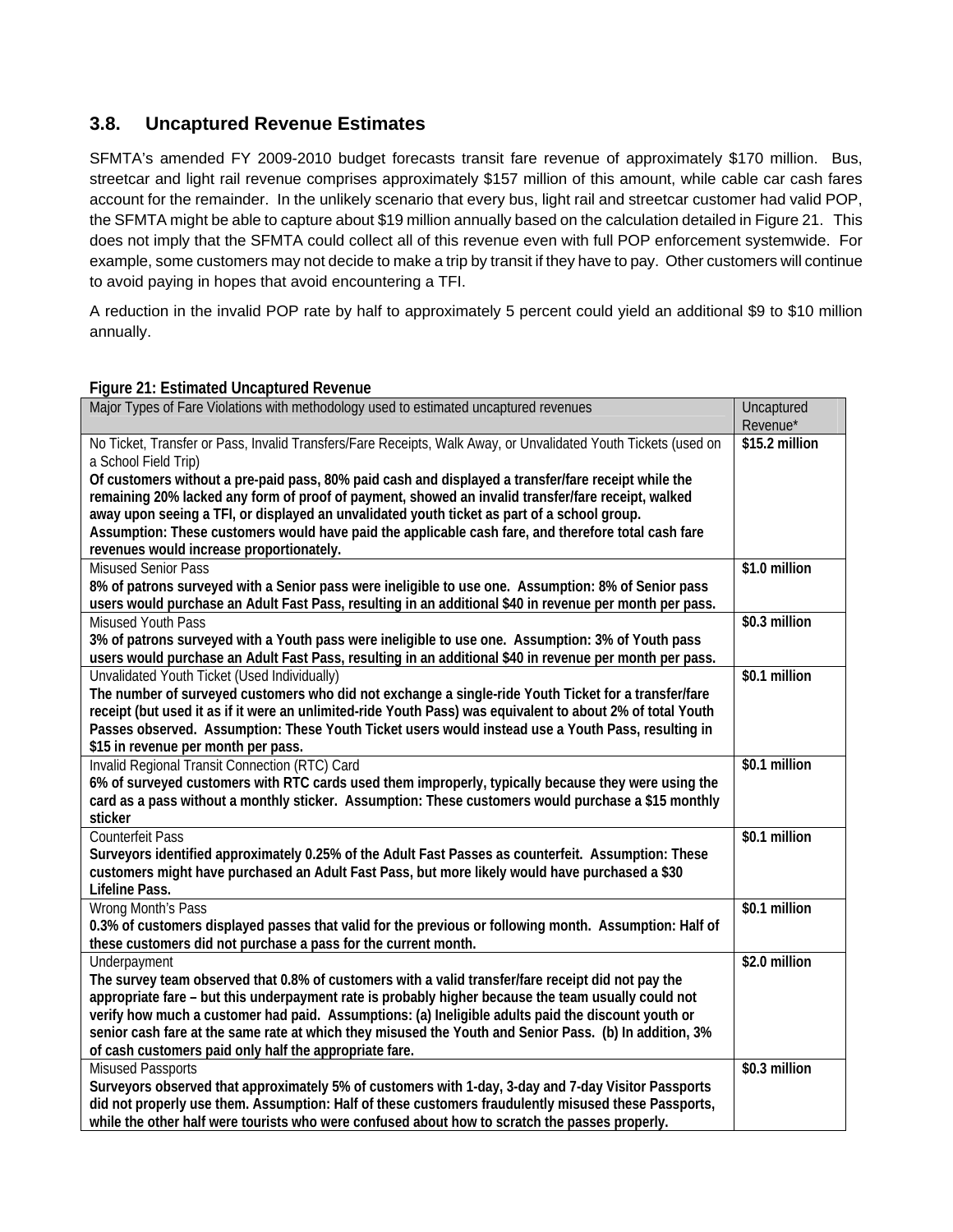Total **\$19.2 million** 

\* Estimated uncaptured revenue is based on fare rates effective July 1, 2009.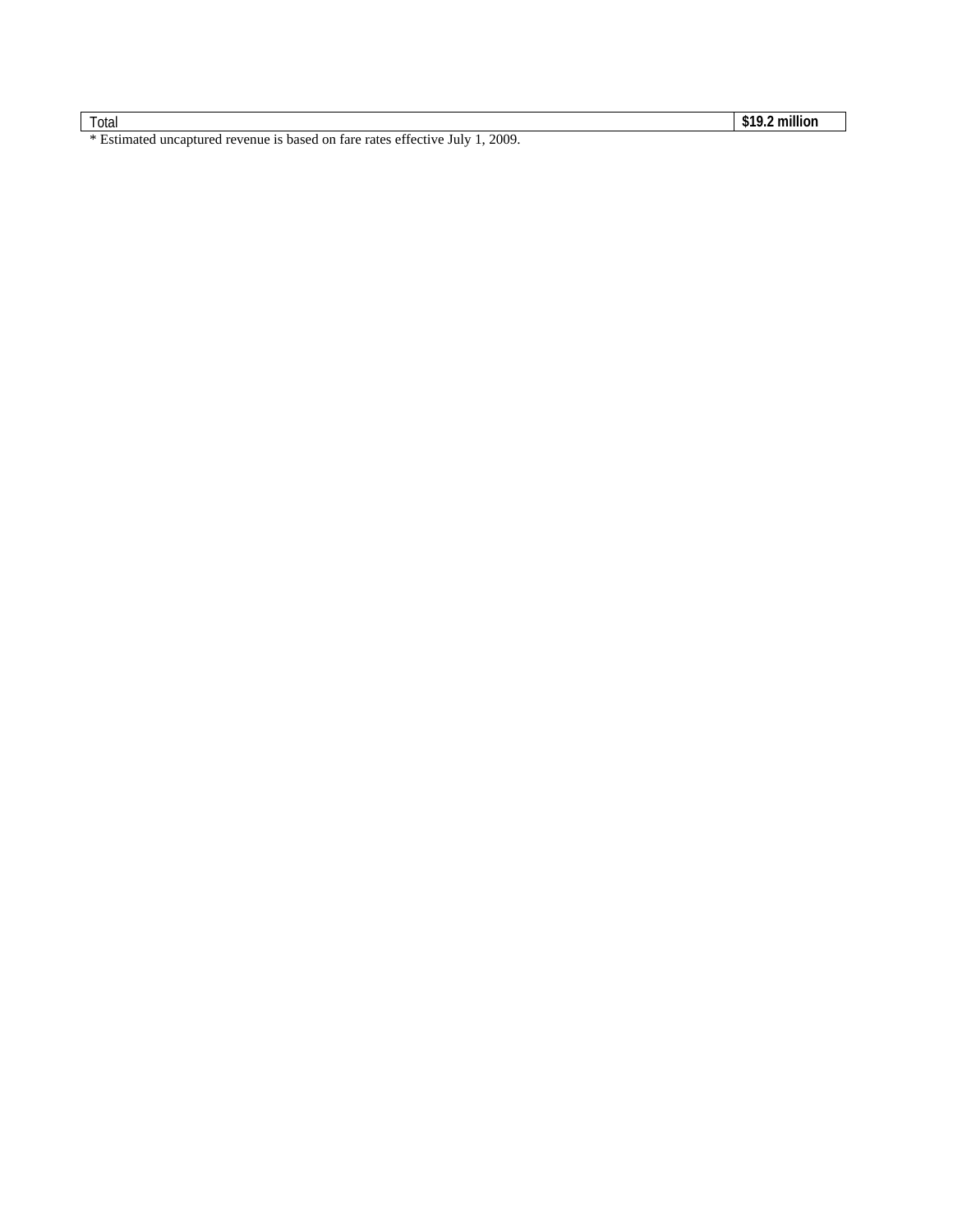## <span id="page-33-0"></span>4. Fare Enforcement Issues

## <span id="page-33-1"></span>**4.1. Transit Fare Inspector Staffing and Schedules**

Currently, the SFMTA employs 46 full-time TFIs along with eight supervisors. Working in teams of two or three, inspectors are responsible for fare enforcement on the six light rail lines and issuing citations to customers without valid POP. To reduce boarding times, they check fares at some busy bus stops and allow customers with valid POP to enter through the rear door. TFIs also check fares of customers attending Giants baseball games, the Bay to Breakers, Pride Parade, Stern Grove concerts, the Outside Lands Festival and other special events. There, they typically ask customers without valid POP – many of whom are visitors or infrequent users unfamiliar with the Muni system – to pay rather than issuing citations.

In July 2009, TFIs also began limited enforcement on selected bus lines, issuing citations when customers are misusing passes or refusing to pay after being warned.11

#### o Daily Activities

 $\overline{a}$ 

During a typical 8½ hour shift, TFIs engage in one of following major activities in addition to checking fares:

- Office Work Office work includes team briefing and paperwork (for example, tabulating customer contact statistics, filing incident reports, and processing citations)
- Walking to/from Office TFIs travel between Van Ness Station and the office at least twice per day, and possibly four times if they elect to eat lunch in the office. The station is approximately a ten-minute walk from the office.
- Paid Breaks Inspectors receive two paid 15-minute breaks taken at their discretion.
- Travel to/from Assignment At the beginning of each shift, supervisors assign inspectors a station or route segment to enforce. Although TFIs may check fares while traveling to or from their assignment, they generally take the most direct route and do not get on and off to check customers on multiple vehicles.
- Restroom Breaks TFIs may take a restroom break whenever necessary. While inspectors know restroom locations near the Muni Metro rail lines, they are less familiar with facilities adjacent to bus routes.
- Unpaid 30-minute Lunch Break Many TFIs eat lunch near their assignment location, but some return to the office for lunch. If they are working far away from the office, returning for lunch increases the time spent traveling to and from one's assignment and walking to and from the office while reducing the time spent inspecting fares and issuing citations.

[Figure 22](#page-34-0) shows how TFIs might spend a sample workday.12 Fare Inspection time does not necessarily imply that inspectors are issuing citations. They may be assigned to AT&T Ballpark (usually for five hours

<sup>11</sup> The Appendix contains additional examples of TFI responsibilities.

<sup>12</sup> The exact time devoted to each activity can vary from day to day.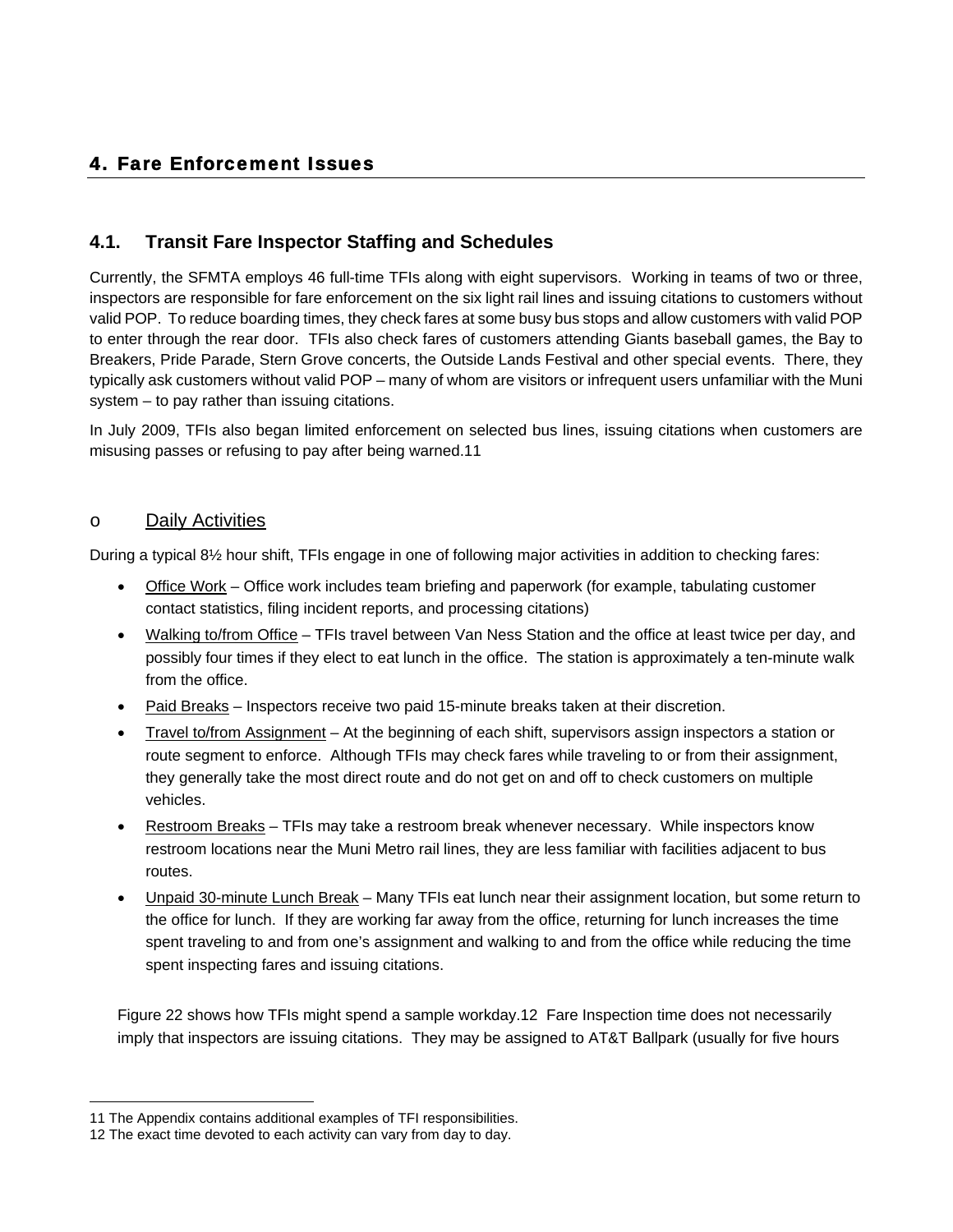per baseball game) or checking fares of customers entering through the rear door of buses. In addition, TFIs often assist customers and SFMTA operating personnel when there are service disruptions.



<span id="page-34-0"></span>**Figure 22: Composition of a Sample TFI Workday (Paid Hours)** 

Time excludes 30-minute unpaid lunch break.

\* - Transit Fare Inspectors may check fares while traveling to/from assignment, but generally take the most direct route and do not get on and off to check customers on multiple vehicles.

\*\* - Assumes that a Transit Fare Inspector returns to the office for lunch.

\*\*\* - May include time where Transit Fare Inspectors are not issuing citations (such as when checking tickets as customers board through the back door of buses or after baseball games)

#### o Shifts

Currently, a TFI works one of three shifts, five days per week. Each shift lasts 8½ hours, which includes a 30-minute unpaid lunch break. [Figure 23](#page-34-1) illustrates how many inspectors are working during each shift.

<span id="page-34-1"></span>

| <b>I IGUITE 20. IT I JULIIUS LEVEIS DY JIIII</b> |                     |     |     |        |     |     |     |     |
|--------------------------------------------------|---------------------|-----|-----|--------|-----|-----|-----|-----|
| Shift                                            | Hours               | Sun | Mon | $T$ ue | Wed | Thu | Fri | Sat |
| Dav                                              | $5:30$ a.m.-2 p.m.  |     | 14  | 14     | 14  | 14  | 14  |     |
| Mid                                              | 10 a.m.-6:30 p.m.   |     |     | 16     | 16  | 16  |     |     |
| Swing                                            | $2:30$ p.m.-11 p.m. |     |     | 16     | 16  | 16  |     |     |

**Figure 23: TFI Staffing Levels by Shift** 

Typically, inspection stops 1 to 1½ hours prior to the end of a shift. This gives inspectors time to take their last 15 minute break, travel from their assignment to Van Ness Station, walk back to the office and complete their office work. For the Mid shift, for example, this results in inspection effectively ending between 5 p.m. and 5:30 p.m. during the height of the afternoon rush hour.

Inspection staffing levels peak between 10 a.m. and 1 p.m. and between 3 p.m. and 5:30 p.m. on Tuesday, Wednesday and Thursday, when all Day and Mid-shift inspectors are on duty. Monday and Friday inspection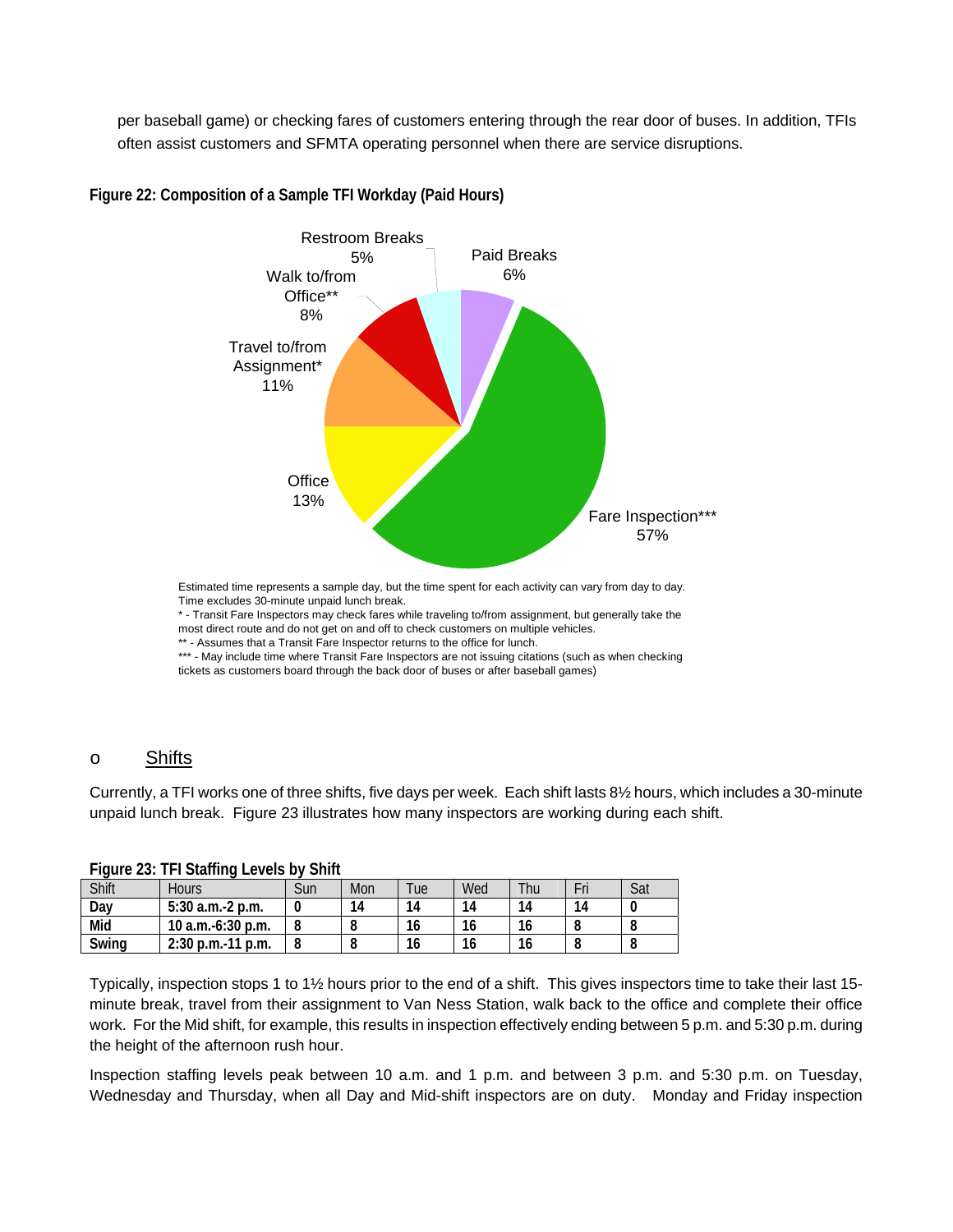staffing levels are about 25 percent lower between 10:30 a.m. and 1 p.m. and 50 percent lower between 3 p.m. and 5 p.m. than on Tuesday, Wednesday and Thursday.13

Ballgames further reduce the staffing available for the rest of the system. Prior to the start of a game, TFIs help control crowds and direct customers off trains towards the stadium. After the game, they check fares as customers are entering either end of the  $2^{nd}$  & King Station and direct those without POP back towards the Muni ticket counters at the stadium so they can purchase tickets without receiving a citation. Typically, several hundred out of a thousand or more customers do not have valid POP.

Each ballgame usually requires a minimum of six TFIs at least 1 hour before the game and up to 1 hour after the game at the  $2^{nd}$  & King Station. Therefore, if a game begins at 7:05 p.m. on a Monday, there is one team of two inspectors to patrol the entire system after 6 p.m.

#### o Deployment Schedules

Currently, full POP enforcement takes place on the Muni Metro system, which comprises slightly less than onequarter of SFMTA's ridership. If the SFMTA were to maintain the same inspection rate of its customers, expanding full POP enforcement to the remainder of the system would require roughly a 300 percent increase in TFI staffing. For fiscal year 2009-2010, the SFMTA has budgeted operating funds for a 30 percent increase - from 46 to 60 TFIs. Limited resources will require the SFMTA to develop TFIs deployment schedules that balance two goals:

- Ensuring that all customers expect that a TFI might check their fare, regardless of where and when they ride Muni
- Increasing the percentage of customers with valid POP on routes and times where there are currently significant POP issues

[Figure 24](#page-36-0) compares weekday TFI staffing levels and the invalid POP rate by hour. [Figure 25](#page-37-1) compares staffing levels with the estimated number of customers with invalid POP by hour. These figures illustrate the following:

- Generally, the percentage of customers with invalid POP increases throughout the day.
- The estimated number of customers with invalid POP peaks from 1 pm to 7 pm.14

The current distribution of TFI staffing resources does not reflect either the rate or the number of customers with invalid POP. For example:

- The invalid POP rate during the evening (after 7 p.m.) is twice that of the morning rush hour (before 9 a.m.). On Tuesday, Wednesday and Thursday, TFI staffing is about the same during both periods. On Monday and Friday, TFI staffing is 43 percent lower during the evening than during the morning rush hour (8 versus 14 TFIs). On Mondays and Fridays with 7:05 p.m. ballgames, TFI staffing away from the ballpark is 86 percent lower (2 versus 14 TFIs).
- The estimated number of customers per hour with invalid POP is about twice as high during the afternoon (1 p.m. to 7 p.m.) than during the late morning (10 a.m. to 1 p.m). On Tuesday, Wednesday and Thursday, TFI staffing is comparable during both periods and then declines by half by 5:30 p.m. as Mid-shift TFIs return to the office to complete paperwork. On Monday and Friday, TFI staffing is 27 percent lower during the afternoon than during the late morning (16 versus 22 TFIs). Between 5:30 p.m.

 $\overline{a}$ 13 On Monday, half of the Mid- and Swing-shift teams has a regular day off (in addition to Sunday). On Friday, the other half of the Mid- and Swing-shift team has a regular day off (in addition to Saturday).

<sup>14</sup> Estimated number of invalid POP customers calculated by multiplying the invalid POP rate per hour by the ridership per hour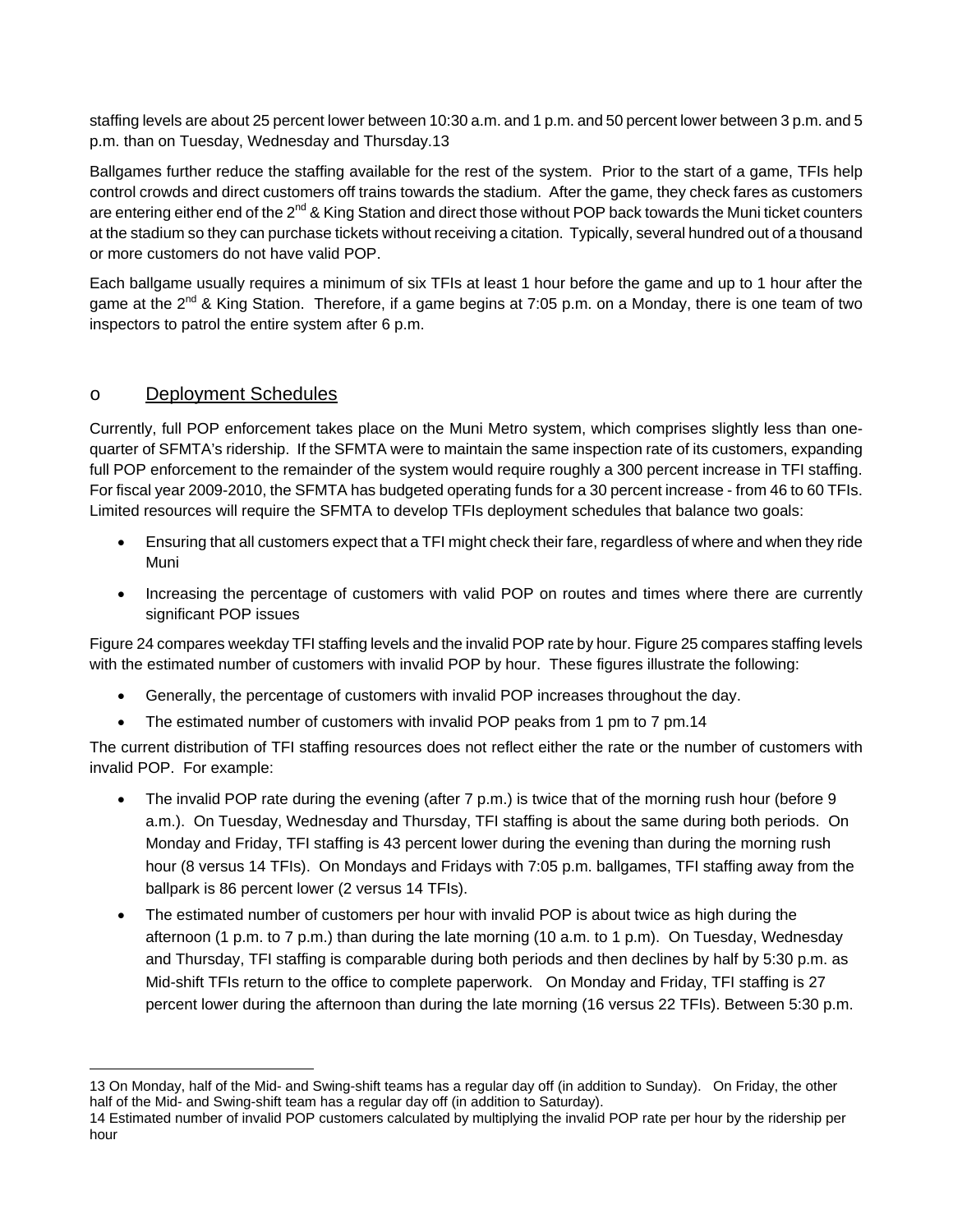and 7 p.m., staffing is 64 percent lower than during the late morning (8 versus 22 TFIs) even though there are significantly more customers with invalid POP riding the system.



**Figure 24: Weekday TFI Staffing vs. Invalid POP Rate by Time of Day** 

**Time**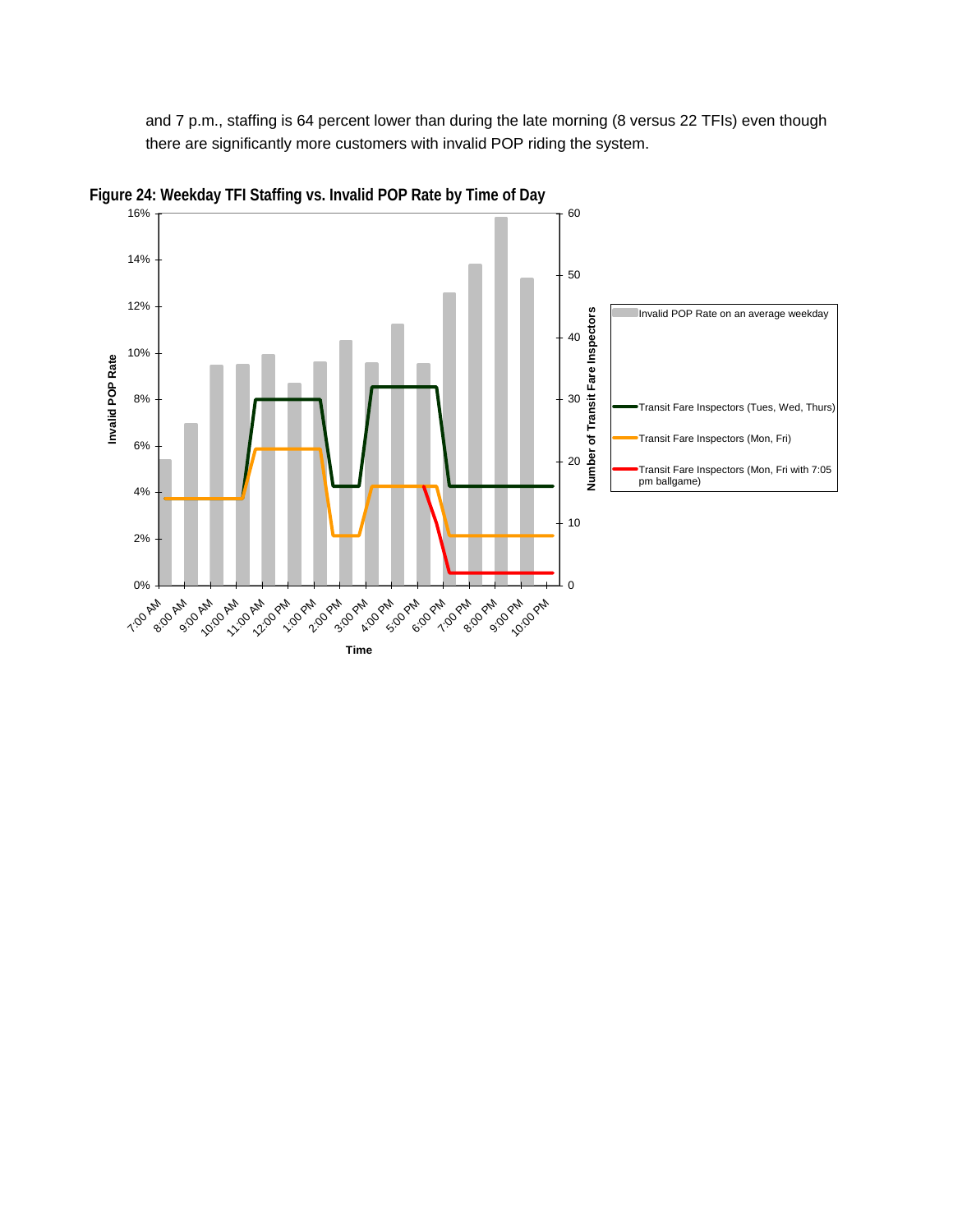

**Figure 25: Weekday TFI Staffing and Estimated Customers with Invalid POP by Time of Day** 

# **4.2. Safety and Security Issues**

The SFTMA considers safety and security to be top concerns for its customers and employees. During the course of the survey, the team noted a connection between fare enforcement and security. Often, customers who posed security concerns for operators and other customers also did not have valid fare media.

## o Operators

Although the vast majority of customers abide by regulations when riding Muni, some may present safety and security issues. Many operators commented that they do not feel comfortable enforcing fare regulations on some routes and at certain times. They expressed concern about confronting patrons for fear of being assaulted, and therefore several of them admitted to issuing transfers when a customer had not paid the appropriate fare or allowing people to board with expired passes and transfers/fare receipts. Many operators encounter the same customers egularly and are afraid of being targeted later if there is a confrontation regarding fares. As a result, many operators expressed gratitude to the survey team for TFI presence, both to enforce fare regulations and to encourage an orderly environment.

## o San Francisco Police Department (SFPD)

Since 2001, SFMTA and SFPD have coordinated on a Bus Inspection Program designed to "improve public safety on Muni" by having officers conduct inspections on board vehicles. Under the SFPD Field Operations Bureau General Order (see Appendix):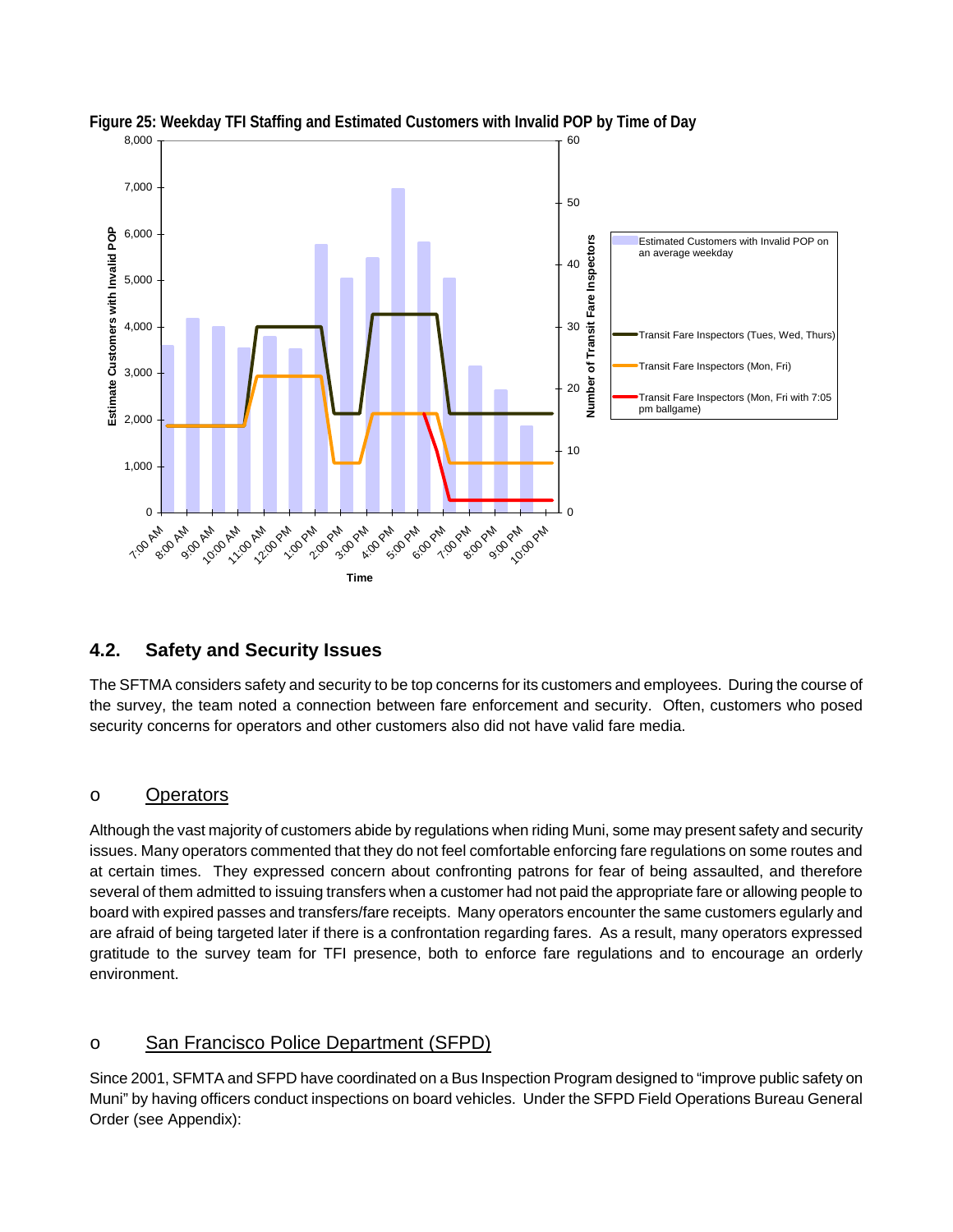- Each officer on car patrol shall make two inspections per shift.
- Each officer on foot patrol shall make four inspections per shift.
- Recruit officers, with Field Training Officers, shall be assigned for one full tour of duty, per phase, to exclusively ride Muni within their district.
- Each sergeant in a Patrol Division field assignment shall make two inspections per shift.
- It is expected that officers will travel on the bus for approximately five blocks per inspection.

Of the more than 1,100 vehicle runs observed over three months, the survey team saw three police officers (both onduty and off-duty).

The survey team observed that security issues frequently arose outside between the regular MRT shift between 7 a.m. to 3 p.m. Furthermore, surveyors observed that many TFIs were reluctant to call for police assistance due to past experience with lengthy response times. Nearly 95 percent of the survey was conducted before July 1<sup>st</sup>, prior to the establishment of a new Memorandum of Understanding (MOU) between the SFMTA and SFPD to clarify policing responsibilities for the transit system.

The purpose of the MOU between the SFMTA and SFPD is "to ensure a regular presence of sworn police officers" on Muni vehicles and other SFMTA property. Under the MOU, a senior ranking member of the SFPD heads the SFMTA Security and Enforcement Division. The SFPD also assigns twelve police officers and one supervising sergeant to the Muni Response Team (MRT), a squad that is responsible for patrolling the transit system. In relation to fare enforcement, "The MRT shall provide law enforcement services to support the SFMTA's public safety and policing priorities, including the SFMTA's proof of payment ("POP") program. The MRT shall respond to POP deployment requests, as needed, throughout the Public Transit System."15

In addition, the MOU defined the parameters for a revised Bus Inspection Program:

"Officers assigned to the SFPD Field Operations Bureau will be responsible for conducting SFMTA vehicle inspections and patrols in and around SFMTA Muni Metro stations and in the vicinity of other SFMTA facilities. The SFPD Field Operations Bureau will be responsible for implementation of a revised Bus Inspection Plan ("BIP") that incorporates deployment of resources consistent with crime analysis which identifies specific crime patterns. The SFPD Field Operations Bureau, in consultation with the Security and Enforcement Director, SFMTA COO, and SFMTA CSO, will also coordinate effective deployment of SFPD resources resulting from community complaints and operator concerns. The SFPD Field Operations Bureau will be responsible for maintaining statistics for citywide bus inspections and bus inspections in each respective police district. SFPD district stations will be responsible for conducting plainclothes enforcement operations on specific SFMTA bus lines as deemed necessary by the District Commanding Officer, with input from the Security and Enforcement Director."16

## o Transit Fare Inspectors

The surveyors noted that the TFIs are generally the only non-operator presence available that customers look to for assistance. Among other duties, a TFI:

 "Reports safety hazards, potential problems, and violations of law observed during the course of duty, to appropriate authority; requests assistance when necessary."

 $\overline{a}$ 15 Article IV, Section 4.8 of the Memorandum of Understanding between the San Francisco Municipal Transportation Agency and the San Francisco Police Department 16 Section 4.15,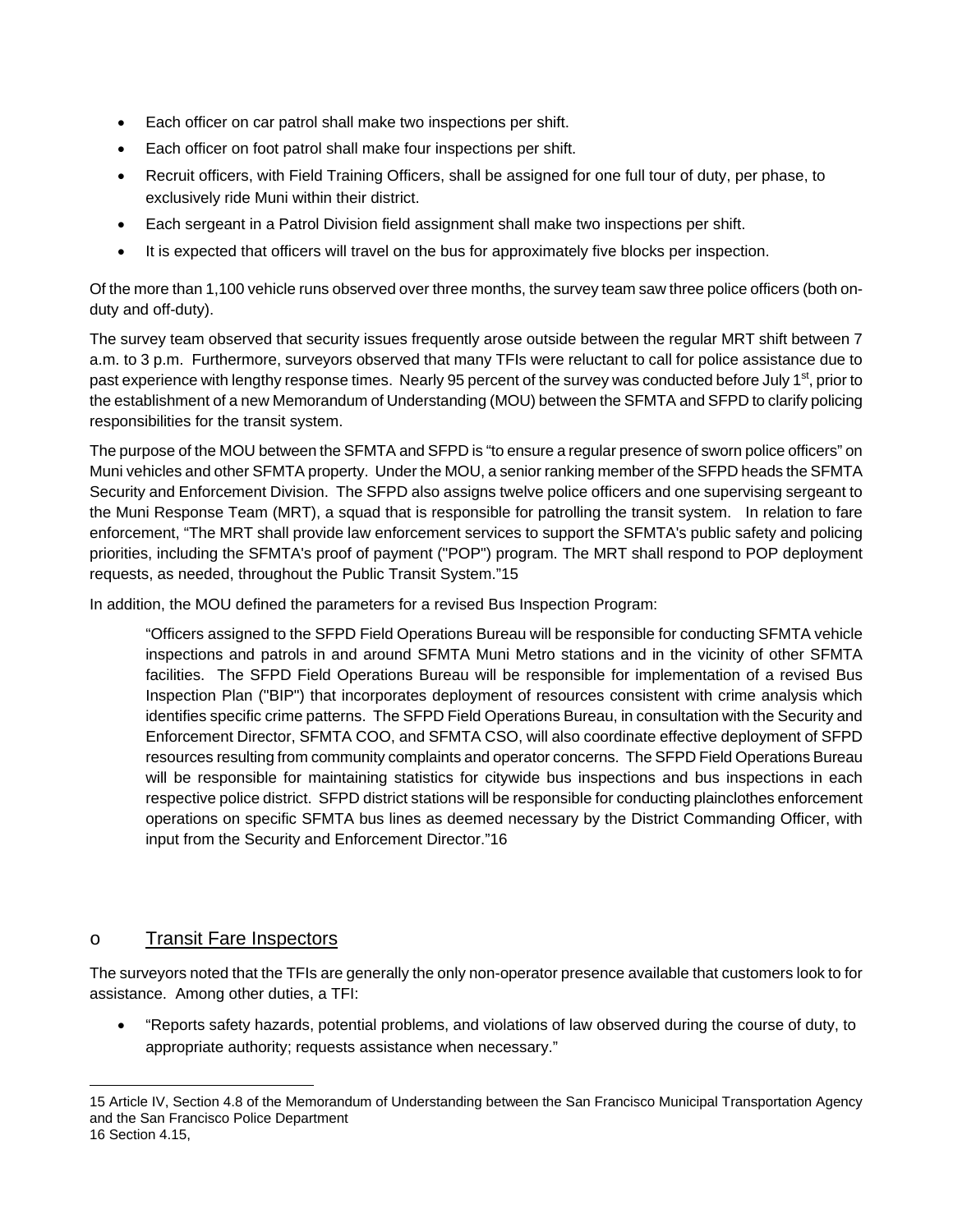"Assists other Muni and City personnel, and sworn law enforcement officers in the event of accidents, emergencies, and other incidents requiring response."

Although TFIs have enforcement responsibilities and go through some training required of law enforcement offers, they are not sworn police officers. TFIs do not carry firearms, batons, mace, handcuffs, or any other weapons or defense tools. TFIs do wear a protective vest.

As illustrated in [Figure 26](#page-40-0) and [Figure 27,](#page-41-0) a survey of other transit systems with proof-of-payment systems indicates that fare inspectors elsewhere have a variety of duties.17 In many cases, inspectors are employees without any specific law enforcement duties. In other cases, transit agencies contract with police to provide fare enforcement. In some cities such as Dallas, Baltimore, Sacramento, police who are agency employees also perform fare enforcement responsibilities.

 $\overline{a}$ 

<sup>17</sup> Transit Cooperative Research Program Report 80: A Toolkit for Self-Service, Barrier-Free Fare Collection (Multisystems, Inc., Mundle & Associates, Inc., and Parsons Transportation Group, Inc.), Transportation Research Board-National Research Council, 2002)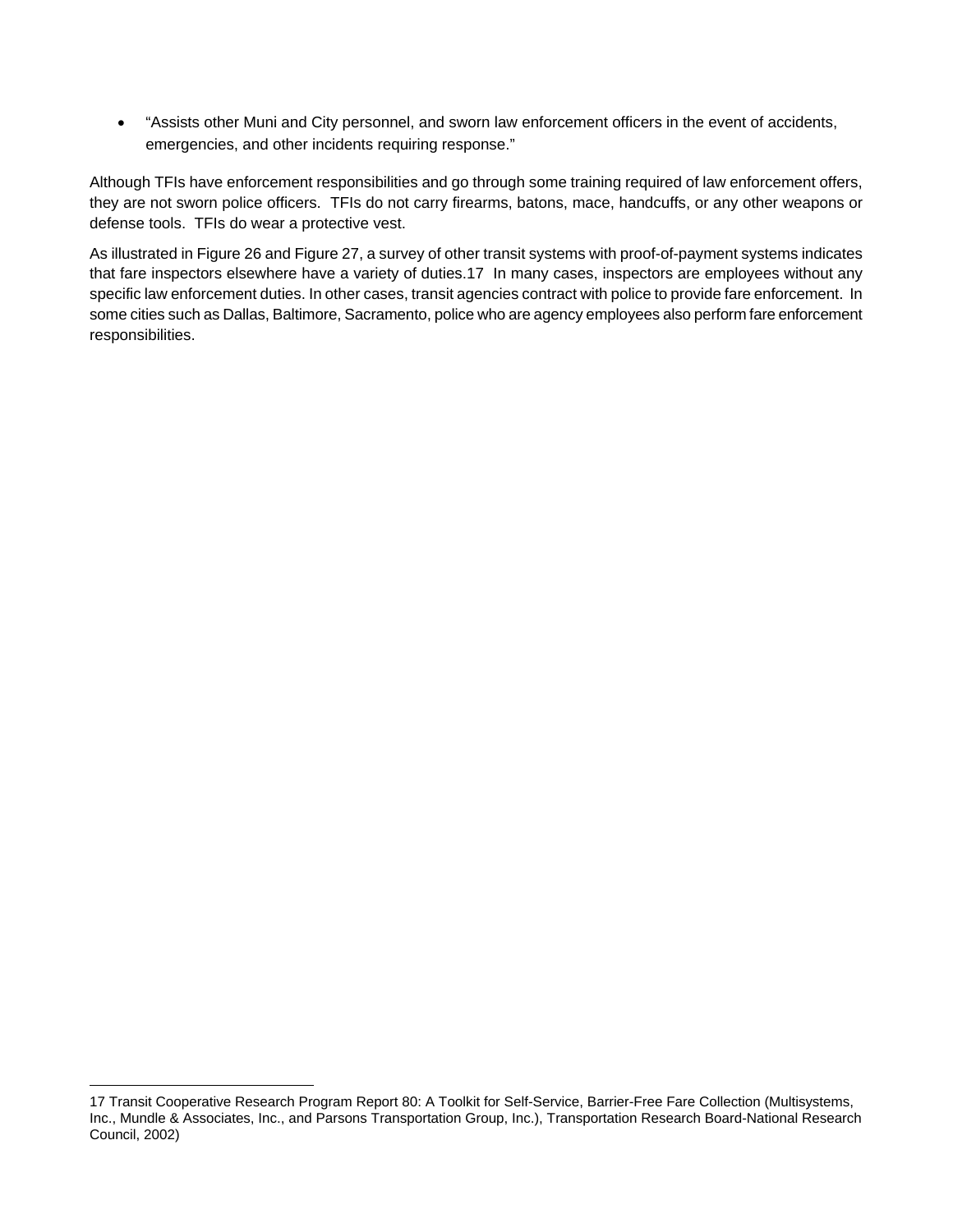<span id="page-40-0"></span>**Figure 26: Inspection Personnel Characteristics** 

|                                        | Inspection<br>Personnel                           | Uniformed or<br>Plainclothes | <b>Other Duties</b>                                       | Other Staff                                           |
|----------------------------------------|---------------------------------------------------|------------------------------|-----------------------------------------------------------|-------------------------------------------------------|
| Transit Agency<br>Bi-State (St. Louis) | Contract Security                                 | Uniformed                    | Security                                                  | Fixed post                                            |
|                                        | Contract Police                                   |                              | $(10-15%)$                                                | security,<br>Police officers                          |
| <b>Calgary Transit</b>                 | Agency Staff                                      | Both                         | NA                                                        | NA                                                    |
| DART (Dallas)                          | Agency Police                                     | Uniformed                    | Security                                                  | Supervisors<br>Agents<br>Maintenance                  |
| <b>GO Transit (Toronto)</b>            | Agency Police                                     | Uniformed                    | Security and law<br>enforcement (25%)                     | Ticket seller                                         |
| <b>HKL</b> (Helsinki)                  | Agency Staff                                      | Uniformed                    | Customer service (5%)                                     | Security                                              |
| <b>LACMTA (Los Angeles)</b>            | City Police<br>County Sheriff                     | Uniformed                    | Security and law<br>enforcement                           | NA                                                    |
| MTA (Baltimore)                        | Agency Police                                     | Uniformed                    | Security and law<br>enforcement (50%)                     | ΝA                                                    |
| Muni (San Francisco)                   | Agency Staff                                      | Uniformed                    | NA                                                        | Station agents<br>Supervisors                         |
| NFTA (Buffalo)                         | Agency Staff                                      | Uniformed                    | Cust. service (10%)<br>Psgr counts (1%)                   | Maintenance staff                                     |
| NJ Transit (New Jersey)                | Agency Staff                                      | Uniformed                    | Customer service                                          | <b>Operations Staff</b><br>NJ Transit Police          |
| OC Transpo (Ottawa)                    | Agency Staff                                      | Uniformed                    | None                                                      | Security<br>Transit supervisor                        |
| RTD (Denver)                           | Agency Staff                                      | Uniformed                    | Passenger counts<br>$(-2%)$                               | Contract security<br>Supervisors<br>Other staff       |
| RTD (Sacramento)                       | Agency Staff<br>Agency Police<br>Local Police     | Both                         | NA                                                        | Contract security                                     |
| San Diego Trolley                      | Agency Staff                                      | Uniformed                    | Monitor parking and<br>cite violators                     | Station security<br>and volunteer<br>ambassadors      |
| <b>SCRRA (Los Angeles)</b>             | Agency Staff<br>L.A. County Sheriff<br>(contract) | Uniformed                    | Security (Sheriffs);<br>Conductors inspect<br>10% of time | Ambassadors<br>assigned stations<br>on rotating basis |
| SCVTA (San Jose)                       | Agency Staff                                      | Uniformed                    | None                                                      | Contract security                                     |
| Sound Transit (Seattle)                | Conductors<br>(contract)                          | Uniformed                    | Operations and safety<br>duties                           | Agency security                                       |
| Tri-Met (Portland)                     | Agency Staff<br>Contract Police                   | Uniformed                    | Security and law<br>enforcement, with<br>inspection (80%) | Private security at<br>some stations;<br>supervisors  |
| Tri-Rail (Miami)                       | Contract Security                                 | Uniformed                    | Security                                                  | Security zone<br>patrols                              |
| TTC (Toronto)                          | Agency Staff                                      | Uniformed                    | None                                                      | Station collector                                     |
| <b>VRE</b> (Washington)                | Conductors                                        | Uniformed                    | ΝA                                                        | None                                                  |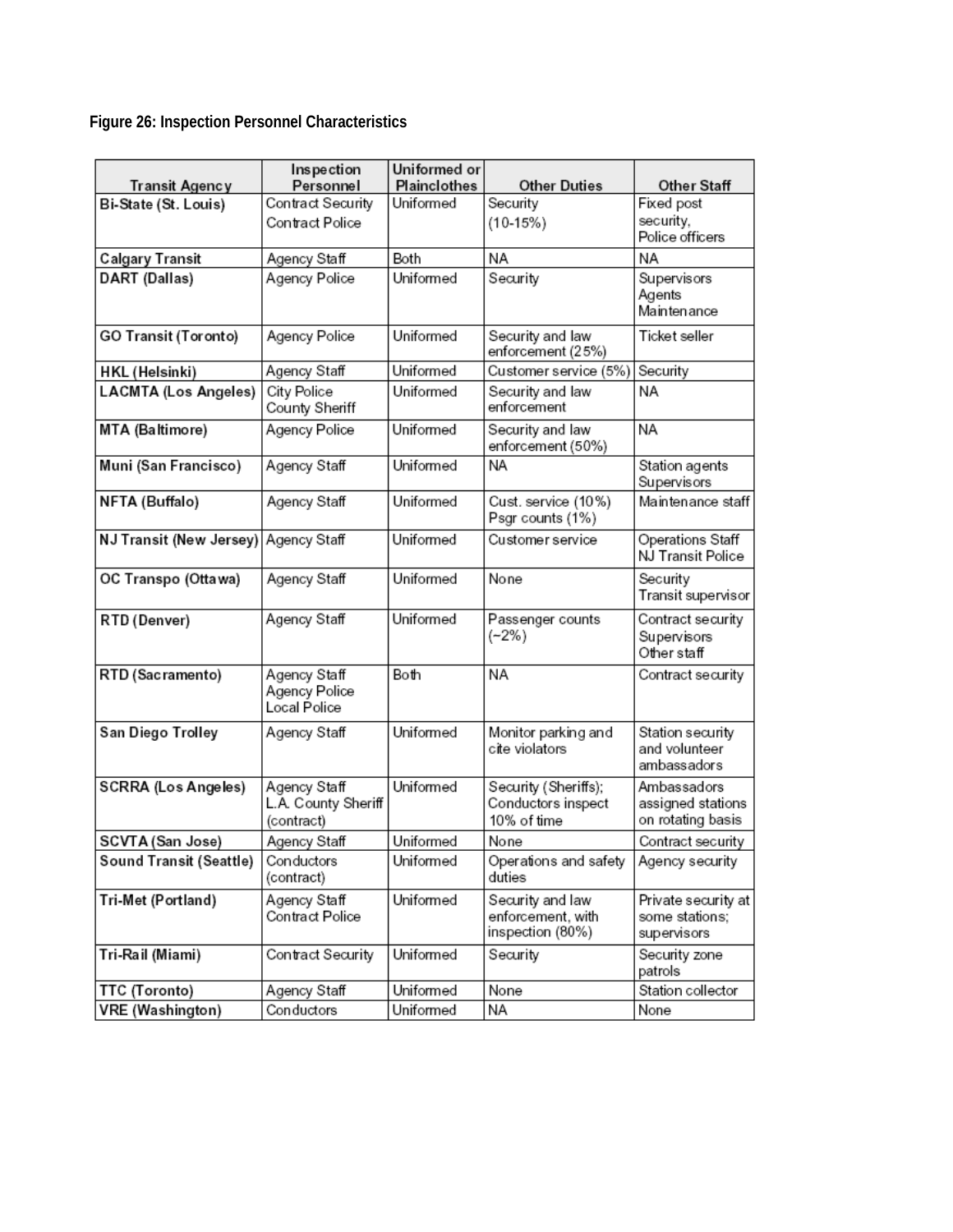#### <span id="page-41-0"></span>**Figure 27: Enforcement Characteristics – Inspector Staffing and Duties**

| Agency                                     |            | Staffing   |            |          | <b>Field Attire</b><br><b>Ancillary Duties</b> |            |                    |                     |                     |            |
|--------------------------------------------|------------|------------|------------|----------|------------------------------------------------|------------|--------------------|---------------------|---------------------|------------|
| Name                                       | In-House   | Contracted | Police     | Uniforms | Plainclothes                                   | Security   | Law<br>Enforcement | Customer<br>Service | Passenger<br>Counts | Other      |
| ATC (Bologna, Italy)                       | Х          |            | No         |          | Х                                              |            |                    |                     |                     |            |
| Bi-State (St. Louis, MO)                   |            | х          | Yes        | Χ        |                                                | Х          |                    |                     |                     |            |
| Calgary Transit                            | Χ          |            | No         | X        | Χ                                              |            |                    |                     |                     |            |
| DART (Dallas, TX)                          | Х          |            | Yes        | χ        |                                                | х          |                    |                     |                     |            |
| Denver <sub>RTD</sub>                      | Χ          |            | No         | Χ        |                                                |            |                    |                     | Х                   |            |
| Go Transit (Toronto, ON)                   | Χ          |            | Yes        | χ        |                                                | х          | χ                  |                     |                     |            |
| HKL (Helsinki, Finland)                    | Χ          |            | No         | X        |                                                |            |                    | X                   |                     |            |
| LTD (Eugene, OR)<br>LACMTA<br>Maryland MTA | <b>N/A</b> | N/A        | N/A        | N/A      | N/A                                            | <b>N/A</b> | N/A                | N/A                 | N/A                 | N/A        |
|                                            |            | х          | Yes        | х        |                                                | X          | χ                  |                     |                     |            |
|                                            | Χ          |            | Yes        | Χ        |                                                | Χ          | Χ                  |                     |                     |            |
| New Jersey Transit<br>NFTA (Buffalo, NY)   | Χ          |            | No         | χ        |                                                |            |                    | Χ                   |                     |            |
|                                            | Χ          |            | No         | Χ        |                                                |            |                    | Χ                   | X                   |            |
| The Bus (Oahu, HI)                         | <b>N/A</b> | N/A        | <b>N/A</b> | N/A      | N/A                                            | <b>N/A</b> | N/A                | N/A                 | N/A                 | <b>N/A</b> |
| OC Transpo (Ottawa, ON)                    | Χ          |            | No         | Χ        |                                                |            |                    |                     |                     |            |
| Sacramento RT                              | Χ          |            | (a)        | X        | X                                              |            |                    |                     |                     |            |
| San Diego Trolley                          | Χ          |            | No         | χ        |                                                | Х          |                    |                     |                     |            |
| San Francisco Muni                         | Χ          |            | No         | χ        |                                                | Χ          |                    |                     |                     |            |
| Santa Clara VTA                            | X          |            | No         | χ        |                                                |            |                    |                     |                     |            |
| SEMIACS (Nice, France)                     | Χ          |            | Yes        | χ        |                                                | <b>NR</b>  | <b>NR</b>          | <b>NR</b>           | <b>NR</b>           | <b>NR</b>  |
| Sound Transit (Seattle, WA)                |            | Χ          | No         | χ        |                                                |            |                    |                     |                     | X          |
| SCRRA Metrolink (Los Angeles, CA)          | Χ          | Χ          | (a)        | χ        |                                                | х          |                    | X                   | Х                   | X          |
| TTC (Toronto, ON)                          | Χ          |            | No         | χ        |                                                |            |                    |                     |                     |            |
| TPG (Geneva, Switzerland)                  | χ          |            | No         | χ        |                                                | <b>NR</b>  | <b>NR</b>          | <b>NR</b>           | <b>NR</b>           | <b>NR</b>  |
| Tri-Met (Portland, OR)                     | Χ          | Χ          | (b)        | χ        |                                                | Χ          | Х                  |                     |                     |            |
| Tri-Rail (Pompano Beach, FL)               |            | Χ          | No         | χ        |                                                | Χ          |                    |                     |                     |            |
| Virginia Railway Express                   | Х          |            | No         | X        |                                                |            |                    |                     |                     | X          |

Table B-8: Enforcement Characteristics-Inspector Staffing and Duties

NR - Not reported N/A - Not applicable

(a) Inspection performed by agency staff and agency police; police provide support for inspectors.<br>(b) Local contracted police/sheriff

NOTES:

<u>...</u><br>Inspections at Sound Transit, Metrolink and Virginia Railway Express are performed by conductors. Conductors have additional operations and safety related duties.

Metrolink security provided by contracted sheriff's deputies.

The very nature of fare enforcement introduces the possibility of a confrontation with customers. For example, some customers do not want to display proof of payment even if they have it, while others do not have valid proof of payment and become combative. Surveyors observed that people often do not wish to show identification to verify age when using a Senior or Youth Pass or to facilitate the writing of a citation. Some customers encourage violators to resist TFI requests. These situations can pose a threat to the safety of the TFI and inhibit their ability to enforce fare regulations.

Some customers can become aggressive. For example, the survey team observed one occasion in which a customer verbally harassed a TFI because of his ethnicity. The TFI established a safe distance between himself and the customer and defused the situation through polite disengagement. The customer exited the vehicle at the next stop. TFIs also face the threat of assault. During the survey period, a man assaulted a TFI at the 2nd & King station during a Giants game. The TFI had refused to allow the customer's wife to enter the station without valid POP.

Under their current status, TFIs have limited abilities when confronted by security or fare enforcement issues:

- TFIs are not currently authorized to detain unruly or disruptive customers although they were required to complete training and certification to do so. With their limited abilities, some TFIs are able to handle these difficult situations successfully. Out of the dozens of security incidents the survey team encountered, it noted one instance in which a team of police officers happened to be nearby to assist a TFI in removing an unruly patron from the bus.
- Because they are not sworn peace officers, TFIs expressed that they may have difficulty issuing citations to a person who refuses to give identification. Prior to the decriminalization of fare evasion regulations on January 1, 2008, TFIs could verify identification by calling the Department of Motor Vehicles law enforcement line. Currently, TFIs must accept whatever information a person tells them.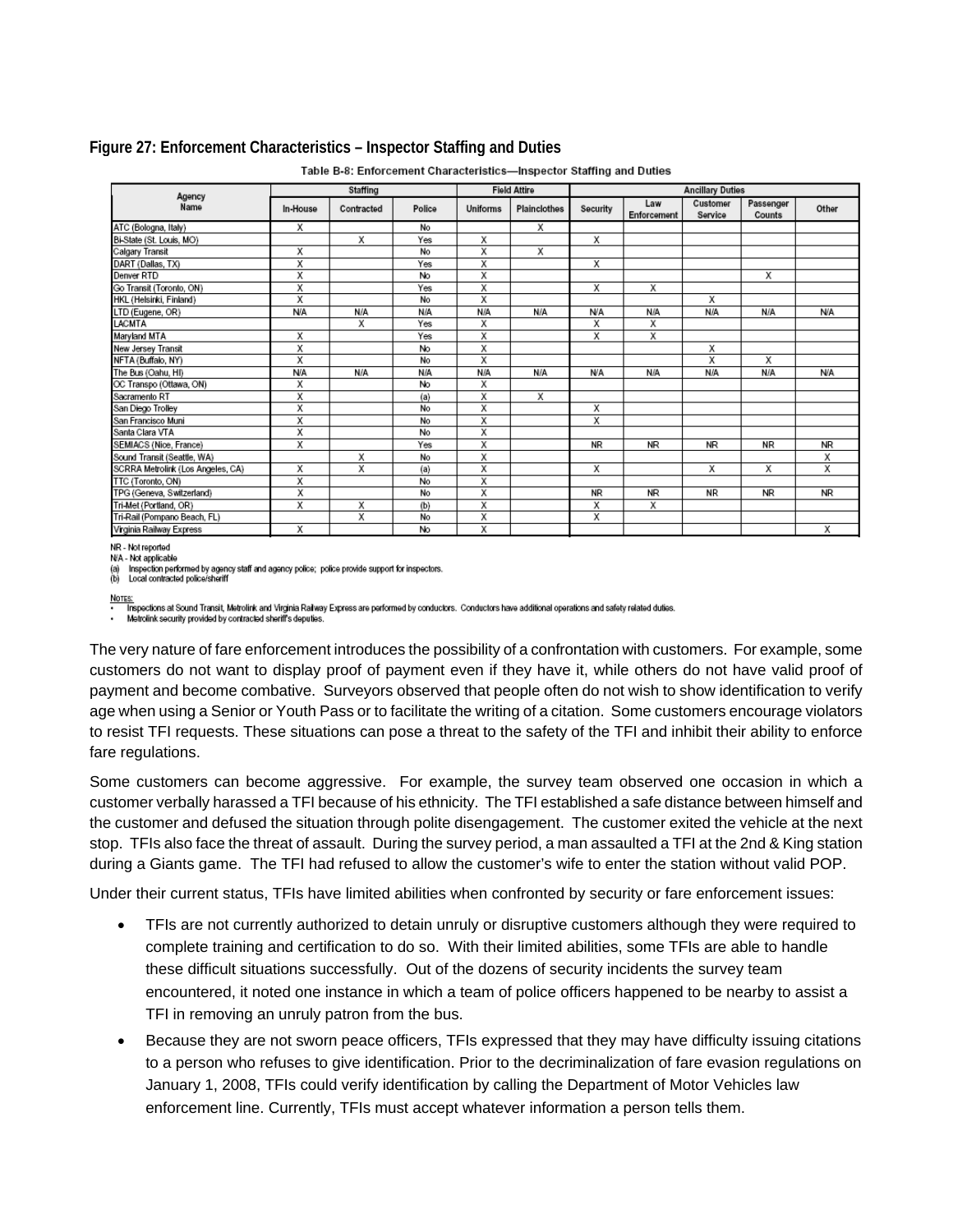When requesting police assistance, TFIs must radio SFMTA Central Control except in critical emergencies when they are allowed to phone police directly. Central Control's priorities and the majority of radio traffic concern bus and rail operations, resulting in lengthy response times to TFI requests. In addition, TFI communications with Central Control can sometimes be impeded in the subway.

As a result, some TFIs feel unsafe enforcing fare regulations at some locations during certain times of the day. In many cases, these locations and times correspond to those with POP issues. Ensuring the safety of TFIs (as well as operators) benefits SFMTA employees and the general public and makes the POP program more effective.

The survey team also observed some specific safety and security issues related to fare enforcement on buses and crowded vehicles, as summarized in [Figure 28.](#page-42-0)

| Figure 28: Fare Enforcement Safety and Security Issues Specific to Buses and Crowded Vehicles |
|-----------------------------------------------------------------------------------------------|
|-----------------------------------------------------------------------------------------------|

<span id="page-42-0"></span>

| <b>Issues Specific to Buses</b>            |                                                                                                                                         |
|--------------------------------------------|-----------------------------------------------------------------------------------------------------------------------------------------|
| <b>Citation Writing</b>                    | On the Muni Metro system, TFIs currently write citations at stations or on a light rail vehicle as                                      |
|                                            | it moves between stops. Due to the physical and operational differences between trains and                                              |
|                                            | buses, writing a citation on a bus may not always be physically possible since a bus is not                                             |
|                                            | confined to tracks and moves less predictably than a light rail vehicle. Exiting a bus at a                                             |
|                                            | random stop to write a citation introduces potential safety and security issues.                                                        |
| <b>Inspection Speed</b>                    | On heavily-loaded articulated buses, a team of two TFIs must move quickly to inspect all of the<br>customers before reaching next stop. |
| Standing                                   | Currently, TFIs stand on platforms or light rail vehicles during their shift and are not allowed to                                     |
|                                            | sit. Due to the different movements of a bus, however, standing can be more physically                                                  |
|                                            | demanding on a bus than on a platform or light rail vehicle. Standing on the bus also draws                                             |
|                                            | attention to their presence for those outside of the vehicle.                                                                           |
| <b>Issues Specific to Crowded Vehicles</b> |                                                                                                                                         |
| <b>General Security</b>                    | Based on survey observations, there is a 35% chance on a very crowded vehicle (ridership is                                             |
|                                            | 25% higher than seats available) that a TFI will find more than 1 fare violator per 10 checked.                                         |
|                                            | Once there is a critical mass of customers without valid POP, surveyors noted that the vehicle                                          |
|                                            | appeared to lose order and the environment became difficult to manage with a potential                                                  |
|                                            | escalation of danger.                                                                                                                   |
| Communication                              | TFIs were not always able to communicate with each other on crowded vehicles.                                                           |
| Line of Sight                              | TFIs were often unable to see their partner, making it difficult for a TFI to evaluate the situation                                    |
|                                            | and determine if the partner required assistance.                                                                                       |
| <b>Identifying Potential</b>               | Some TFIs felt uncomfortable on crowded vehicles. They expressed concern that it would be                                               |
| <b>Safety Threats</b>                      | difficult to identify and retreat from a threat with sufficient distance, or alternately to identify                                    |
|                                            | and defuse a threat from a safe distance.                                                                                               |
|                                            |                                                                                                                                         |

# **4.3. Inspection Techniques**

TFIs employ various techniques to check fares. Under current procedures, TFIs inspect every person within a vehicle or a location for proof of payment. This ensures non-discrimination and promotes maximum number of inspections. Despite practicing this policy, the survey team observed customer concerns over perceived equity issues during fare inspections because they felt targeted when this was not the case. Although the survey took place throughout the entire transit system, on multiple occasions customers accused the team of discrimination and targeting specific communities.

A quick inspection rate enables TFIs to sweep through the vehicle without delaying the operator, inconveniencing customers, or allowing customers to exit the vehicle before being checked. Passes designed for visual inspection facilitate this process. Surveyors observed that TFIs could quickly verify monthly passes and transfers/fare receipts. Translink® cards, however, require machine verification and took longer to inspect.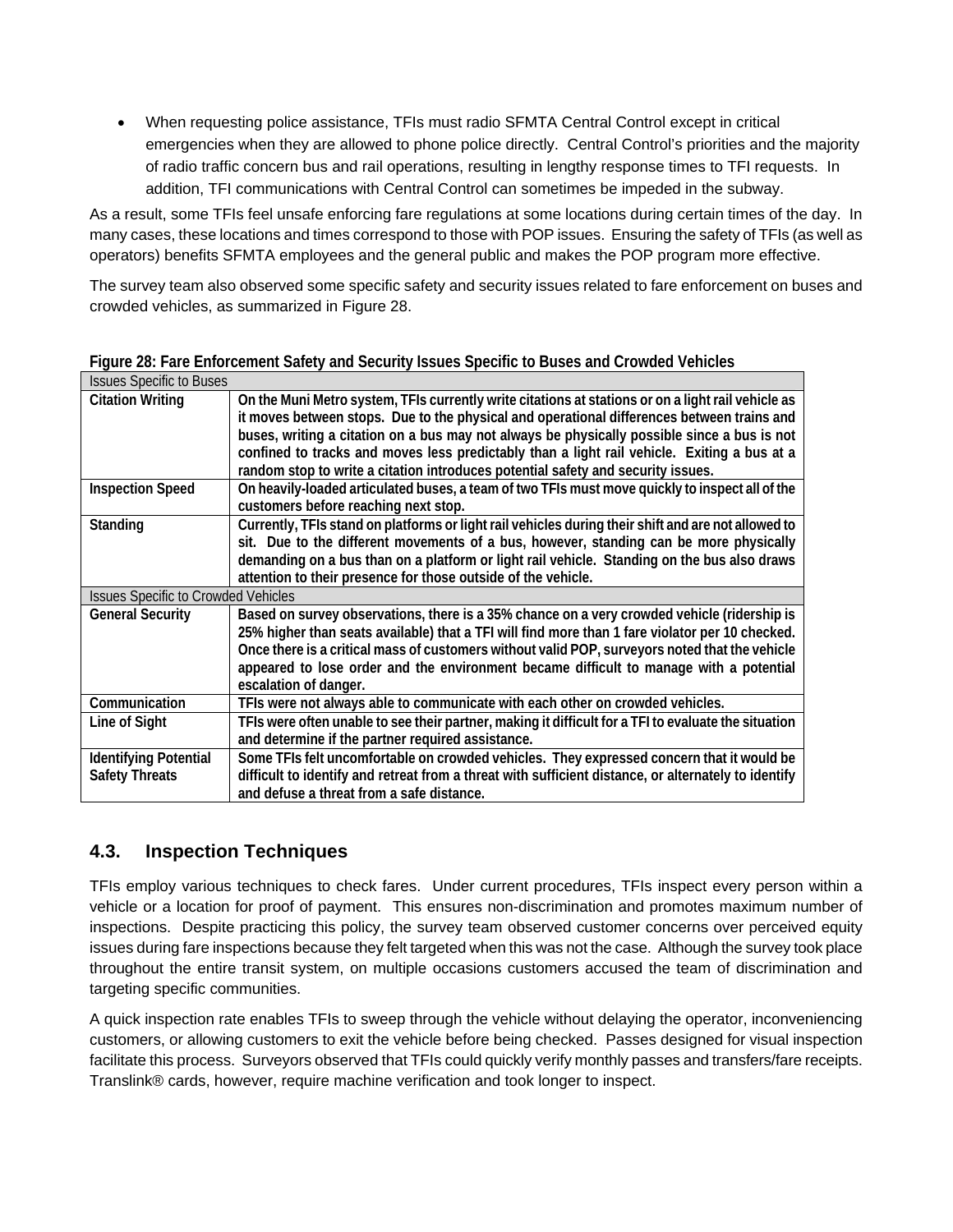|                   | i iyurc z zi inspection rechniyucs        |                                                                     |
|-------------------|-------------------------------------------|---------------------------------------------------------------------|
| Inspection        | <b>Description</b>                        | <b>Operational Impacts</b>                                          |
| Technique         |                                           |                                                                     |
| <b>Spot Check</b> | TFIs board and ride along until a sweep   | Minimal                                                             |
|                   | of the bus is complete. This may take     |                                                                     |
|                   | one to a few stops.                       |                                                                     |
| Ride Along        | Inspectors ride on a vehicle for multiple | <b>Minimal</b>                                                      |
|                   | stops, inspecting fares as customers      |                                                                     |
|                   | board.                                    |                                                                     |
| <b>Blitz</b>      | Two teams (four or more TFIs) stop the    | TFIs may be able to conduct a blitz in less than a minute, but may  |
|                   | vehicle and check all customers.          | take longer if customers must search for their POP or if inspectors |
|                   |                                           | cannot quickly inspect fare media. TransLink® will lengthen         |
|                   |                                           | inspection time, increasing the operational impacts of a blitz.     |
| Off-Vehicle       | TFIs inspect fare media as customers      | No direct operational impacts; however, some customers may not      |
| Inspection        | leave the bus and enter the public        | wish to present POP once off the vehicle or when hurrying to their  |
|                   | sidewalk.                                 | destination or to another connecting transit vehicle.               |

#### **Figure 29: Inspection Techniques**

## **4.4. Operator Involvement**

Surveyors noted that operator interaction and support facilitated successful fare inspections. Most operators cooperated with TFIs and expressed gratitude to the survey team for their presence. Many stated that it was not possible for them to verify fares, particularly when there were many back-door boardings or on routes where many people did not pay their fare.

Nevertheless, the survey team noted the following concerns:

- Fare Verification Because TFIs cannot be on all vehicles at all times, operators have the responsibility to look at a customer's fare media and issue transfers/fare receipts to those who pay cash. SFMTA instructs its operators to request once that customers pay their fare if they neglect to do so when boarding. The survey team observed that some operators did not look at customers as they were boarding. These operators remained focused elsewhere and therefore presumably did not verify whether a customer had paid the appropriate fare or displayed a valid pass.
- Operator and TFI Responsibilities Because operators are supposed to check fares when customers board, a few of them questioned why TFIs appeared to be rechecking fares. Some customers were also displeased because a TFI had requested that they display their proof-of-payment again after they had already shown it to the operator. In multiple cases, surveyors noted that these re-checks revealed that a customer's pass or transfer/fare receipt was invalid. In fact, each person that the survey team had detected was using a counterfeit pass had successfully shown their pass to the operator or entered through the back door.
- Transfer/Fare Receipt Issuance While it is each customer's responsibility to possess valid proof-ofpayment onboard any Muni vehicle or in a fare paid zone of a Muni Metro station, not everyone possessed a transfer/fare receipt after paying the appropriate fare or surrendering to the operator a valid interagency transfer or a single-ride youth or adult ticket. In addition, some customers also displayed operator-issued transfer/fare receipts that were valid for more than two hours.
- On-Time Performance Some operators expressed concern about meeting SFMTA's voter-approved 85 percent on-time performance goal, one that requires balance with fare enforcement efforts. In some instances, such as potentially allowing for all-door boarding, fare inspections can assist in meeting ontime performance goals. In other instances, having additional activity and personnel on the bus will require implementing inspection techniques that minimize vehicle delay and customer inconvenience.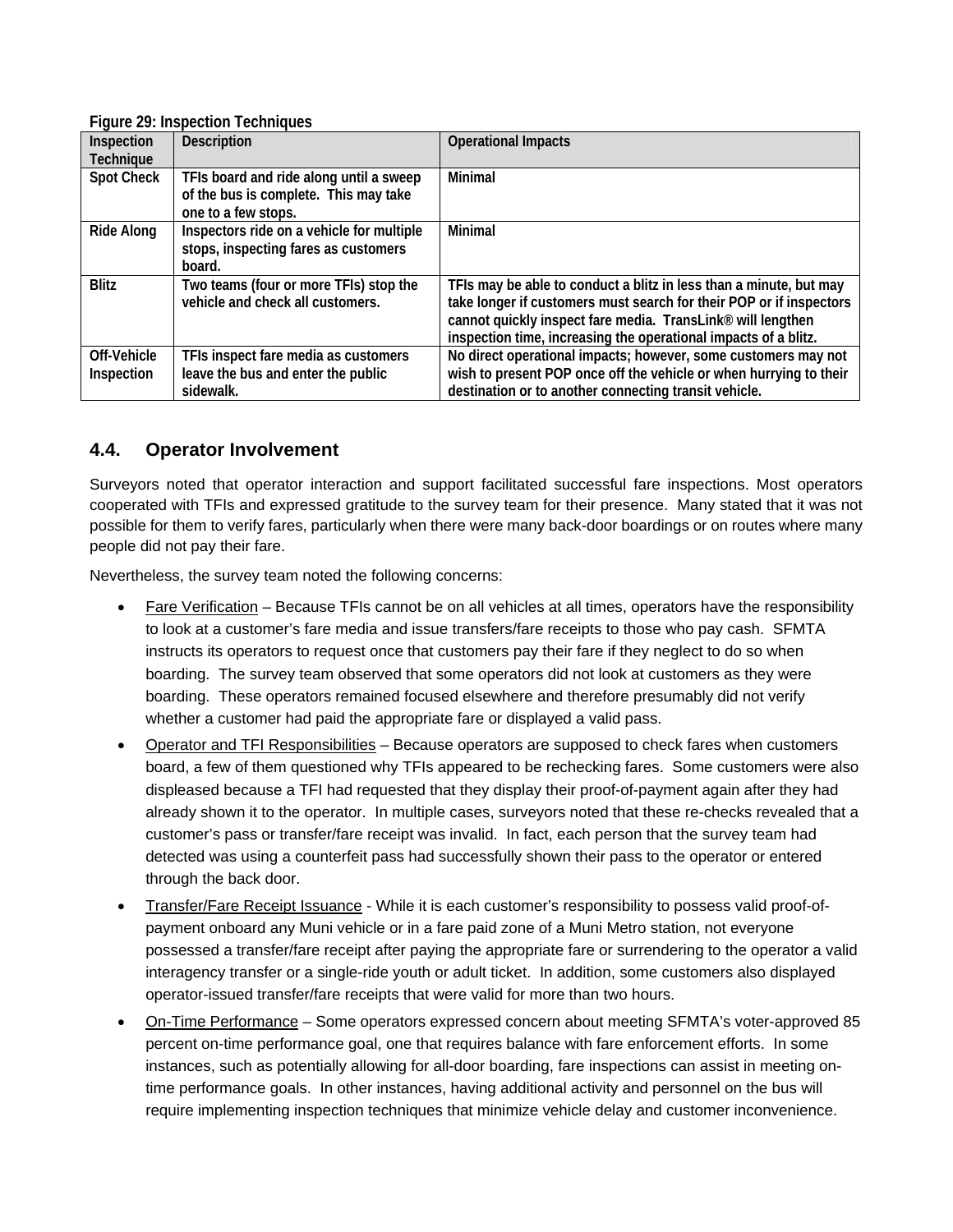Broken Fareboxes – The survey team encountered broken fareboxes on approximately 2.3 percent of the vehicle runs it observed. Extrapolated to the entire system, broken fareboxes may be resulting in \$1.9 million in uncaptured revenue annually.18 Currently, the SFMTA is in the process of upgrading all fareboxes as age has increased mechanical defects.

# **4.5. Public Education**

Customers must retain proof-of-payment whenever riding any Muni vehicle or within the paid area of a station. All SFMTA monthly passes and transfers/fare receipts contain a printed statement informing the user that the pass or transfer/fare receipt serves as proof-of-payment. SFMTA monthly passes state that the "Pass must be surrendered for inspection upon request." Transfers/fare receipts state that the "Passenger is required to retain this transfer as proof of payment while in a paid area or on board any Municipal Railway vehicle" and "Keep this Transfer/Fare Receipt as proof of payment."

Despite these written statements, many Muni customers remain unaware of the proof-of-payment policy. Surveyors observed that this generally occurs because of three reasons:

- A customer did not know that transfers/fare receipts serve as POP. On certain commuter routes serving the Financial District in particular, many customers paying cash do not take a transfer/fare receipt if they do not need to actually transfer.
- A customer did not know that they must retain POP when riding a bus, especially since there are no signage or voice announcements conveying the policy.
- Seniors and youths did not present valid identification. Although the front of Senior and Youth Passes state "Proper ID required," many customers either did not have proper identification or did not present it, particularly on buses.

# **4.6. Language and Cultural Barriers**

Surveyors observed that language and cultural barriers could create difficulties. The most common language issues arose from TFI encounters with Cantonese or Mandarin speakers, and to a lesser extent, with Spanish speakers. While many TFIs (and surveyors) could explain to customers in Spanish why they did not have valid POP, few were able to do so in Cantonese. TFIs are equipped with a translation card with a limited number of phrases, but the surveyors noted that TFIs did not use these cards in practice because they believed the cards needed more pertinent vocabulary and phrases.

Surveyors noted that the inability to speak Cantonese or Mandarin was a particular issue when checking identification for age verification when customers were using a Senior Pass. Nevertheless, most people who were improperly using a Senior Pass knowingly did so regardless of their English-speaking ability. For example, some customers would have identification but refuse to show it, or cover the birthdate on their ID card.

In order to use Youth and Senior passes, customers must display proper identification upon request. Some customers, including those were using the passes properly, appeared to be reluctant to show identification. In immigrant communities, this might be due to concerns regarding citizenship status and uncertainty over the jurisdiction of TFIs. A pictoral card that illustrates the need to furnish proper ID when using an age-restricted pass might help reduce communication difficulties.

In addition to genuine language barriers, a few customers appeared to know sufficient English to communicate with TFIs. However, they continued to use languages other than English. In one instance, a German-speaking customer

 $\overline{a}$ 18 2.3% of the \$1.4 million in transit cash revenues budgeted for FY 2009-2010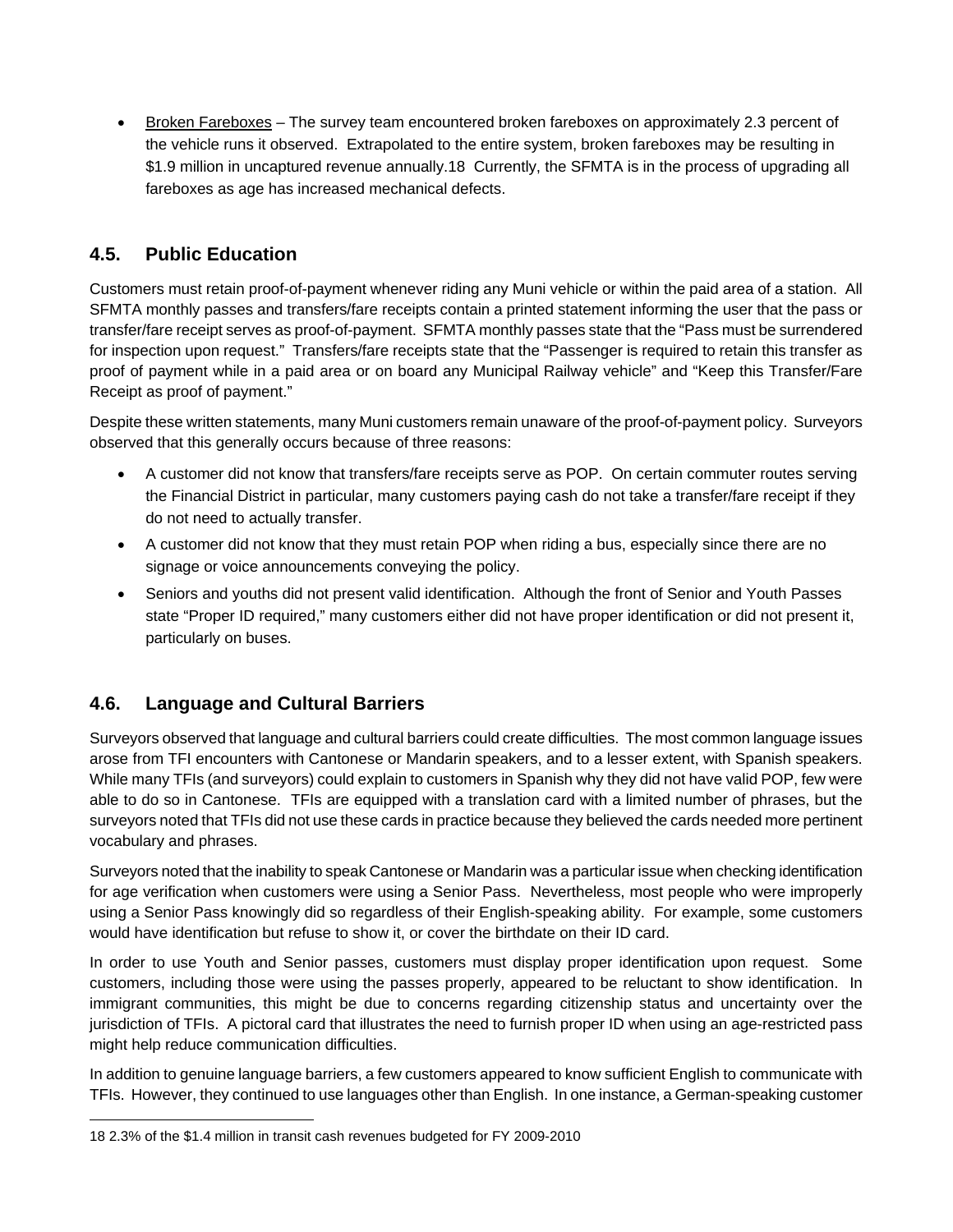on the 38 Geary during the morning rush hour did not have valid POP. While his actions appeared to be responsive to communications in English with the TFI and surveyor, he continued to speak only German. In this particular case, both the inspector and surveyor knew sufficient German to let him know that he needed to pay an appropriate fare. Still, he refused to pay.

Because San Francisco has a diverse population, it is important to approach transit fare inspection and enforcement with culturally-sensitive and equitable practices.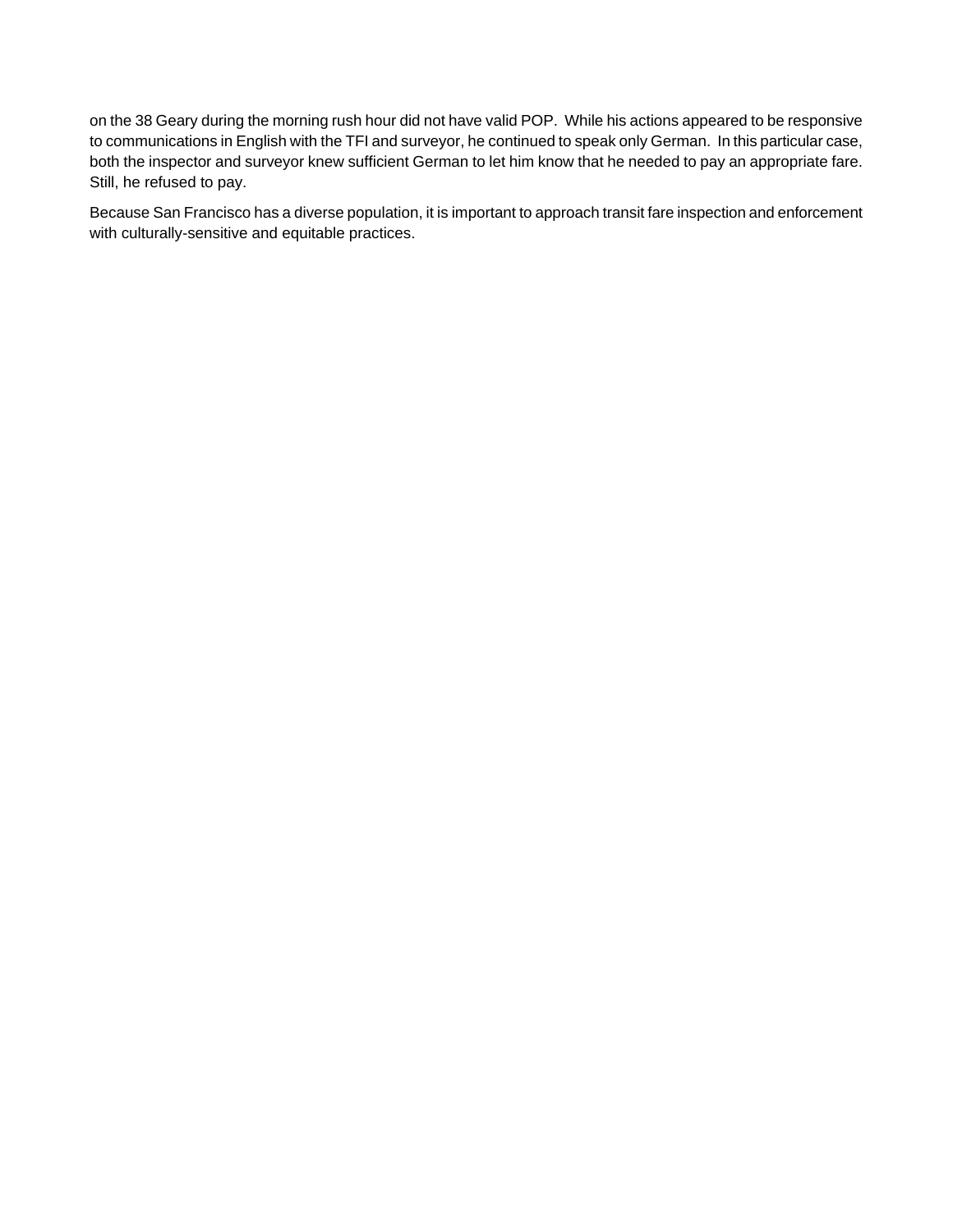# 5. Translink®

In partnership with the SFMTA and other Bay Area transit providers, the Metropolitan Transportation Commission has been working to develop TransLink®, a regional "smart card" for fare payment. Customers can currently use TransLink® on Muni (except for cable cars), AC Transit, BART and Golden Gate Transit and will eventually become valid on all transit systems throughout the region. On Muni, customers can currently load an Adult Fast Pass onto the card, which functions identically to the existing paper pass but is not yet valid on cable cars. Alternatively, customers can add cash value; upon tagging a card reader upon vehicle entry, the reader deducts the proper fare and automatically loads a transfer. [Figure 30](#page-47-0) summarizes some potential fare enforcement and financial impacts of TransLink®

## o Changes to Fare Collection Procedures

By September 2010, SFMTA plans to replace paper Adult Fast Passes with TransLink®. Other passes will subsequently migrate to TransLink®. In conjunction with this change, the SFMTA is also replacing all faregates and installing new ticket vending machines in Muni Metro stations. Initially, the faregates will come equipped with a magnetic stripe reader to process passes that TransLink® will not yet have replaced. Current plans call for the faregates subsequently to discontinue acceptance of magnetic stripe fare media and for the vending machines to issue limited-use smart cards to cash-paying customers for entry into the subway.

SFMTA is also upgrading existing fareboxes on buses, light rail vehicles and historic streetcars to improve their reliability. The fareboxes will retain their current functionality, but the project will involve replacement of internal parts. TransLink® customers will continue to tag card reading devices located adjacent to the vehicle doors. In the immediate future, the SFMTA is not planning to replace operator-issued paper transfers on buses or on light rail vehicles at surface stops.

## o Changes to Fare Collection Enforcement

The migration to TransLink® will also impact SFMTA fare enforcement. In general, TransLink® could reduce misuse of various passes. Seniors and youths must furnish proof of age in order to receive a special TransLink® card where customers can load a Senior or Youth Pass – although adults illegally still could use someone else's Senior or Youth TransLink® card. TransLink® card readers will also reject expired or otherwise invalid transfers/fare receipts.

TransLink® will also change TFI procedures. Currently, TFIs inspect paper passes visually, sometimes from a distance without needing to directly contact with a customer. With TransLink®, a TFI must tap the card to a handheld device, a process that takes a couple of seconds each time and requires a TFI to approach individual customers to obtain the card. On crowded vehicles, surveyors observed that TFIs had more difficulties checking a TransLink® card than visually inspecting passes. This POP study required TFIs to verify each TransLink® card with their handheld device unless physically impossible, but in normal practice TFIs sometimes allow customers to pass by flashing their TransLink® card.

SFMTA's fare policy requires customers to be able to display proof-of-payment valid for the duration of their trip. Unlike current fare media, neither the TransLink® card nor off-the-shelf limited-use smart cards currently under consideration for cash-paying customers would have printed expiration times. This could lead to disputes between customers and TFIs, as customers will not be able to tell when their cards expire.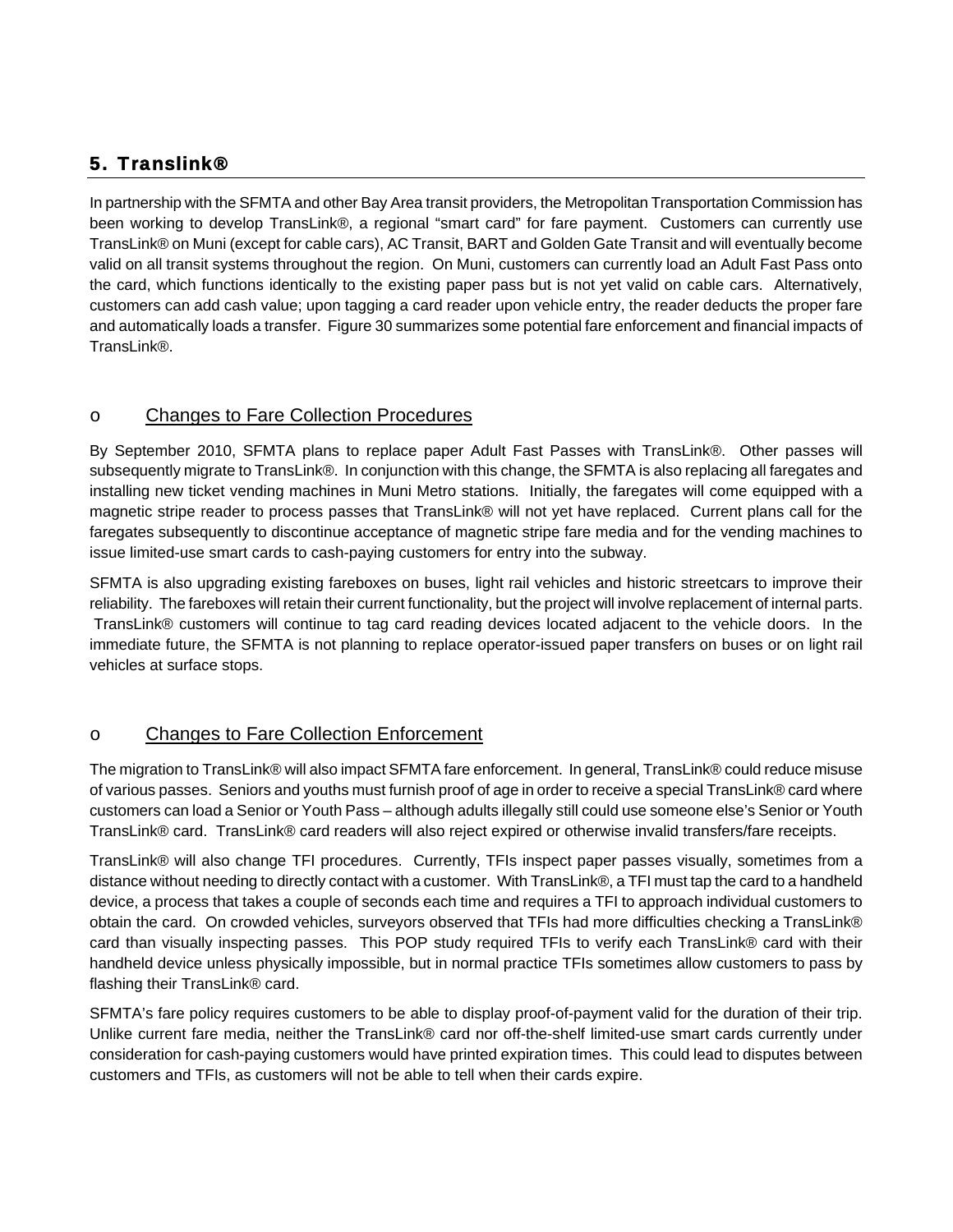## o Tagging

During the survey, approximately 0.6 percent of customers used a TransLink® card. Despite this small percentage, the survey team observed multiple instances of customers misusing TransLink® – primarily by not tagging card readers. Customers must tag in order to ensure that SFMTA receives fare revenue for the ride taken or that the pass or transfer/fare receipt stored on the card is valid.

Typically, customers did not tag because (a) they had no cash value loaded on the card, (b) they had cash value on the card but did not want the card reader to deduct the appropriate fare for the ride, or (c) they had a monthly pass but believed they only needed to display the card just as they flash an Adult Fast Pass to the operator. The survey team observed a couple sharing a single TransLink® card. After the one with the card flashed it to the TFI, the customer attempted to pass it to the other person. The TFI then verified that the card had no value.

TransLink® also presents the opportunity for customers to tag at the last minute to avoid a citation. The survey team observed a man on a light rail vehicle sat adjacent to the TransLink® card reader without tagging. When he saw the TFI, he then tagged the reader.

| Pass and Transfer/Fare Receipt Use |                                                                                                                           |
|------------------------------------|---------------------------------------------------------------------------------------------------------------------------|
| <b>Senior and Youth Pass</b>       | TransLink® could decrease the misuse of discount passes. Seniors and youths must furnish                                  |
| <b>Misuse</b>                      | proof of age in order to receive a special TransLink® card where customers can load a Senior or                           |
|                                    | Youth Pass.                                                                                                               |
| <b>Counterfeit Pass Use</b>        | Current counterfeit passes are incapable of interfacing with TransLink® card readers. However,                            |
|                                    | as with any software-based system, there may be security issues with TransLink®.                                          |
| <b>Invalid RTC Card Use</b>        | TransLink® could decrease invalid RTC card occurrences, which primarily consist of cards with                             |
|                                    | no affixed monthly sticker. The card reader rejects cards that customers have not loaded either                           |
|                                    | an RTC monthly pass or sufficient cash value.                                                                             |
| <b>Invalid Ticket Use</b>          | TransLink® will replace various commonly misused tickets that customers currently must                                    |
|                                    | surrender to the operator in exchange for a transfer/fare receipt (e.g., a single-ride Youth or                           |
|                                    | Adult Ticket, a Ferry/Muni transfer, and a Bus/BART transfer).                                                            |
| <b>Invalid Transfers/Fare</b>      | TransLink® automatically ensures that a customer receives exactly 90 minutes of travel time                               |
| Receipts                           | when paying for a single ride using cash value stored on the card. The card reader rejects                                |
|                                    | expired transfers.                                                                                                        |
| <b>Fare Enforcement</b>            |                                                                                                                           |
| Tagging                            | The SFMTA cannot capture the appropriate fare revenue or verify pass validity unless                                      |
|                                    | TransLink® card holders tag card readers. The survey team observed multiple cases of                                      |
|                                    | TransLink <sup>®</sup> users not tagging or tagging only after seeing a TFI.                                              |
| Longer Fare                        | Verifying TransLink® requires TFIs to tag the card on a handheld reader. Surveyors observed                               |
| <b>Verification Time</b>           | that this takes longer than the current visual inspection of paper passes, giving customers an                            |
|                                    | opportunity to tag the card reader or to exit at the next stop before TFIs can check their fare.                          |
|                                    | Inspection techniques may require modification in order to minimize vehicle delays and                                    |
|                                    | customer inconvenience.                                                                                                   |
| Printing on Limited Use            | The SFMTA requires customers to be able to display proof-of-payment valid for the duration of                             |
| <b>Smart Cards</b>                 | their trip. Neither the TransLink® nor limited-use smart cards have printed expiration times.                             |
|                                    | This could lead to disputes between customers and TFIs, as customers will not be able to tell                             |
| Variable Cash Fare                 | when their cards expire.<br>Variable cash fare payment policies based on travel directionality and boarding location will |
| <b>Payment Policies</b>            | require public outreach efforts to educate customers about having the proper POP. Current                                 |
|                                    | plans call for cash-paying customers to use limited-use smart cards to enter Muni Metro subway                            |
|                                    | faregates. On buses or on light rail vehicles at surface stops, the SFMTA plans to continue                               |
|                                    | paper transfers/fare receipts.                                                                                            |
| <b>Financial Impacts</b>           |                                                                                                                           |
| <b>Reduction in Misused</b>        | The SFMTA may be able to capture additional revenue by reducing the misuse of fare products                               |
| <b>Fare Products</b>               | (refer to Pass and Transfer/Fare Receipt Use above).                                                                      |
| <b>Card Reader Reliability</b>     | If card readers do not function, fare enforcement cannot take place and customers will be able to                         |
|                                    |                                                                                                                           |

#### <span id="page-47-0"></span>**Figure 30: Potential TransLink® Impacts**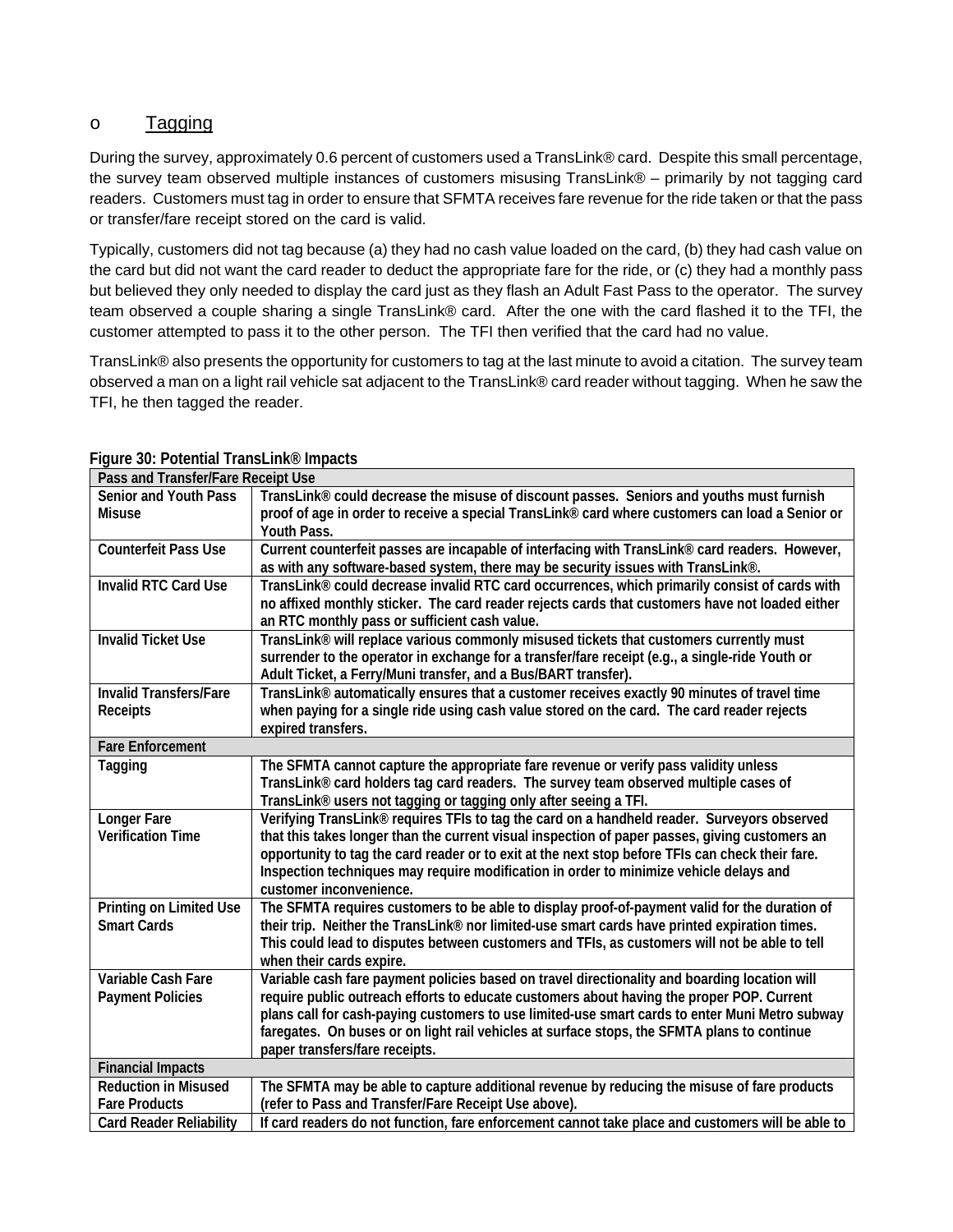|                                 | board for free. TransLink® card readers systemwide have been averaging a failure rate of 5% to |
|---------------------------------|------------------------------------------------------------------------------------------------|
|                                 | 10%19. This compares to an observed farebox failure rate of approximately 3% and an invalid    |
| POP rate of approximately 9.5%. |                                                                                                |

 $\overline{a}$ 

<sup>19</sup> Failure rate based survey from November 2008 to March 2009 conducted by consultant Kimley Horn.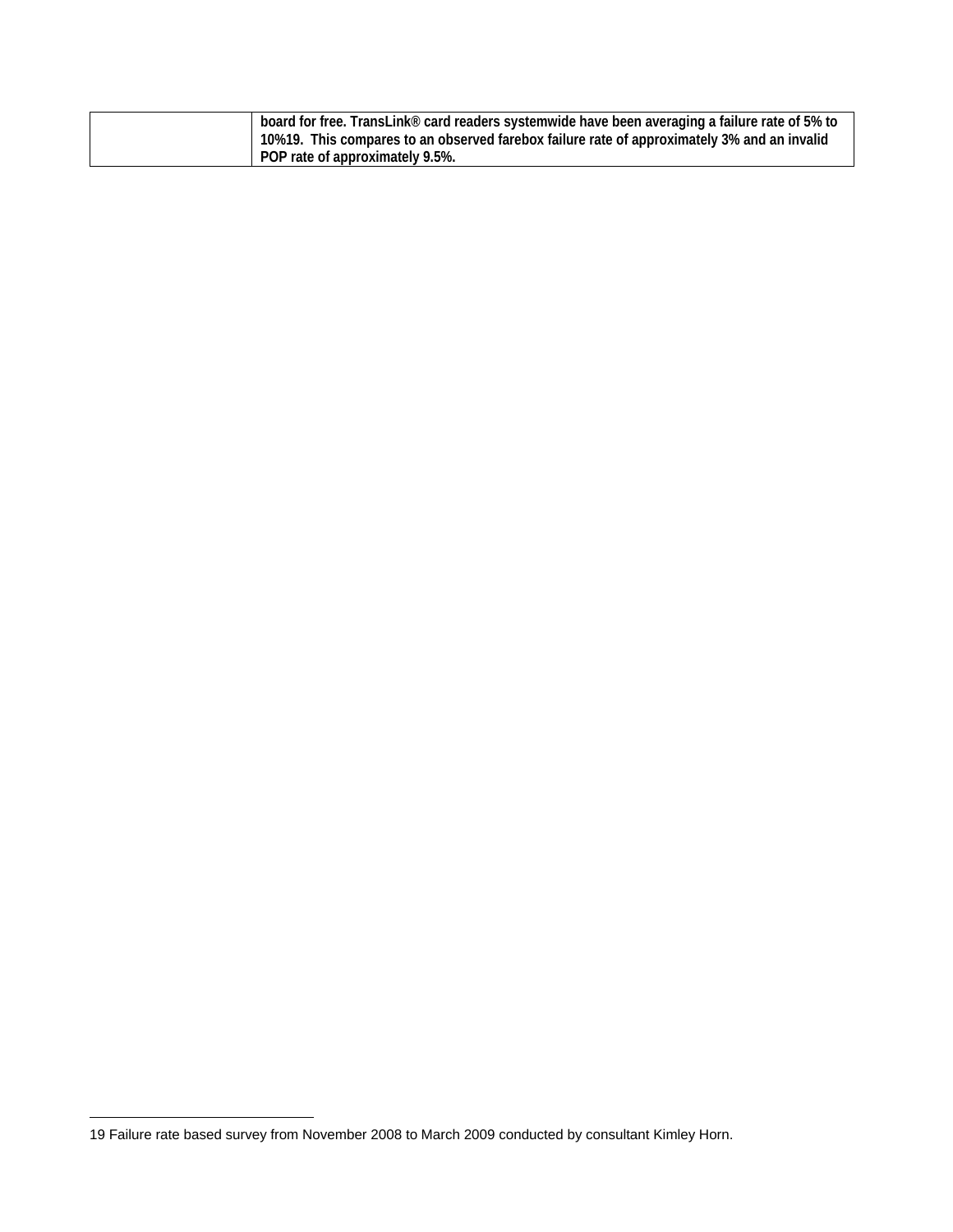# 6. Summary and Next Steps

Based on its systemwide POP survey of over 41,000 customers, the SFMTA identified the following trends:

- A minimum of 9.5 percent of SFMTA customers do not pay the appropriate transit fare, reducing fare revenues by an estimated \$19 million annually.
- There are multiple ways that customers lack valid POP. Most commonly, they do not have any fare media, show an expired or otherwise invalid transfer/fare receipt, or misuse Senior or Youth Passes. The survey team detected approximately 1 counterfeit pass per 1,000 customers. An undetermined percentage of customers had a valid transfer/fare receipt but obtained it illegally from someone else or paid less than the required fare.
- The percentage of customers without valid POP varies greatly by route and time of day. On the Muni Metro light rail system, where TFIs have been enforcing POP for about a decade, the percentage is approximately 5 percent - half that of the rest of the system where there is limited enforcement.
- Over half of customers boarding through the back door of buses did not have valid POP.
- Current TFI deployment does not correspond with the locations and times of demonstrated POP issues. TFI staffing peaks in the mid-morning and early afternoon, but the highest invalid POP rates occur later.
- Safety and security issues can sometimes impact TFI abilities to enforce fare regulations.

The SFMTA has begun the process of expanding POP enforcement from Muni Metro light rail vehicles to buses and the F Market & Wharves historic streetcar. On July 29, 2009, TFIs began limited enforcement on selected bus lines, issuing citations to customers presenting counterfeit passes or misusing discounted Senior and Youth passes. Given the differences between buses and light rail vehicles and the fact that the bus network is more dispersed than the six light rail lines, transitioning to full systemwide POP enforcement may require different enforcement policies and procedures. [Figure 31](#page-50-0) provides examples of issues to consider.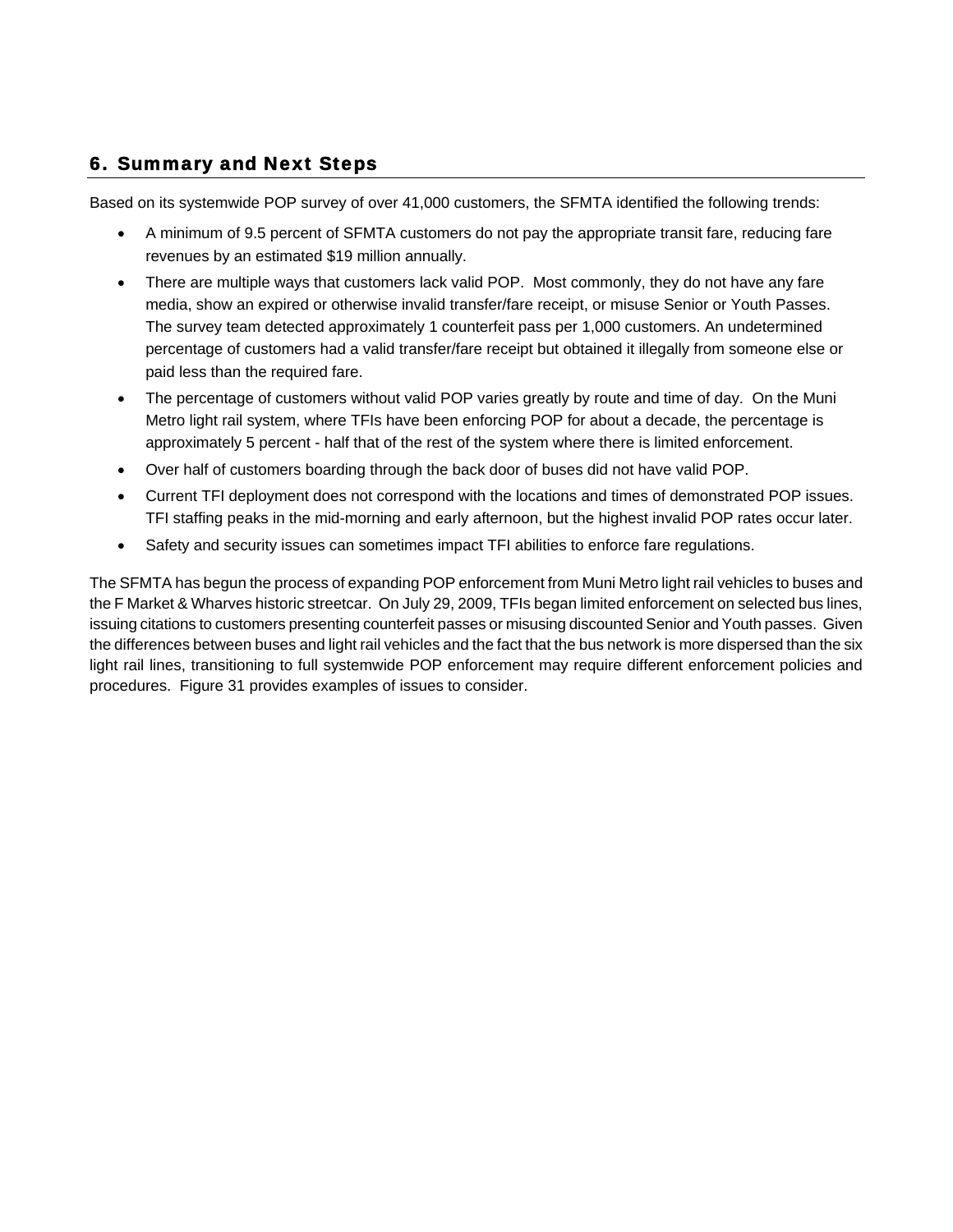| Figure 31: Example Issues for Systemwide POP Enforcement |
|----------------------------------------------------------|
|----------------------------------------------------------|

<span id="page-50-0"></span>

| <b>Issues</b>              | <b>Next Steps</b>                                                                                 |
|----------------------------|---------------------------------------------------------------------------------------------------|
| <b>TFI Staffing Levels</b> | Determine appropriate staffing levels to expand system coverage within budget constraints.        |
| <b>Strategic TFI</b>       | Determine how to deploy TFIs effectively and efficiently to reduce the percentage of customers    |
| Deployment                 | without valid POP, while ensuring that all customers expect that a TFI might check their fare     |
|                            | regardless of where and when they ride Muni.                                                      |
| <b>Public Education</b>    | Determine how to communicate POP policies visually and verbally to ensure that SFMTA's            |
|                            | diverse customer base understands the requirement to have valid POP while being on a Muni         |
|                            | vehicle or in a fare-paid zone.                                                                   |
| <b>TFI and Operator</b>    | Determine how operators and TFIs should interact on vehicles to minimize vehicle delays and       |
| Training                   | ensure that SFMTA employees understand their proper roles and responsibilities relating to fare   |
|                            | enforcement.                                                                                      |
| <b>Back-Door Boarding</b>  | Determine whether to permit back-door boarding on buses and the F Market & Wharves streetcar      |
|                            | with consideration of the impacts on revenue collection and vehicle travel times.                 |
| <b>Fare Media</b>          | Determine whether there should be any changes to existing fare media that customers commonly      |
|                            | are misusing.                                                                                     |
| <b>Securing Customer</b>   | Determine how to increase the percentage of customers who provide valid identification upon       |
| <b>Identification</b>      | request from a TFI either to verify the proper use of discount fare media or to issue a citation. |
| Safety and Security        | Determine how to enhance safety and security for customers, operators and TFIs. Develop fare      |
|                            | enforcement procedures that specifically address safety and security issues on buses as well as   |
|                            | on crowded vehicles.                                                                              |
| TransLink <sup>®</sup>     | Determine how to modify fare inspection techniques and procedures given the changes in fare       |
|                            | payment introduced by TransLink®.                                                                 |
| <b>Inspection Speed</b>    | Determine how to inspect fares rapidly to minimize impacts on vehicle operations, particularly as |
|                            | the verification of TransLink® fare media takes longer than visual inspection of existing passes  |
|                            | and transfers/fare receipts.                                                                      |

The next steps will require SFMTA to determine these various policies through internal and external consultation. By increasing the percentage of Muni customers who pay their fare, SFMTA desires not only to boost fare revenues but also to increase public respect for the system. With these goals in mind, the SFMTA looks forward to working with its stakeholders to expand POP enforcement systemwide.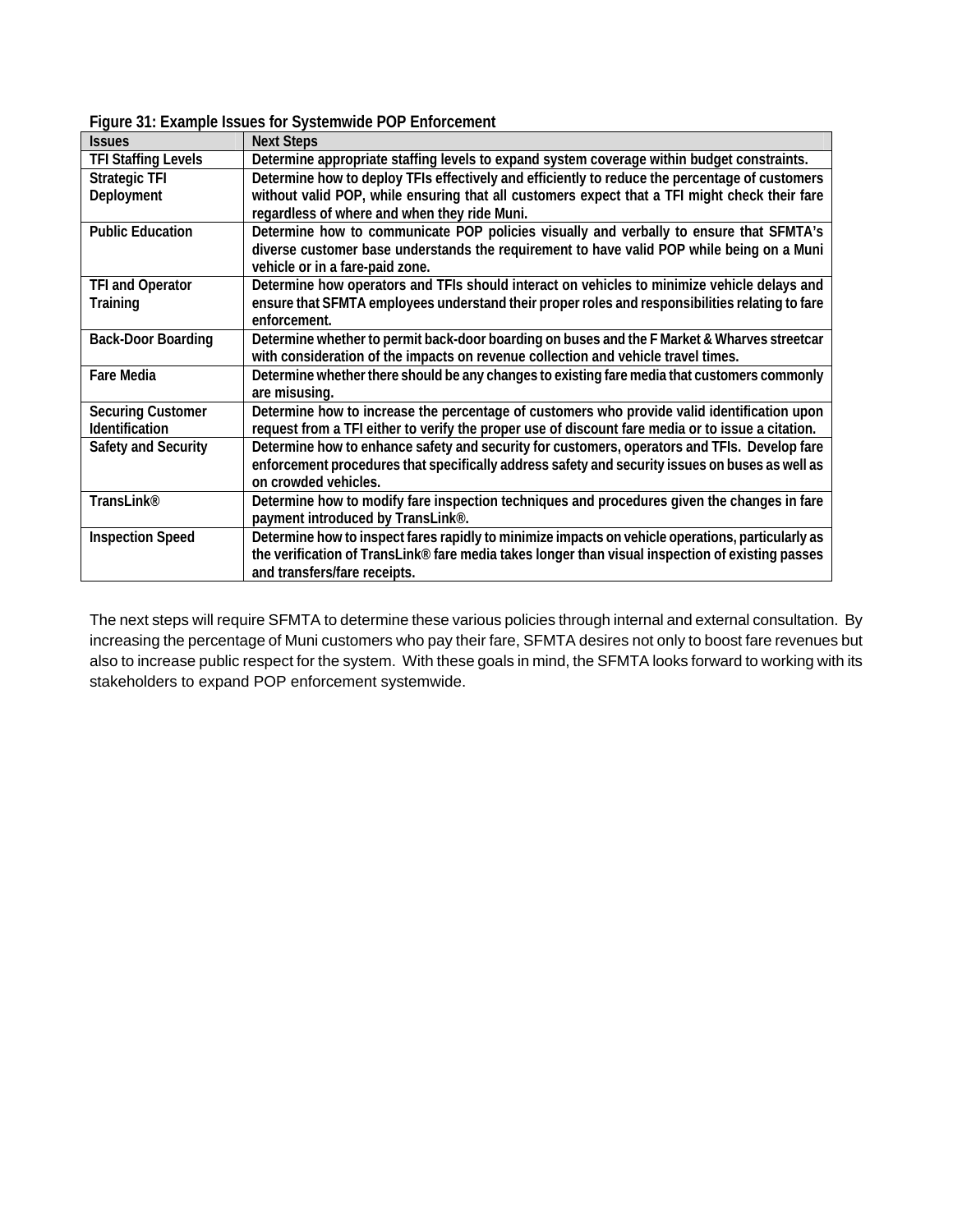# **7.1. Types of Invalid POP**

## o No Transfer/Fare Receipt or Pass

Most commonly, customers without valid POP lacked any type of ticket, transfer or pass. Typically, they simply boarded a vehicle without paying, often through the rear door but sometimes through the front door after asking the operator for a free "courtesy" ride. The survey team also considered customers who paid only after seeing TFIs to have no transfer/fare receipt or pass.

When questioned about their lack of proof-of-payment, many people stated they had paid but did not collect a transfer/fare receipt. Although SFMTA's fare policy requires customers to always take a transfer/fare receipt for proof-of-payment even if they are not transferring to another Muni vehicle, surveyors observed that not everyone is aware of this policy. This particularly appeared to be the case for a large percentage of customers on commuter routes serving the Financial District. Surveyors noted that many customers indeed paid a cash fare but did not collect a transfer, although they also witnessed people on these routes entering through the rear door on crowded vehicles without paying.

While not having proof-of-payment for any reason technically could be considered a violation of fare regulations, the survey team attempted to determine actual fare violations on a case-by-case basis. Therefore, surveyors and TFIs used their professional judgment to distinguish between those they believed genuinely paid and those who had not paid. When possible, the survey team asked the operator to verify customer explanations.

#### o Walk Away

Although TFIs attempted to remain inconspicuous until they began checking fares, some customers noticed them and "walked away" to avoid contact. Typically, if they were beginning to board, they would turn away and wait for the next vehicle. If they were already on board, they would exit the vehicle as quickly as possible. Often, they would appear to be sitting on the bus and then, upon sight of the TFIs, stand up and head for the exit. The survey team presumed that "walkaways" did not have valid proof of payment.

## o Invalid Transfers/Fare Receipts

Transfers/fare receipts are issued when a cash or token coupon fare is paid. These strips of paper function as transfers as well as proof-of-payment. They are not needed with passes, such as monthly passes, that are displayed but not surrendered to the operator. By Muni policy, transfers/fare receipts are valid for at least 90 minutes and no more than 2 hours, although it is common practice for operators to hand out transfers that are valid for additional time. Although SFMTA informational materials instruct customers to always take a transfer/fare receipt for proof-ofpayment, not everyone does so because they do not need to transfer.

Invalid transfers/fare receipts are the second most common form of fare invalid POP. Typically, customers had transfers/fare receipts that expired either before boarding or while they were riding. Less commonly, customers showed "late night" transfers that technically expire at the end of the service day but were presented long before the late evening hours. Although the survey team noticed some operators issuing "late night" transfers early, it is likely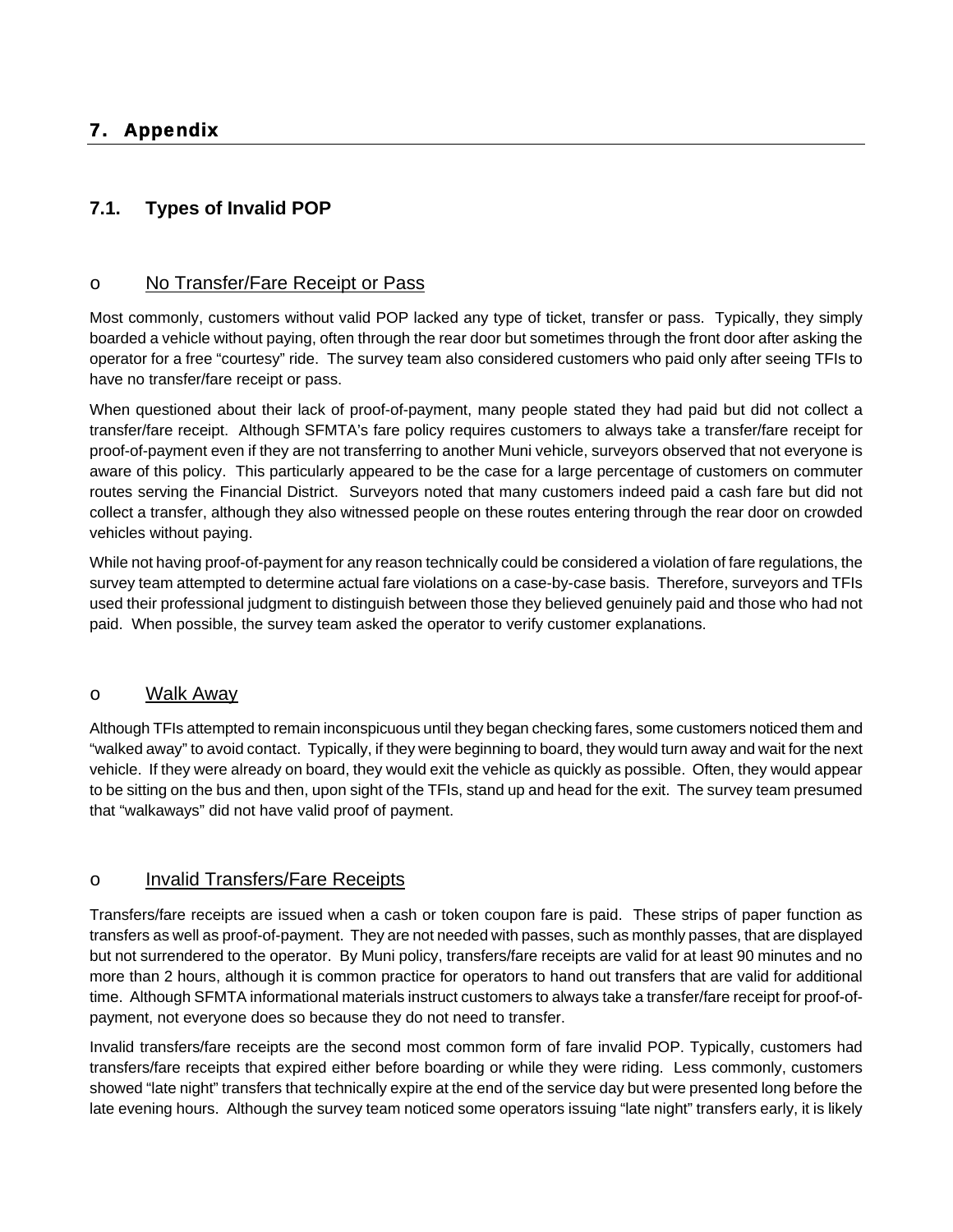that at least some of these transfers were obtained illegally by individuals early in the day who then sold them at a discounted price to customers. Some customers were presenting "late night" transfers as early as 7:45 a.m.

The number of invalid transfers/fare receipts grows substantially as the day progresses. It appears that many people are paying once and then using a transfer/fare receipt as an unlimited-ride day pass. Although some customers seemed genuinely surprised when told their transfers had expired, many seemed aware that they were using an expired transfer. They would often fold or cover the transfer date or time so that the operator could not see it in full. In some cases, they would tape together a transfer/fare receipt - with the top part from a transfer/fare receipt from earlier in the day and the bottom part from a prior day.



## **Figure 32: Examples of Invalid Taped Transfers/Fare Receipts**

## o Misused Senior Pass

Only customers age 65 and over may use a monthly Senior Pass. As indicated on the pass, proper identification is required upon request. However, sales outlets do not verify identification when passes are purchased, allowing adults under 65 years old to purchase a Senior Pass for a senior citizen they know but also enabling them to buy a Senior Pass for themselves.

When it appeared that a customer using a Senior Pass might be younger than 65 years old, TFIs would request identification for age verification. Approximately 8 percent of people presenting a Senior Pass were not eligible to use one. This rate may be higher because the survey team was not always able to check identification on heavilycrowded vehicles or verify age when customers refused to show identification.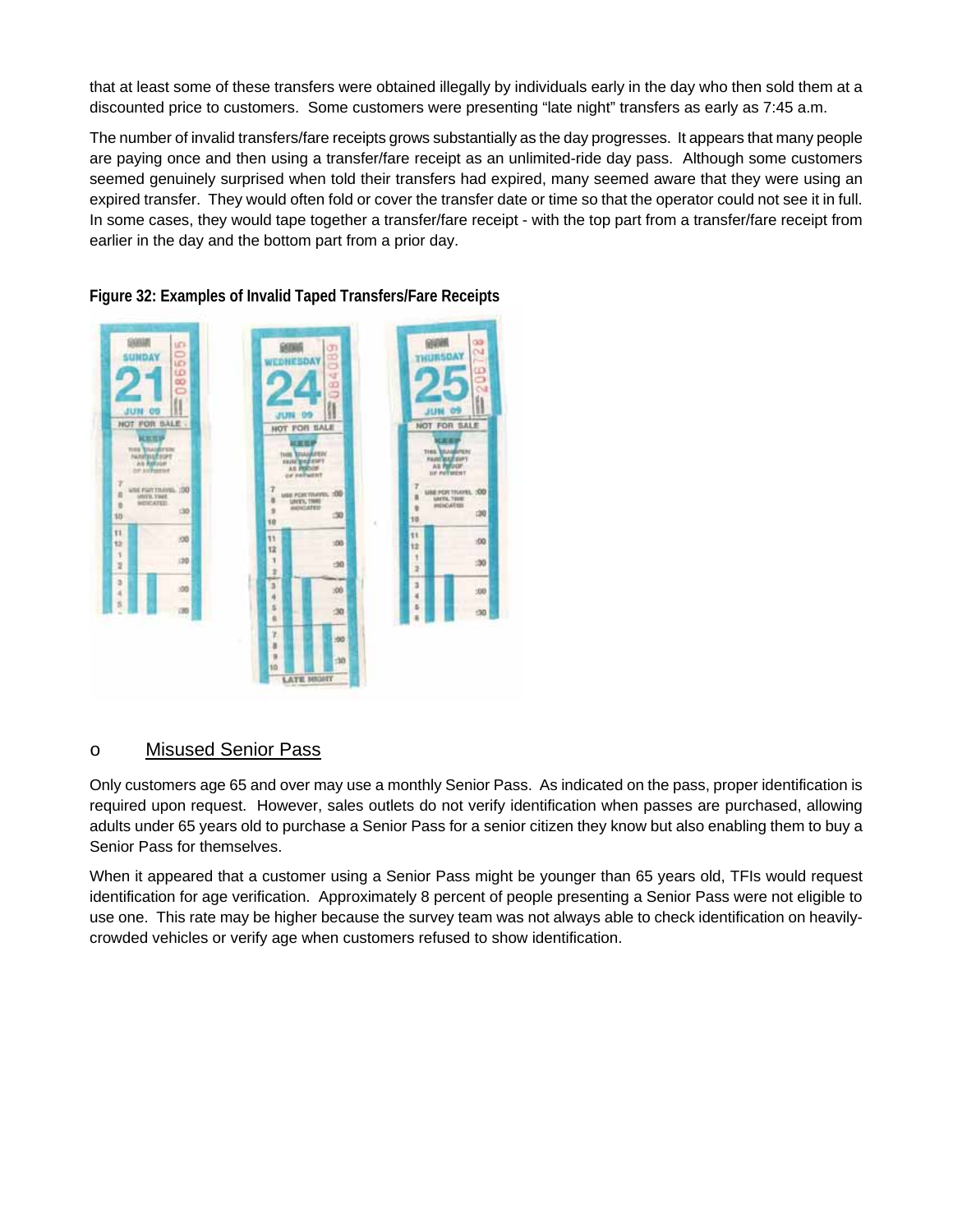## **Figure 33: Examples of Misused Senior Passes**



*Sixteen Senior Passes confiscated from a 59 year-old woman, representing \$560 in uncaptured revenue for the SFMTA* 

## o Misused Youth Pass

Only customers 17 years old and younger may use a monthly Youth Pass. As with Senior Passes, customers must also produce proper identification upon request when using the pass but not when purchasing one. TFIs were able to confirm that about 3 percent of people presenting a Youth Pass were not eligible to use one.

## o Unvalidated Youth Ticket

The SFMTA sells paper ticket booklets that can be used as a youth fare instead of cash. Individual youths may use these, or they may be purchased for use on a school or youth group field trip. Youth customers are required to surrender a ticket to the operator when boarding in exchange for a transfer/fare receipt.

Surveyors observed that many youth ticket holders do not surrender the ticket to the operator and instead repeatedly use it as an unlimted-ride pass. Some of the youth tickets have been in circulation for many years as indicated by outdated typset. Multiple tickets were crinkled after being used many times. In some instances, youths were observed using the cover of the booklet alone as a flash pass. Some youth ticket holders commented to the surveyors that some operators did not want to take the youth ticket and instead waved them on.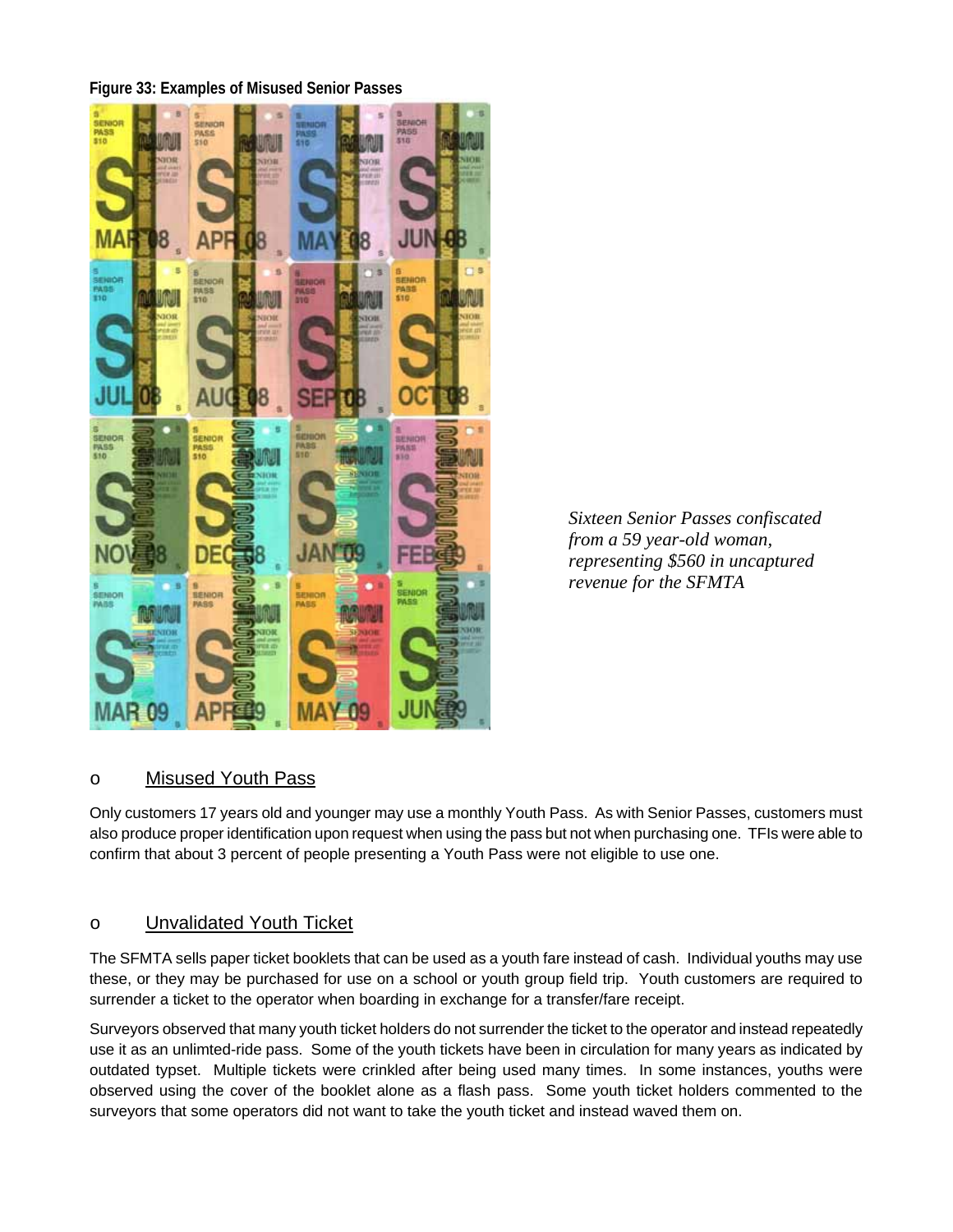#### **Figure 34: Examples of Misused Youth Tickets**



*Single-ride Youth Tickets not exchanged for a transfer/fare receipt and used multiple times*

## o Other Unvalidated Ticket

The survey team also observed multiple cases in which other tickets that not been properly exchanged for transfers/fare receipts. In some cases, customers noted that operators had allowed them to board without collecting the tickets. These tickets include: (a) adult one-ride ticket from an adult ticket book, (b) a free Ferry-to-Muni or a Muni-to-Ferry transfer for Golden Gate Ferry and Alameda-Oakland Ferry customers, (c) a free Daly City BART-to-Muni or Muni-to-Daly City BART valid on the 28 19<sup>th</sup> Avenue and 54 Felton bus routes, and (d) a BART-to-Bus or Bus-to-BART transfer along with a discounted \$1.75 cash fare.

#### Invalid Regional Transit Connection (RTC) Card

RTC cards entitle Bay Area residents with disabilities to a discounted fare on participating transit systems. Each card displays the name and a photo of the eligible recipient as well as an expiration date. Due to the nature of one's disability, some cards never expire. On Muni, the RTC card enables persons to either (a) pay the discount fare and obtain a transfer/fare receipt or (b) purchase a discounted monthly sticker that must be affixed to the card.

Proper use of RTC cards requires that: (1) the cardholder must be the individual identified on the card, (2) the card must be used prior to the expiration date, and (3) either the customer must deposit appropriate discount fare in exchange for a transfer/fare receipt, or the card must have a valid monthly sticker. Most often, a customer flashed an RTC card without a sticker to the operator without paying the appropriate discount fare. Less commonly, the card itself had expired. Approximately 6 percent of RTC card holders surveyed used them improperly.

## o Wrong Month's Pass

Some customers displayed a pass from the wrong month's pass. Muni passes are valid for the calendar month indicated. Customers may not use passes before the month indicated, but in practice are allowed to use passes during the first three days of the following month. Half-monthly BART Plus Passes are valid either for the 1<sup>st</sup> until the 15<sup>th</sup> day of the month ("A" pass) or for the 16<sup>th</sup> day until the end of the month ("B" pass). While there is a five-day grace period to use any remaining stored value on BART, there is no grace period on Muni. There is also no grace period for customers with Muni stickers attached to Caltrain or SamTrans passes.

## o Counterfeit Pass

Counterfeit passes are designed to resemble a legitimate pass, but do not have a functional magnetic stripe on the back and therefore cannot be used to enter a Muni subway station through the faregates. At subway stations, customers would flash the counterfeit pass to the station agent and then enter through the emergency exit gate. On buses and at light rail surface stops, they would flash the pass to the operator or enter through one of the rear doors.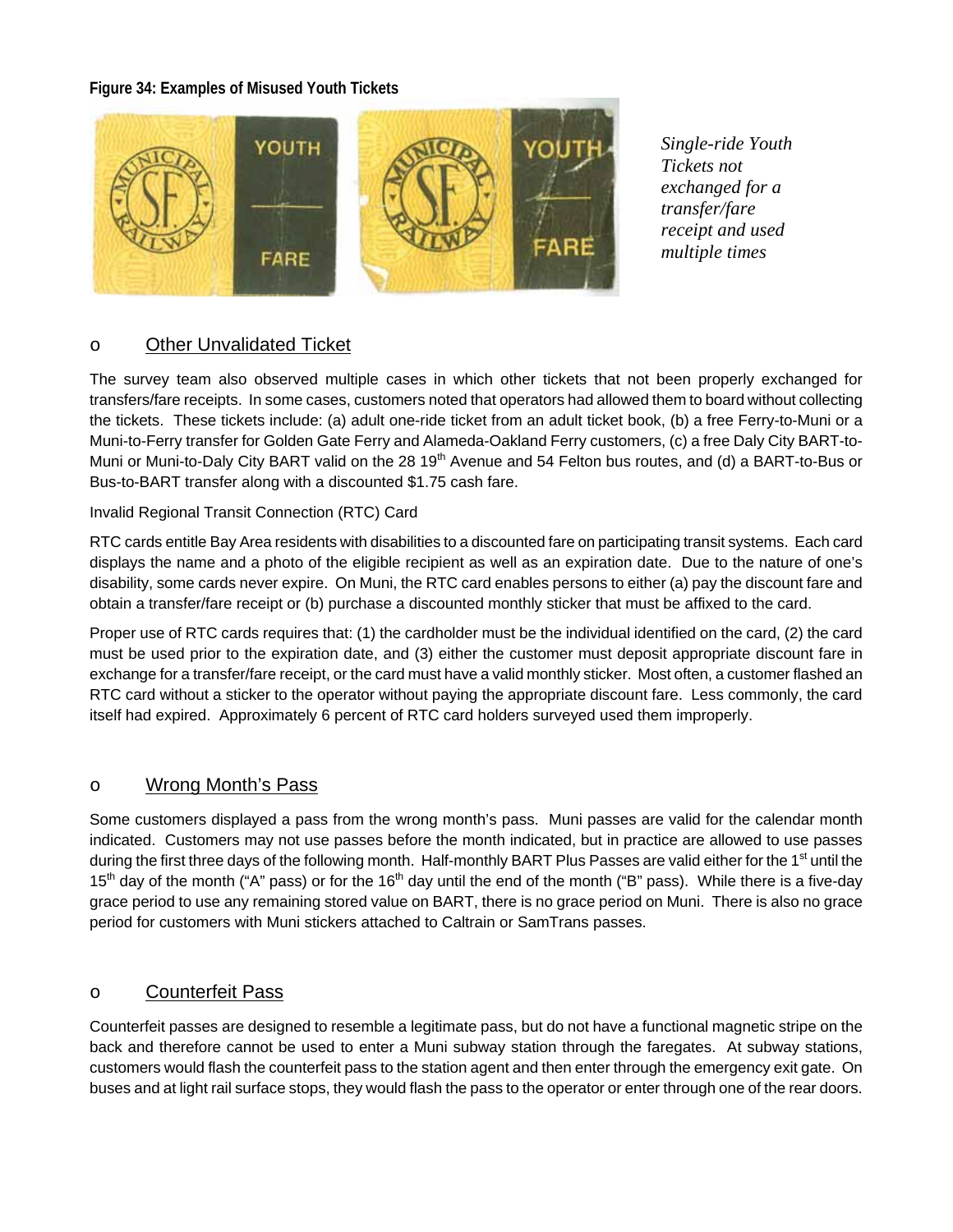People would typically keep counterfeit passes in a wallet behind a plastic shield, making them more difficult to distinguish from legitimate passes.

The team observed three main types of counterfeit passes: ones constructed from assembled parts of previous legitimate passes, ones that appear to be photocopied from real passes on a one-time or small-scale basis, and ones printed from machines on a consistent and larger scale basis. Two different counterfeit pass "manufacturers" appear to be selling printed passes on the street.

The survey team successfully detected 1 counterfeit pass out of roughly every 400 legitimate Adult Fast Passes – or approximately 1 out 1,000 customers surveyed. Half of the counterfeit pass use occurred on two routes, the 14 Mission and 49 Van Ness-Mission. The rate could be higher because many counterfeit passes may have escaped detection.



## **Figure 35: Examples of Counterfeit Passes**

## o Observed Underpays

In cases where the survey team was able to observe customers deposit cash into the farebox, some of them received a transfer/fare receipt when they had not paid the full fare. Some would deposit a few coins into the farebox or pay the discount fare when they were not eligible. While the total observed "underpays" amounted to approximately 0.8 percent of customers who displayed a valid transfer/fare receipt, the underpayment rate may be significantly higher because of the limitations of the survey methodology. In most cases, the survey team entered a vehicle after people were already on board and thus could not determine whether customers who presented a valid transfer/fare receipt had paid the appropriate fare.

## o Misused TransLink® cards

TransLink® is the San Francisco Bay Area's "smart card" that will eventually become valid on all transit systems throughout the region. On Muni, customers can currently load an Adult Fast Pass onto the card. Alternatively, they can add cash value; upon tagging a card reader upon vehicle entry, the reader deducts the proper fare and automatically loads a transfer.

Surveyors observed that some TransLink® card users did not tag card readers because (a) they had no cash value loaded on the card, (b) they had cash value on the card but did not want the card reader to deduct the appropriate fare for the ride, or (c) they had a monthly pass but believed they only needed to display the card just as they flash an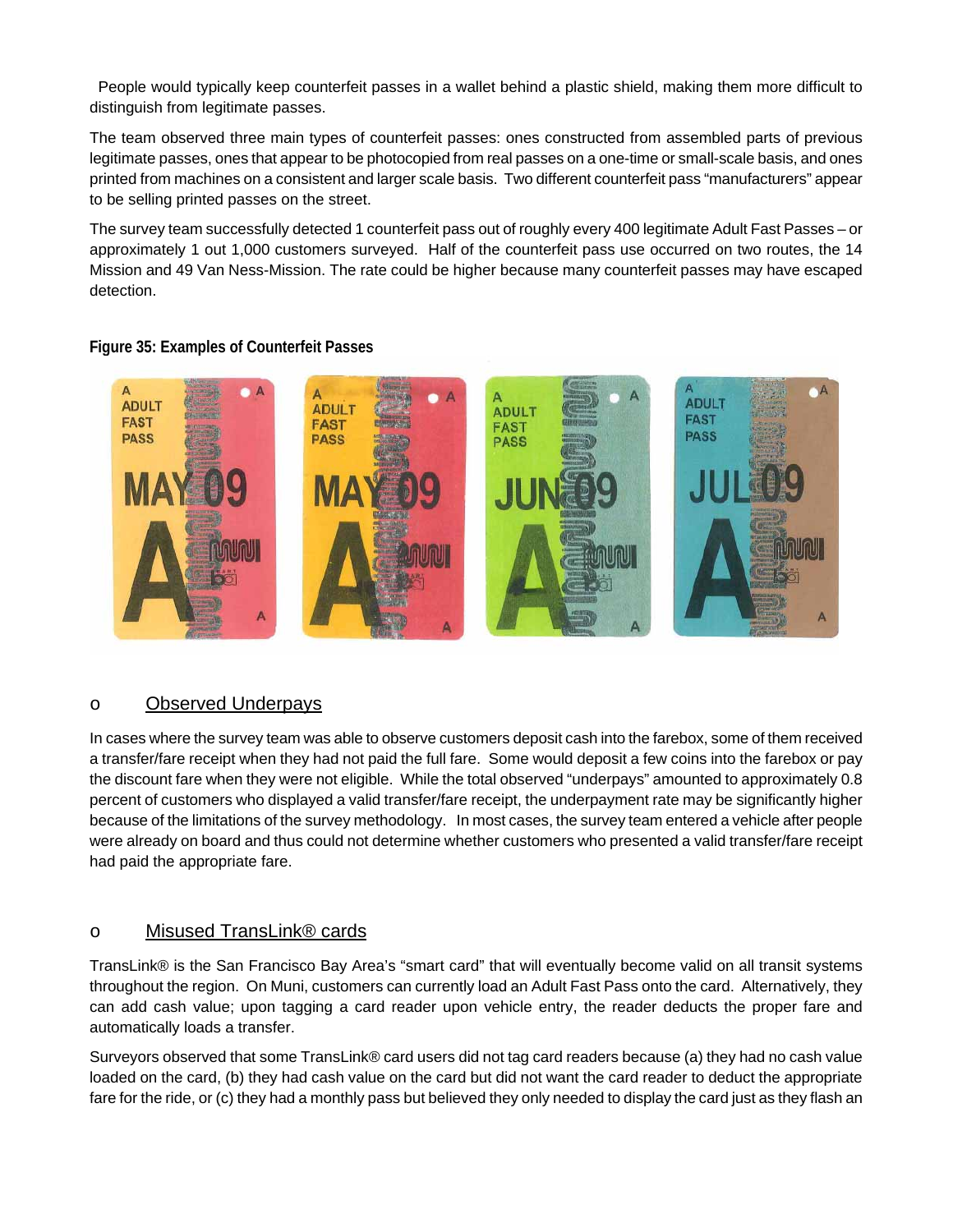Adult Fast Pass to the operator. Surveyors considered the first two cases as invalid POP because the SFMTA does not receive revenue for the ride taken.

#### o Misused Passports

Prior to boarding, customers with a 1-day, 3-day and 7-day Visitor Passports must scratch off one, three, or seven consecutive days in which they plan to use the pass. Surveyors observed that approximately 5 percent of passes were not properly validated. Examples of improper use include: (a) not scratching any days, allowing one to reuse the passport perpetually, (b) scratching off more days than allowed, or (c) using an expired passport. In some cases, misuse resulted from tourists who did not appear to know how to scratch off the appropriate days on the pass. In other cases, local residents and some tourists appeared to be aware they were using the pass improperly.

#### **Figure 36: Misused Passport**



Misused 7-Day Passport scratched for 12 days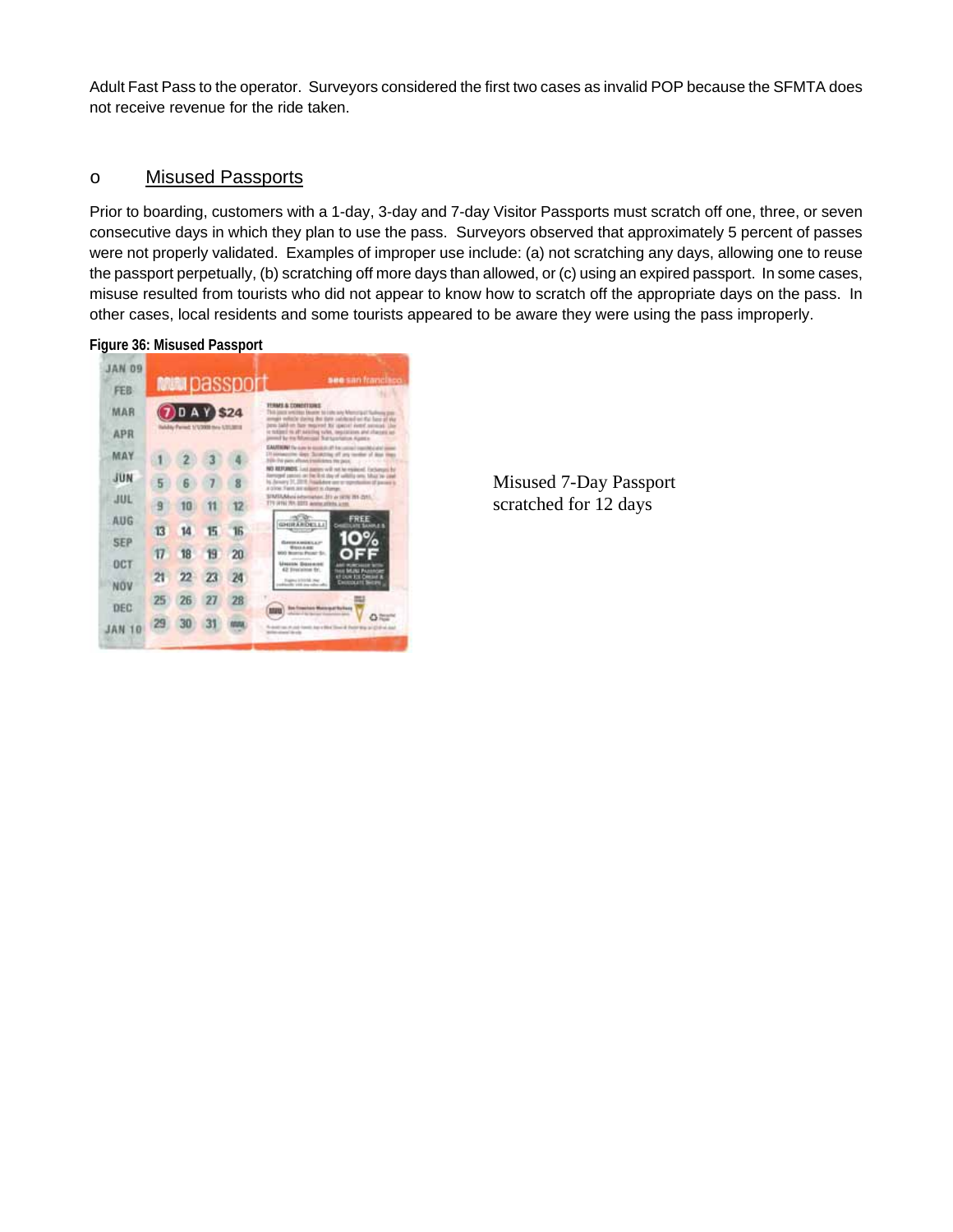# **7.2. Pre-Paid and Transfer/Fare Receipt Usage by Route**

By reducing cash handling with vehicle fareboxes and the daily distribution of transfers/fare receipts, encouraging the use of pre-paid fare media can reduce operational costs. Nevertheless, the ability to pay cash and receive a transfer/fare receipt provides an option for customers who ride infrequently or who cannot afford the upfront costs of a pass. The following chart indicates that the relative usage of pre-paid fare media and transfers/fare receipts varies significantly by route, with peak-hour commuter-oriented routes having the highest share of customers using passes.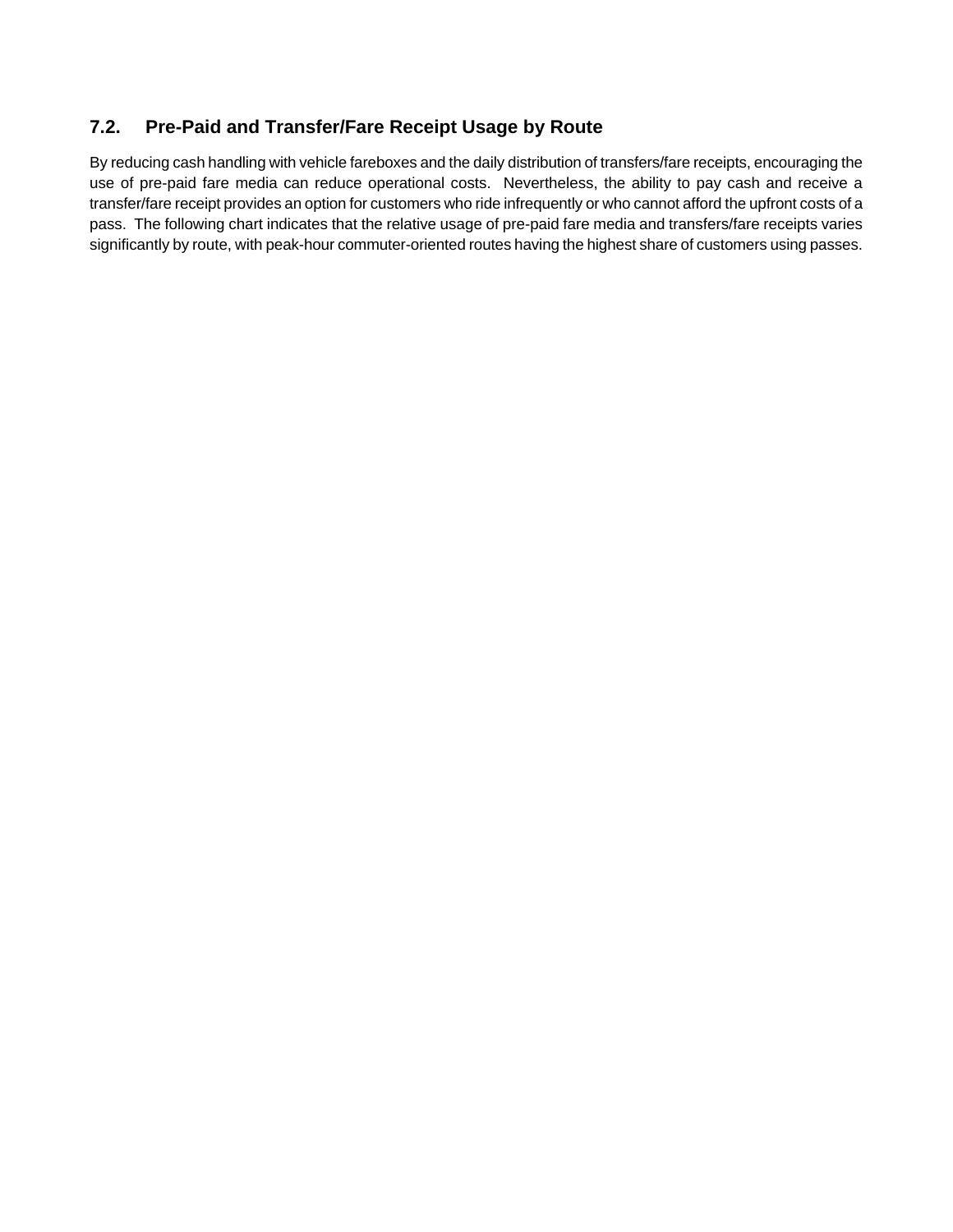**Figure 37: How Muni Customers Pay by Route** 



**How Muni Customers Pay by Route**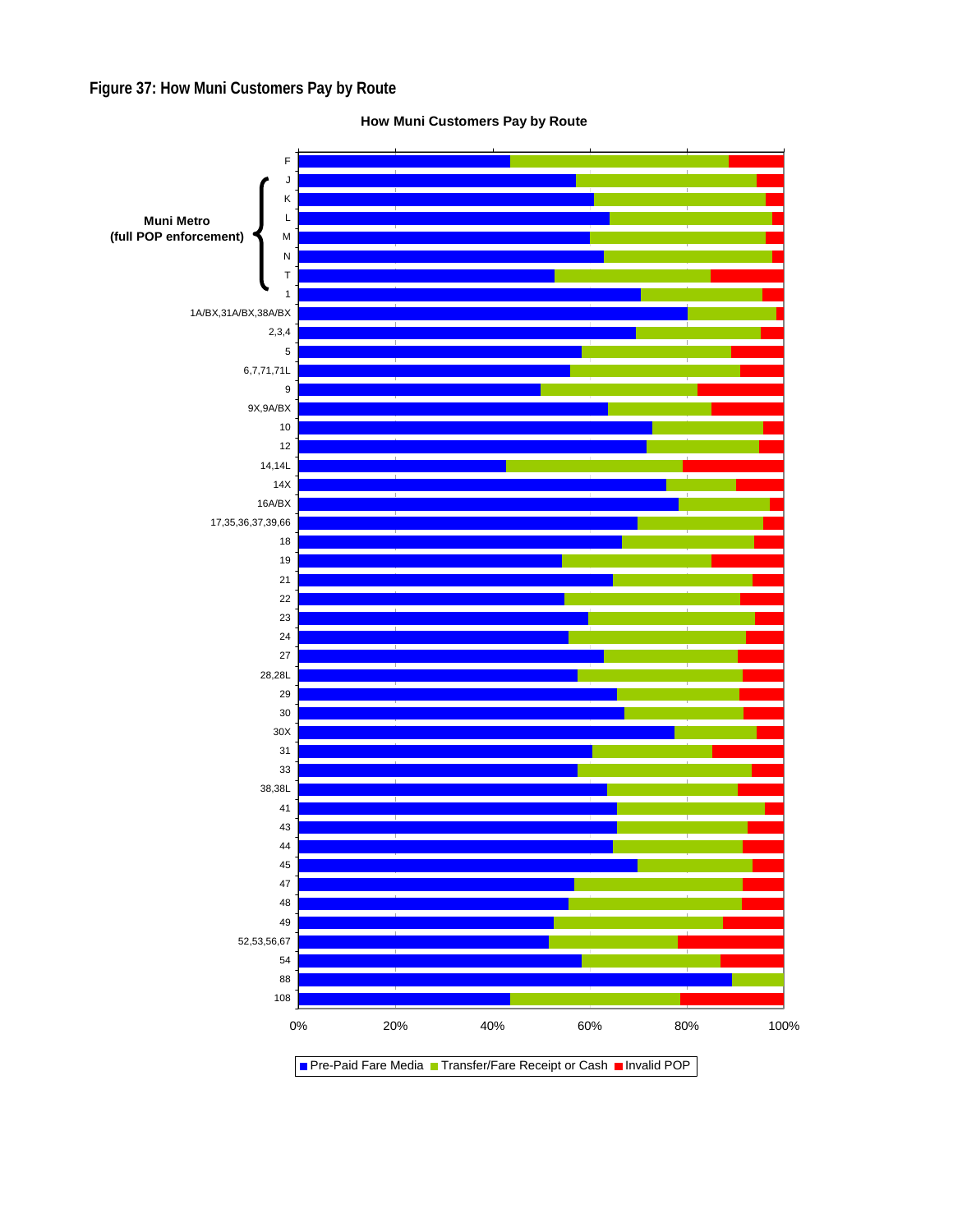# **7.3. Detailed Observational Findings by Route**

| Route                                                                  | Invali | <b>Observations</b> |         | <b>Observational Findings</b>                                                                                                                                                                                                                                                                                                                                                                                                                                                                                                         |
|------------------------------------------------------------------------|--------|---------------------|---------|---------------------------------------------------------------------------------------------------------------------------------------------------------------------------------------------------------------------------------------------------------------------------------------------------------------------------------------------------------------------------------------------------------------------------------------------------------------------------------------------------------------------------------------|
|                                                                        | d POP  | <b>Customers</b>    | Vehicle |                                                                                                                                                                                                                                                                                                                                                                                                                                                                                                                                       |
|                                                                        | Rate   |                     | Runs*   |                                                                                                                                                                                                                                                                                                                                                                                                                                                                                                                                       |
| F Market & Wharves                                                     | 11%    | 1,707               | 35      | • Some cash customers, particularly tourists, are unaware<br>they must collect a transfer/fare receipt or use unlimited-ride<br>Passports improperly.<br>• Some customers with invalid POP ride the F line to avoid<br>TFIs at underground Muni Metro stations.<br>• Rear-door boarding occurs at many stops along Market St.<br>and the Embarcadero, particularly when historic streetcars<br>have high ridership.<br>• Some customers travel on the F line for only a few blocks,<br>and therefore do not believe they need to pay. |
| J Church                                                               | 6%     | 780                 | 17      | • POP issues on Church St. between 24th St. and Market.                                                                                                                                                                                                                                                                                                                                                                                                                                                                               |
| K Ingleside                                                            | 4%     | 870                 | 26      | • POP issues on Ocean Av between Jules and City College                                                                                                                                                                                                                                                                                                                                                                                                                                                                               |
| L Taraval                                                              | 2%     | 1,023               | 34      | • Minimal systemic POP issues                                                                                                                                                                                                                                                                                                                                                                                                                                                                                                         |
| M Ocean View                                                           | 4%     | 1,216               | 29      | • POP issues around Stonestown, San Francisco State<br>University and along Randolph St and Broad St                                                                                                                                                                                                                                                                                                                                                                                                                                  |
| N Judah                                                                | 3%     | 1,469               | 34      | • POP issues at surface stops west of Church & Duboce, but<br>the percentage of customers with invalid POP is relatively<br>small.                                                                                                                                                                                                                                                                                                                                                                                                    |
| <b>T</b> Third                                                         | 15%    | 666                 | 18      | • POP issues along Third St south of Caltrain                                                                                                                                                                                                                                                                                                                                                                                                                                                                                         |
|                                                                        |        |                     |         | • Many customers left vehicle after seeing TFIs.                                                                                                                                                                                                                                                                                                                                                                                                                                                                                      |
| 1 California                                                           | 4%     | 975                 | 29      | • Some cash customers are unaware they must collect a<br>transfer/fare receipt.                                                                                                                                                                                                                                                                                                                                                                                                                                                       |
| 1AX California A Exp<br>1BX California B Exp                           | 2%     | 338                 | 9       | • Minimal systemic POP issues on the 1AX<br>• On the 1BX, some non-POP occurs during the morning rush<br>hour on California St between Arguello & Fillmore when<br>buses are full and the operator opens the back door.                                                                                                                                                                                                                                                                                                               |
| 2 Clement<br>3 Jackson<br>4 Sutter                                     | 5%     | 783                 | 24      | • Some cash customers are unaware they must collect a<br>transfer/fare receipt.<br>• Fare violations occur during the morning rush hour when<br>buses are full and the operator opens the back door<br>• Note - Effective November 2009, the 4 Sutter will be<br>discontinued but the 2 Clement will continue to provide<br>service along nearly the entire portion of the route.                                                                                                                                                     |
| 5 Fulton                                                               | 11%    | 849                 | 23      | • POP issues between Fulton & Masonic to McAllister & Van<br>Ness, particularly in the eastbound direction<br>• Back-door boardings occur on Market Street at Stockton and<br>Powell Streets in the westbound direction as well as on<br>McAllister between Divisadero and Van Ness in the<br>eastbound direction.                                                                                                                                                                                                                    |
| 6 Parnassus<br>7 Haight<br>71 Haight-Noriega<br>71L Haight-Noriega Ltd | 9%     | 1,945               | 66      | • On Haight St., POP issues are minimal during the morning<br>rush hour but intensify during the late afternoon and early<br>evening.<br>• Note - Effective November 2009, the 7 Haight will be<br>discontinued but the 71 Haight-Noriega and 71L Haight-<br>Noriega Ltd will continue to provide service along the entire<br>route.                                                                                                                                                                                                  |

**Figure 38: POP Observations by Route**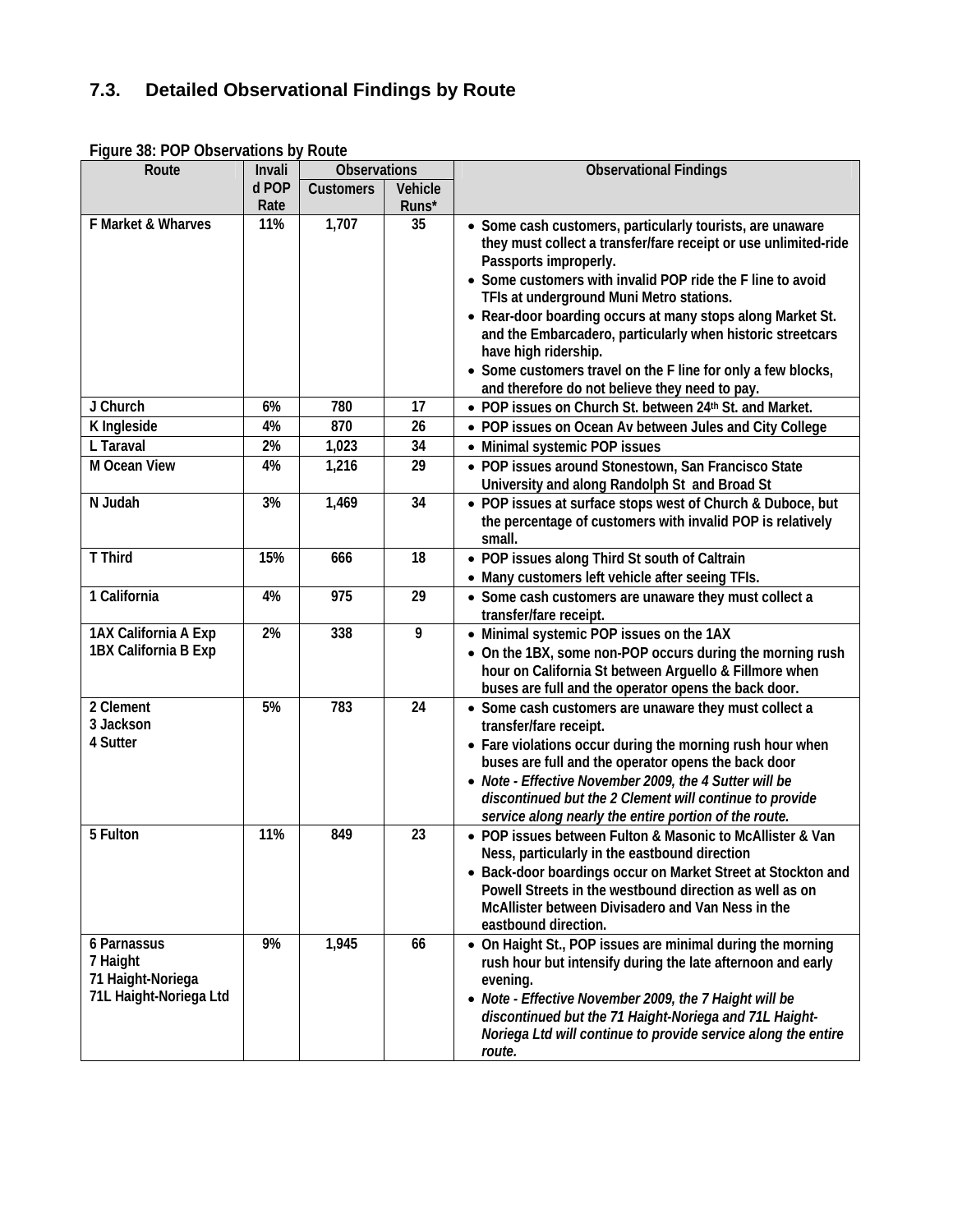| 9 San Bruno                                                 | 18% | 1,241 | 30 | • POP issues along the entire route<br>• Back-door boarding prevalent along Market Street, 11th<br>Street, Potrero Avenue and San Bruno Avenue.<br>• Many customers traveling to San Francisco General Hospital<br>ask operators for "courtesy" rides                                                                                                         |
|-------------------------------------------------------------|-----|-------|----|---------------------------------------------------------------------------------------------------------------------------------------------------------------------------------------------------------------------------------------------------------------------------------------------------------------------------------------------------------------|
| 9X Bayshore Exp<br>9AX Bayshore A Exp<br>9BX Bayshore B Exp | 15% | 2,122 | 37 | • POP issues along the entire route.<br>• Back-door boarding prevalent along Stockton and 4th Streets<br>in the southbound direction, and along San Bruno Avenue<br>and at 4 <sup>th</sup> Street and Market in the northbound direction.<br>• Note - Effective November 2009, the 9X, 9AX and 9BX will be<br>renamed to the 11X, 11AX and 11BX respectively. |
| 10 Townsend                                                 | 4%  | 233   | 10 | • Some cash customers are unaware they must collect a<br>transfer/fare receipt, particularly those traveling between<br>Caltrain and the Financial District.<br>• Note - Effective November 2009, the 10 Townsend with<br>extend to San Francisco General Hospital via Potrero Hill,<br>replacing a portion of the 53 Southern Heights.                       |
| 12 Folsom-Pacific                                           | 5%  | 296   | 12 | • Some POP issues in the westbound direction along Pacific<br>St. at Stockton, particularly relating to the misuse of Senior<br>and Youth Passes.<br>• Relatively low invalid POP rate in comparison to other routes<br>parallel to Folsom (9, 14, 14L).                                                                                                      |
| 14 Mission<br>14 Mission Ltd                                | 21% | 2,048 | 44 | • POP issues along the entire route.<br>• Back-door boarding prevalent at major transfer points and<br>between 16th St. and 30th St.<br>• Half of the counterfeit pass use as identified by the survey<br>team occurred in the Mission and Van Ness corridors (14<br>Mission and 49 Van Ness/Mission).                                                        |
| 14X Mission Exp                                             | 10% | 333   | 4  | • POP issues along the entire route, potentially exacerbated<br>by heavy customer loads and back-door boarding.                                                                                                                                                                                                                                               |
| 16AX Noriega A Exp<br>16BX Noriega B Exp                    | 3%  | 166   | 6  | • Minimal systemic POP issues<br>• Note: Effective November 2009, the 16AX and 16BX will be<br>combined into one route.                                                                                                                                                                                                                                       |
| 17 Parkmerced                                               | 6%  | 70    | 6  | • Minimal systemic POP issues                                                                                                                                                                                                                                                                                                                                 |
| 18 46th Ave                                                 | 6%  | 162   | 8  | • Minimal systemic POP issues                                                                                                                                                                                                                                                                                                                                 |
| 19 Polk                                                     | 15% | 714   | 24 | • POP issues along the entire route south of California Street.<br>• Operators noted safety concerns when requesting fare from<br>customers.                                                                                                                                                                                                                  |
| 21 Hayes                                                    | 7%  | 689   | 20 | • Some POP issues occur during the morning rush hour when<br>buses are full and the operator opens the back door.<br>• Most POP issues occur during the afternoon hours,<br>particularly in the reverse-peak direction.                                                                                                                                       |
| 22 Fillmore                                                 | 9%  | 1,294 | 31 | • POP issues between Fillmore & Geary and 3rd & 20th Streets<br>• Back door boarding common along Fillmore and 16th Streets,<br>particularly at the 16th & Mission stop.                                                                                                                                                                                      |
| 23 Monterey                                                 | 6%  | 236   | 14 | • POP issues along Palou St. east of Third St.                                                                                                                                                                                                                                                                                                                |
| 24 Divisadero                                               | 8%  | 712   | 24 | • POP issues east of Mission St.                                                                                                                                                                                                                                                                                                                              |
| 27 Bryant                                                   | 10% | 597   | 21 | • POP issues between 5 <sup>th</sup> & Harrison and Leavenworth & Bush<br>• Some back-door boarding occurs at 5th & Market                                                                                                                                                                                                                                    |
| 28 19th Av<br>28L 19th Av Ltd                               | 9%  | 886   | 24 | • Many Daly City BART-to-Muni and Muni-to-Daly City BART<br>transfers had not been properly exchanged for a<br>transfer/fare receipt<br>• Some back-door boarding at the San Francisco State,<br>Stonestown, and Park Presidio & Geary stops.                                                                                                                 |
| 29 Sunset                                                   | 9%  | 750   | 25 | • POP issues around Balboa Park BART and Mission St.                                                                                                                                                                                                                                                                                                          |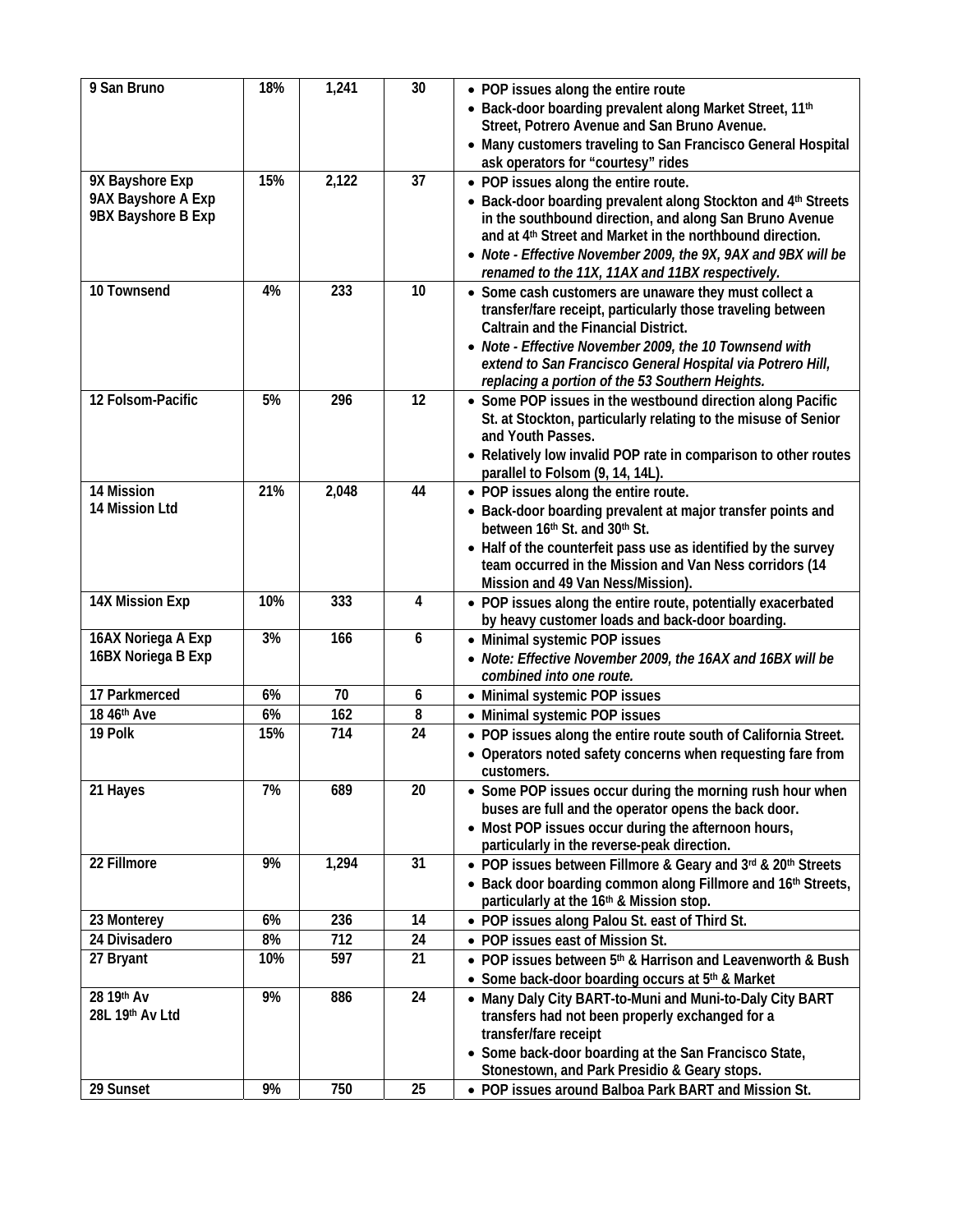| 30 Stockton                            | 8%      | 1,580 | 32                      | • POP issues along Stockton Street on heavily-crowded trolley<br>buses.<br>• Back-door boarding prevalent along Stockton Street and on<br>3rd Street and 4th Street at Market Street. Although many<br>customers entering through the back door had valid passes<br>and transfers, some entered without proof of payment.                                                                                                                                       |
|----------------------------------------|---------|-------|-------------------------|-----------------------------------------------------------------------------------------------------------------------------------------------------------------------------------------------------------------------------------------------------------------------------------------------------------------------------------------------------------------------------------------------------------------------------------------------------------------|
| 30X Marina Exp                         | $6\%$ * | 231   | 5                       | • Many cash customers are unaware they must collect a<br>transfer/fare receipt.<br>• POP issues occur during the morning rush hour on Chestnut<br>St between Laguna and Van Ness when buses are full and<br>the operator opens the back door.<br>* - Due to logistical constraints, it was not possible to<br>determine whether everyone without a transfer/fare receipt had<br>paid. This figure may overestimate the number of customers<br>with invalid POP. |
| 31 Balboa                              | 15%     | 746   | 22                      | • POP issues between Turk & Divisadero and Market &<br>Stockton.<br>• Some back-door boardings occur on Market Street at<br>Stockton and Powell Streets in the westbound direction.                                                                                                                                                                                                                                                                             |
| 31AX Balboa A Exp<br>31BX Balboa B Exp | 0%      | 170   | $\overline{7}$          | • Minimal systemic POP issues                                                                                                                                                                                                                                                                                                                                                                                                                                   |
| 33 Stanyan                             | 7%      | 550   | 21                      | • POP issues concentrated between 18th & Castro and 16th &<br>Potrero                                                                                                                                                                                                                                                                                                                                                                                           |
| 35 Eureka                              | 4%      | 56    | 6                       | • Minimal systemic POP issues                                                                                                                                                                                                                                                                                                                                                                                                                                   |
| 36 Teresita                            | 3%      | 66    | 5                       | • Minimal systemic POP issues                                                                                                                                                                                                                                                                                                                                                                                                                                   |
| 37 Corbett                             | 5%      | 133   | 8                       | • Minimal systemic POP issues                                                                                                                                                                                                                                                                                                                                                                                                                                   |
| 38 Geary<br>38 Geary Ltd               | 10%     | 3,008 | 61                      | • Back-door boarding prevalent at major stops along the entire<br>route.<br>• Particularly during the rush hours, many customers with<br>cash entered through the back doors to avoid paying the<br>fare.<br>• POP issues occur in both directions during all hours, but<br>increase during the afternoon hours.                                                                                                                                                |
| 38AX Geary A Exp<br>38BX Geary B Exp   | 1%      | 226   | 11                      | • Minimal systemic POP issues                                                                                                                                                                                                                                                                                                                                                                                                                                   |
| 39 Coit                                | 3%      | 63    | $\overline{\mathbf{4}}$ | • Minimal systemic POP issues                                                                                                                                                                                                                                                                                                                                                                                                                                   |
| 41 Union                               | 4%      | 305   | 14                      | • Many cash customers are unaware they needed to collect<br>transfers<br>• POP issues along Stockton Street on heavily-crowded trolley<br>buses.<br>* - Due to logistical constraints, it was not possible to<br>determine whether everyone without a transfer/fare receipt had<br>paid. This figure may overestimate the number of customers<br>with invalid POP.                                                                                              |
| 43 Masonic                             | 7%      | 722   | 24                      | • POP issues around the Balboa Park BART station and<br>around Haight St.                                                                                                                                                                                                                                                                                                                                                                                       |
| 44 O'Shaughnessy                       | 9%      | 820   | 26                      | • POP issues east of the Glen Park BART station.<br>• Back-door boarding prevalent at Mission & Silver.                                                                                                                                                                                                                                                                                                                                                         |
| 45 Union-Stockton                      | 6%      | 772   | 22                      | • POP issues along Stockton Street on heavily-crowded trolley<br>buses.<br>• Back-door boarding prevalent along Stockton Street and on<br>3rd Street and 4th Street at Market Street. Although many<br>customers entering through the back door had valid passes<br>and transfers, some entered without proof of payment.                                                                                                                                       |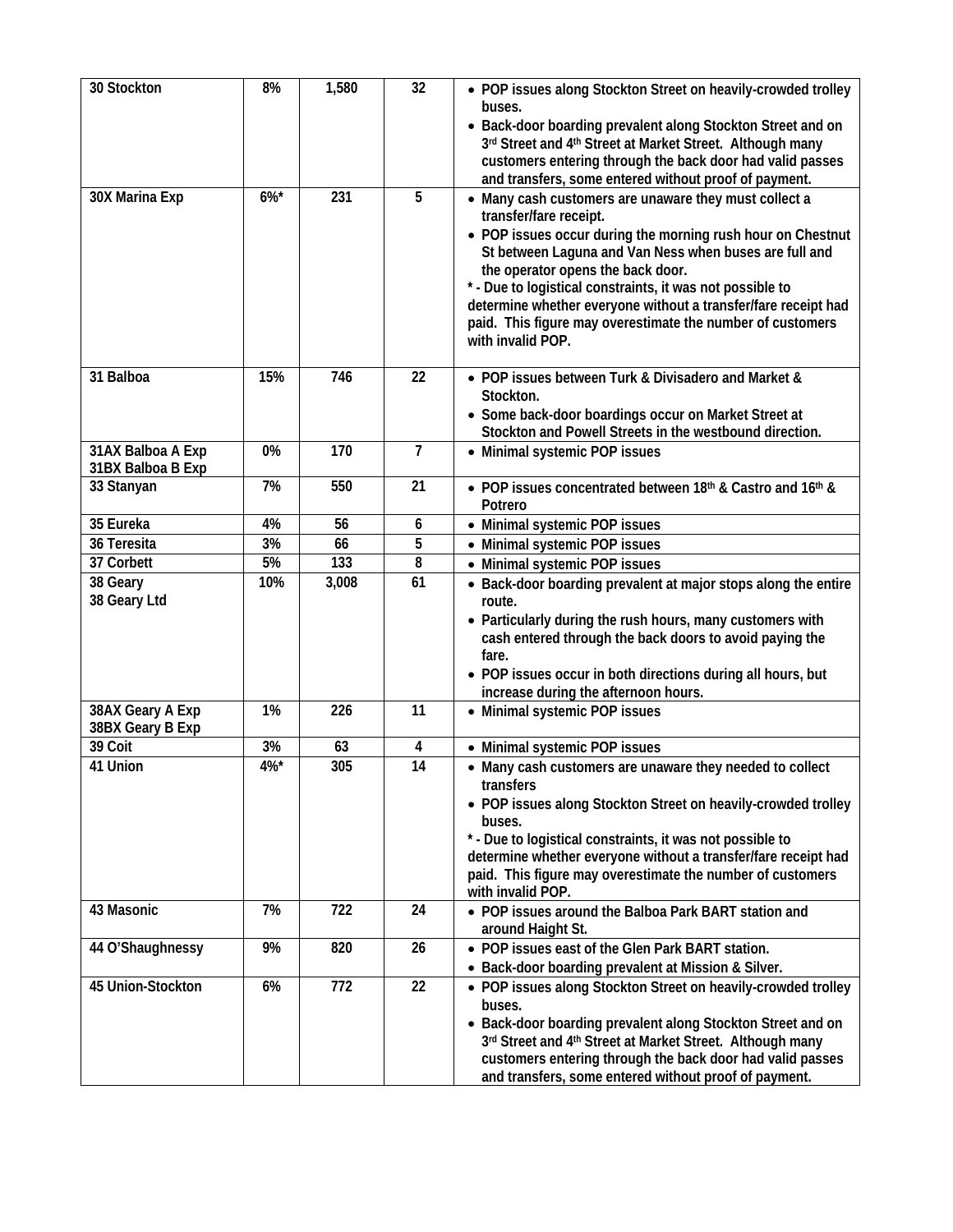| 47 Van Ness            | 9%        | 728    | 22    | • POP issues along Van Ness Av.<br>• Back-door boarding prevalent at major stops along Van Ness                                                                |
|------------------------|-----------|--------|-------|----------------------------------------------------------------------------------------------------------------------------------------------------------------|
|                        |           |        |       | Av.                                                                                                                                                            |
| 48 Quintara-24th St    | 9%        | 614    | 21    | • POP issues on east of Castro St.                                                                                                                             |
|                        |           |        |       | • Minimal systemic POP issues on the rush-bour route<br>extension along Quintara St.                                                                           |
| 49 Van Ness/Mission    | 13%       | 1,360  | 33    | • POP issues south of Polk & California.                                                                                                                       |
|                        |           |        |       | • Back-door boarding prevalent at major transfer points and<br>along Mission Street between 16th St. and 30th St.                                              |
|                        |           |        |       | • Half of the counterfeit pass use as identified by the survey<br>team occurred in the Mission and Van Ness corridors (14<br>Mission and 49 Van Ness/Mission). |
| 52 Excelsior           | 13%       | 225    | 9     | • POP issues and back door boardings occur at Forest Hill<br>Station, Glen Park BART and Excelsior & Mission.                                                  |
| 53 Southern Heights    | 54%       | 102    | 6     | • POP issues along the eastern side of Potrero Hill.                                                                                                           |
|                        |           |        |       | • Operators noted safety concerns when requesting fare from<br>customers.                                                                                      |
|                        |           |        |       | • Some operators are issuing transfers/fare receipts when                                                                                                      |
|                        |           |        |       | customers are not paying the appropriate fare in order to                                                                                                      |
|                        |           |        |       | avoid confrontations.                                                                                                                                          |
|                        |           |        |       | • Note: Effective November 2009, the 53 Southern Heights will                                                                                                  |
|                        |           |        |       | be discontinued. The 10 Townsend will replace the portion                                                                                                      |
| 54 Felton              | 13%       | 307    | 14    | of the 53 along the eastern portion of Potrero Hill.                                                                                                           |
|                        |           |        |       | • POP issues along the entire route, but particularly east of<br>Balboa Park BART.                                                                             |
|                        |           |        |       | • Operators noted safety concerns when requesting fare from<br>customers.                                                                                      |
| 56 Rutland             | 22%*      | 36     | 3     | • Although ridership is low on this route, a large percentage of                                                                                               |
|                        |           |        |       | customers did not have valid POP.                                                                                                                              |
|                        |           |        |       | * - Because of the small sample size, the actual invalid POP                                                                                                   |
| 66 Quintara            | 4%        | 57     | 7     | rate may vary significantly from survey observations.<br>• Minimal systemic POP issues                                                                         |
| 67 Bernal Heights      | 12%       | 132    | 6     | • POP issues in the afternoon heading toward Bernal Heights.                                                                                                   |
| 71 Haight-Noriega      |           |        |       | $\bullet$ (see #6)                                                                                                                                             |
| 71L Haight-Noriega Ltd |           |        |       |                                                                                                                                                                |
| 88 BART Shuttle        | 0%        | 94     | 3     | • Minimal systemic POP issues. As the survey team observed                                                                                                     |
| 108 Treasure Island    | 21%       | 399    | 13    | just three buses, it may not have detected POP issues.                                                                                                         |
|                        |           |        |       | • POP issues along the entire route<br>• Many customers are flashing Job Corps badges to                                                                       |
|                        |           |        |       | operators, which are not valid fare media.                                                                                                                     |
|                        |           |        |       | • Many customers are underpaying.                                                                                                                              |
| Base Survey Sub-Total  | $9.2%$ ** | 38,672 | 1,089 | Includes surveys conducted prior to the July 1, 2009 fare increase.                                                                                            |
|                        |           |        |       | ** Weighted average (adjusted to ensure that the samples                                                                                                       |
|                        |           |        |       | represented the actual proportional distribution of ridership by                                                                                               |
|                        |           |        |       | route). Unweighted average is 9.6%                                                                                                                             |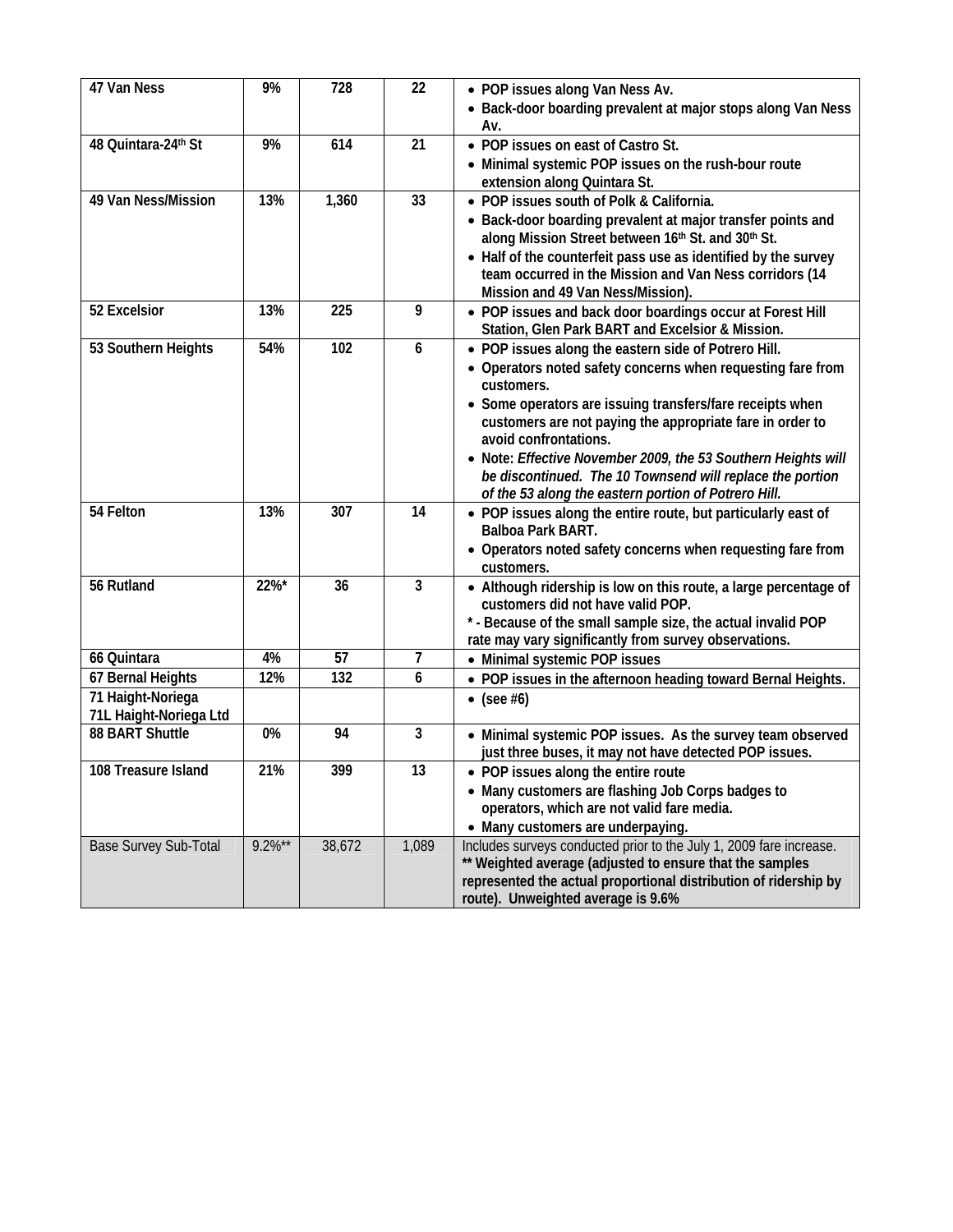| Mid-July Follow-Up<br>Survey                                                                                                                                                                                                                       | 12.6%     | 2,567  | 52    | • In mid-July, the survey team conducted follow-up<br>observations on the following routes: F Market & Wharves, T<br>Third, 5 Fulton, 6 Parnassus, 9 San Bruno, 9X Bayshore<br>Express, 14 Mission, 19 Polk, 21 Hayes, 22 Fillmore, 23<br>Monterey, 30 Stockton, 31 Balboa, 38/38L Geary, 43 Masonic,<br>44 O'Shaughnessy, 45 Union-Stockton, 49 Van Ness-<br>Mission, 54 Felton, and 71 Haight-Noriega<br>• Invalid POP rates for comparative routes and times before<br>and after the July 1, 2009 survey were within 0.5 percentage<br>points of each other (12.1% before versus 12.6% after).<br>However, the sample size for the observations taken after<br>July 1 is significantly smaller (and therefore less precise)<br>than those before. Based on this data, the fare increase<br>probably had minor if any impact on the invalid POP rate. |  |  |
|----------------------------------------------------------------------------------------------------------------------------------------------------------------------------------------------------------------------------------------------------|-----------|--------|-------|---------------------------------------------------------------------------------------------------------------------------------------------------------------------------------------------------------------------------------------------------------------------------------------------------------------------------------------------------------------------------------------------------------------------------------------------------------------------------------------------------------------------------------------------------------------------------------------------------------------------------------------------------------------------------------------------------------------------------------------------------------------------------------------------------------------------------------------------------------|--|--|
| <b>Grand Total</b>                                                                                                                                                                                                                                 | $9.2\%**$ | 41,239 | 1,141 | Includes all surveys conducted, both before and after the July 1,<br>2009 fare increase.<br>** Weighted average (adjusted to ensure that the samples<br>represented the actual proportional distribution of ridership by<br>route). Unweighted average is 9.7%                                                                                                                                                                                                                                                                                                                                                                                                                                                                                                                                                                                          |  |  |
|                                                                                                                                                                                                                                                    |           |        |       | * Vehicle runs exclude those that the survey team did not observe because: (a) the vehicle was too full to accommodate                                                                                                                                                                                                                                                                                                                                                                                                                                                                                                                                                                                                                                                                                                                                  |  |  |
| additional customers, or (b) the farebox was not in operation.                                                                                                                                                                                     |           |        |       |                                                                                                                                                                                                                                                                                                                                                                                                                                                                                                                                                                                                                                                                                                                                                                                                                                                         |  |  |
|                                                                                                                                                                                                                                                    |           |        |       |                                                                                                                                                                                                                                                                                                                                                                                                                                                                                                                                                                                                                                                                                                                                                                                                                                                         |  |  |
| The survey team did not observe 76 Marin Headlands, 80X Gateway Express, 81X Caltrain Express, 82X Levi Plaza Express,<br>90 Owl or 91 Owl special services or the 20 Columbus, 26 Valencia, 74X Culture Bus and 89 Laguna Honda buses, which will |           |        |       |                                                                                                                                                                                                                                                                                                                                                                                                                                                                                                                                                                                                                                                                                                                                                                                                                                                         |  |  |
|                                                                                                                                                                                                                                                    |           |        |       |                                                                                                                                                                                                                                                                                                                                                                                                                                                                                                                                                                                                                                                                                                                                                                                                                                                         |  |  |
| be discontinued in November 2009.                                                                                                                                                                                                                  |           |        |       |                                                                                                                                                                                                                                                                                                                                                                                                                                                                                                                                                                                                                                                                                                                                                                                                                                                         |  |  |

# **7.4. Detailed POP Observations by Time of Day and Vehicle Occupancy**

| Route                   | <b>Hours</b>   | Invalid    | Margin of | <b>Observations</b> |             |
|-------------------------|----------------|------------|-----------|---------------------|-------------|
|                         |                | <b>POP</b> | Error*    | <b>Customers</b>    | Vehicle     |
|                         |                | Rate       |           |                     | <b>Runs</b> |
| A.M. Peak               | 7 a.m.-10 a.m. | 6.3%       | ±0.5%     | 9,056               | 250         |
| Midday                  | 10 a.m.-2 p.m. | 9.5%       | ±0.7%     | 7,655               | 230         |
| School                  | 2 p.m.-4 p.m.  | 9.8%       | ±0.7%     | 7,170               | 206         |
| P.M. Peak               | 4 p.m.-7 p.m.  | 10.5%      | ±0.6%     | 9,249               | 252         |
| Evening                 | After 7 p.m.   | 14.5%      | ±1.3%     | 2,923               | 85          |
| Weekend                 | All day        | 12.3%      | ±1.3%     | 2,619               | 66          |
| Base Survey Sub-Total** |                | $9.5%***$  | ±0.3%     | 38,672**            | 1,089**     |
|                         |                |            |           |                     |             |

#### **Figure 39: POP Observations by Time of Day**

**\* Margin of error at a 95% confidence level.** 

**\*\* Base survey only from April 30-June 30, 2009. Excludes the 2,567 customers and 52 vehicle runs sampled after the July 1, 2009 fare increase.** 

\*\*\* Weighted average (adjusted to ensure that the samples represented the actual proportional **distribution of ridership by time of day). Unweighted average is 9.6%** 

| Figure 40: POP Observations by Vehicle Occupancy |  |
|--------------------------------------------------|--|
|--------------------------------------------------|--|

| Vehicle Occupancy | <b>Ridership Threshold</b> | Invalid    | Margin of | <b>Observations</b> |             |
|-------------------|----------------------------|------------|-----------|---------------------|-------------|
|                   |                            | <b>POP</b> | Error*    | Customers           | Vehicle     |
|                   |                            | Rate       |           |                     | <b>Runs</b> |
| Light Load        | Ridership $<$ 50% of seats | 9.2%       | $±0.8\%$  | 5.008               | 318         |
| Moderate Load     | Ridership 50-100% of seats | 9.3%       | $±0.5\%$  | 15.939              | 477         |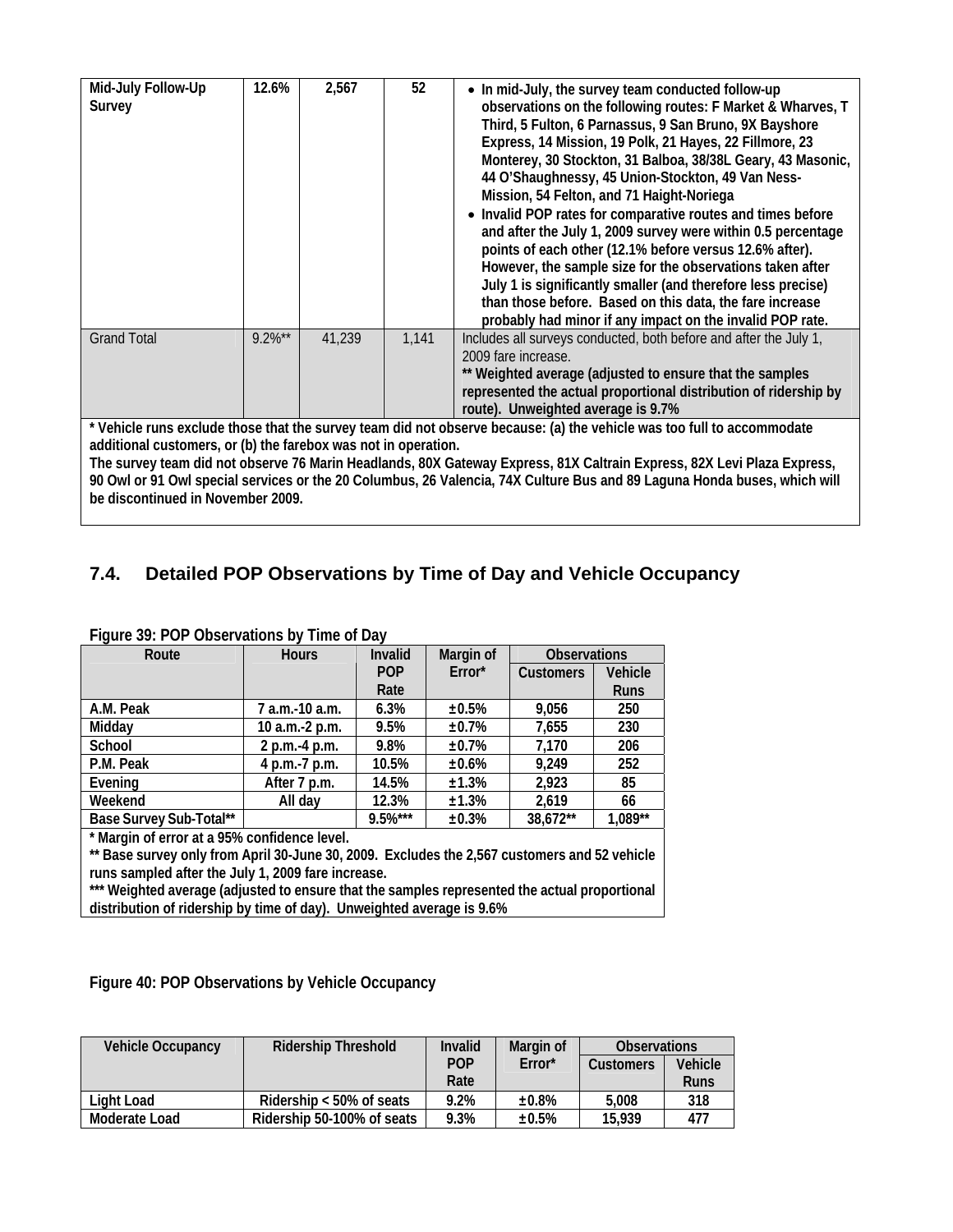| <b>Heavy Load</b>       | Ridership 100-125% of        | 9.5%        | ±0.5% | 13.064   | 235       |
|-------------------------|------------------------------|-------------|-------|----------|-----------|
|                         | seats                        |             |       |          |           |
| Very Heavy Load         | Ridership $> 125\%$ of seats | 10.5%       | ±0.9% | 4.661    | 59        |
| Base Survey Sub-Total** |                              | $9.5\%$ *** | ±0.3% | 38.672** | $1.089**$ |

**\* Margin of error at a 95% confidence level.** 

**\*\* Base survey only from April 30-June 30, 2009. Excludes the 2,567 customers and 52 vehicle runs sampled after the July 1, 2009 fare increase.** 

**\*\*\* Weighted average (adjusted to ensure that the samples represented the actual proportional distribution of ridership by time of day). Unweighted average is 9.6%**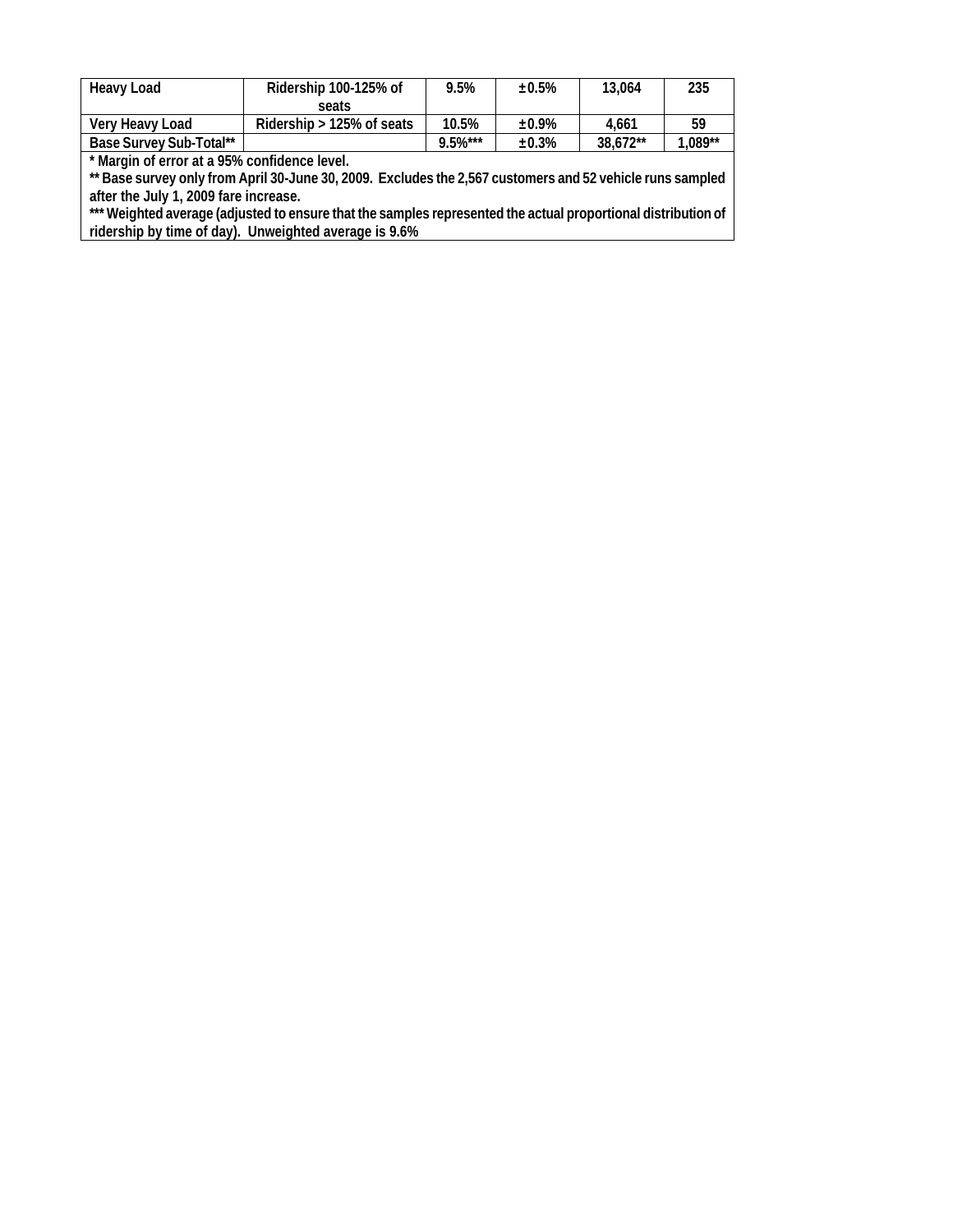#### **7.5. Statistical Formulas**

SFMTA used standard statistical methods to calculate the weighted systemwide invalid POP rate. Invalid POP rate (weighted by ridership)  $=$ 

*system ridership route ridership total surveyed customers surveyed customers with invalid POP* Allroutes #total \_surveyed \_customers system \_  $*$  <u>route</u>  $\sum_{\text{trouters}}$   $\frac{\text{\# surveyed}\_\text{cuts}}{\text{\# total}\_\text{surveyed}\_\text{cuts}}$ Invalid POP rate (weighted by time of day)  $=$ *daily ridership*  $time\_of\_day\_ridership$ *total surveyed customers surveyed customers with invalid POP*  $\overline{A_{\text{llroutes}}}$  #total \_surveyed \_customers daily \_  $*\frac{time\_of\_day}{time\_to\_xx}$  $\sum_{\text{trouters}}$   $\frac{\text{\# surveyed}\_\text{cuts}}{\text{\# total}\_\text{surveyed}\_\text{cuts}}$ 

Reported invalid POP rates have a 95 percent confidence interval and varying margins of error, depending on route and time of day. The following formula provides the margin of error:

Margin of error  $= \pm 1.96$  \* standard error \* finite population correct

$$
= \pm 1.96 * \sqrt{\frac{p(1-p)}{n}} * \sqrt{\frac{N-n}{N-1}}
$$

where  $p =$  invalid proof-of-payment rate

 $n =$  total sampled customers (by route or by time of day, as appropriate)

 $N =$  total ridership (by route or by time of day, as appropriate)

A 95 percent confidence interval is 1.96 standard deviations from the mean.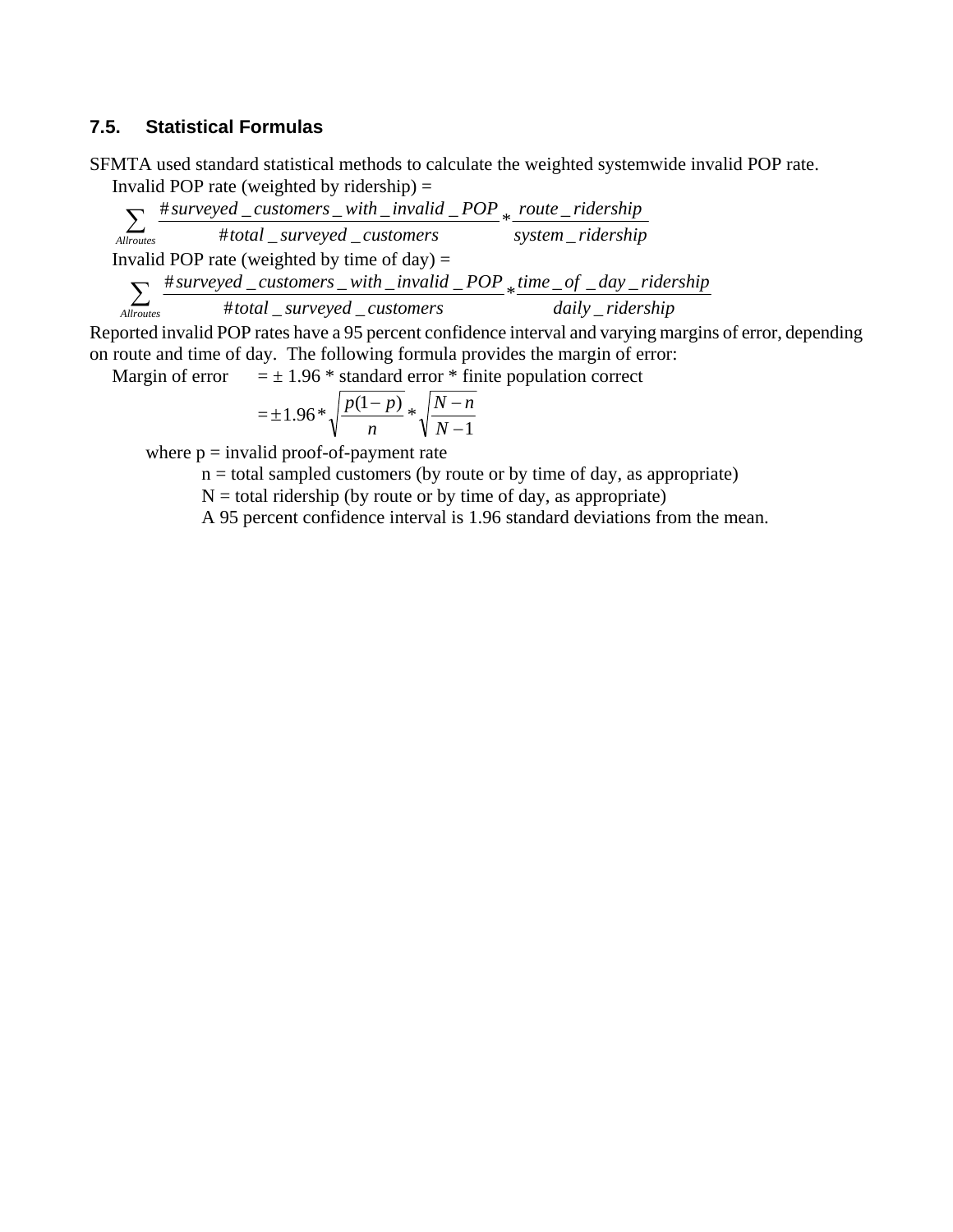## **7.6. Previous Fare Survey: David Binder Research, 2006**

To: MUNI From: David Binder Research Date: June 13, 2006 Re: MUNI fare survey: final results



44 Page Street, Suite 404 · San Francisco, California 94102 800-905-7330 · 415-621-7655 · F: 415-621-7663 · dbresearch.com

The following tables show results from the MUNI fare survey, which took place between April 4th and May 11th, 2006. The data is weighted by time of day and type of route to more accurately reflect the overall ridership of the MUNI system. Weights are based on a NTD Monitoring Excel Spreadsheet provided to David Binder Research by Susan Chelone in the MUNI Schedules Department. A total of 5,986 data points were collected on busses and metro lines during surveying. 1,705 data points were collected on platforms at the downtown metro stations. A single MUNI rider is considered a data point.

Data was collected by four surveyors who were accompanied by two plainclothes police officers. On busses and metro lines, surveyors in plain clothes boarded a vehicle and asked for proof of payment from all riders in one stop, before riders could exit the vehicle to evade surveyors. Anyone who refused to show proof was marked as a refusal and was then considered to have evaded the fare.

Data was collected on platforms of downtown metro stations by four surveyors accompanied by two plainclothes officers. For those stations with primary and secondary station agent booths with separate stairwells, two surveyors were stationed on the platform at the bottom of the stairs at the primary ticket booth, and two were stationed at the bottom of stairs at the secondary booth. All riders coming into the station and down the stairwells were asked to present their proof of payment, and anyone who refused to show proof was counted as having an invalid fair.

| Method of payment for those with<br>valid proof of payment |               |  |  |  |  |
|------------------------------------------------------------|---------------|--|--|--|--|
| <b>Proof of Payment Type</b>                               | $\frac{0}{0}$ |  |  |  |  |
| <b>Monthly Fast Pass</b>                                   | 58.2          |  |  |  |  |
| <b>Weekly Pass</b>                                         | 0.4           |  |  |  |  |
| Passport                                                   | 1.3           |  |  |  |  |
| Transfer                                                   | 38.7          |  |  |  |  |
| Free                                                       | 1.3           |  |  |  |  |
| <b>Total</b>                                               | 100%          |  |  |  |  |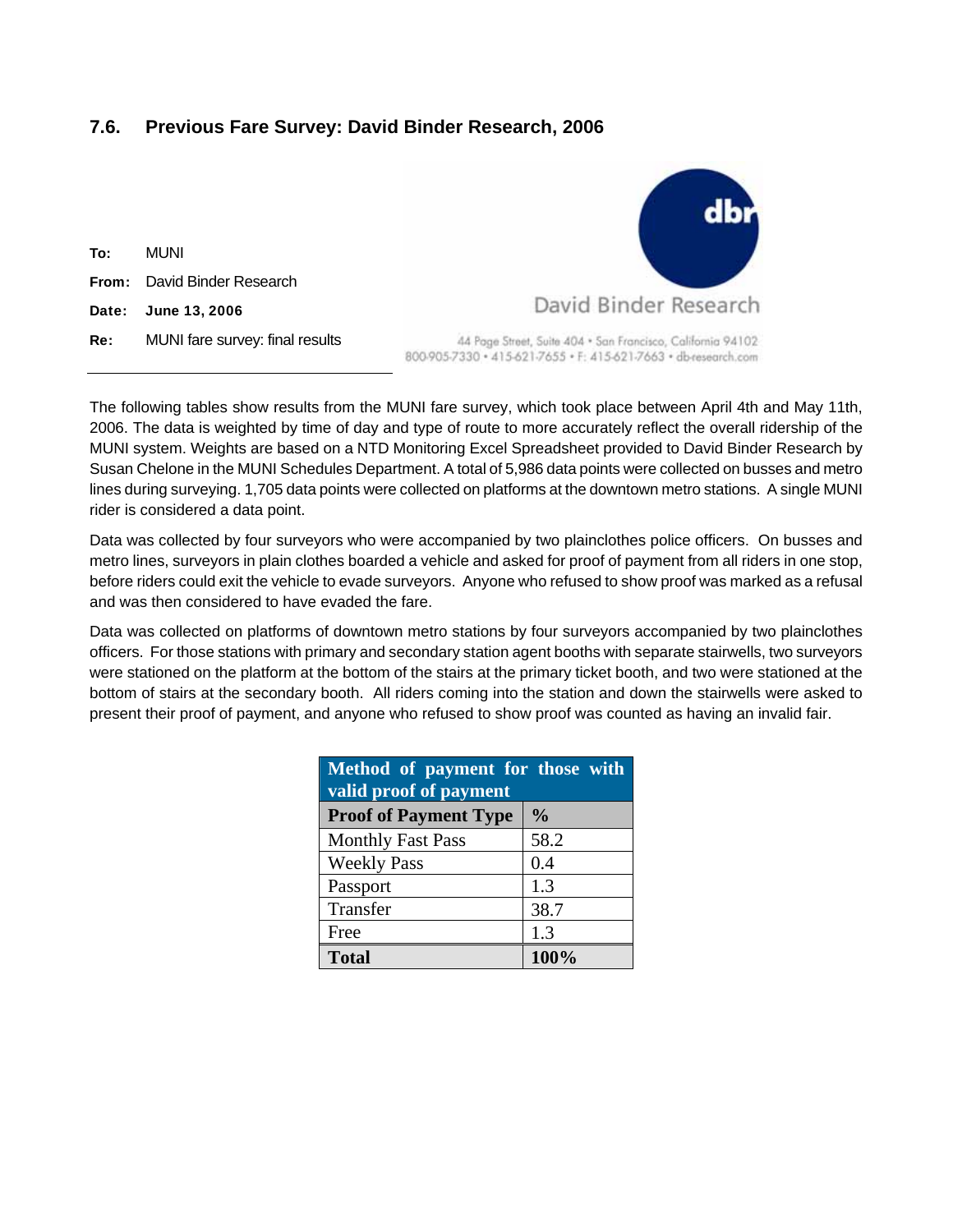| Proof of payment for all riders, including those<br>without valid proof: % of all respondents |           |               |  |  |  |
|-----------------------------------------------------------------------------------------------|-----------|---------------|--|--|--|
| <b>Proof of Payment</b>                                                                       | % Valid   | % Invalid     |  |  |  |
| <b>Monthly Fast Pass</b>                                                                      | 52.1      | $\cdot$ 1     |  |  |  |
| <b>Weekly Pass</b>                                                                            | $\cdot$ 4 | $\mathcal{O}$ |  |  |  |
| Passport                                                                                      | 1.2       | 0             |  |  |  |
| Transfer                                                                                      | 34.6      |               |  |  |  |
| Free                                                                                          | 1.2       |               |  |  |  |
| No Proof of payment                                                                           |           | 7.1           |  |  |  |
| Language barrier                                                                              |           | .5            |  |  |  |
| Refused                                                                                       |           | 1.7           |  |  |  |
| <b>Total</b>                                                                                  | 89.5%     | 10.5%         |  |  |  |

| Route Type: % valid and % invalid by type of route |       |         |           |  |  |  |
|----------------------------------------------------|-------|---------|-----------|--|--|--|
| <b>Route type</b>                                  | N     | % Valid | % Invalid |  |  |  |
| Radial bus lines                                   | 2,257 | 88.7    | 11.3      |  |  |  |
| Cross town bus lines                               | 968   | 88.0    | 12.0      |  |  |  |
| Local lines                                        | 80    | 88.8    | 11.2      |  |  |  |
| Metro lines                                        | 2,581 | 93.1    | 6.9       |  |  |  |
| <b>Total</b>                                       | 5,886 | 89.5%   | 10.5%     |  |  |  |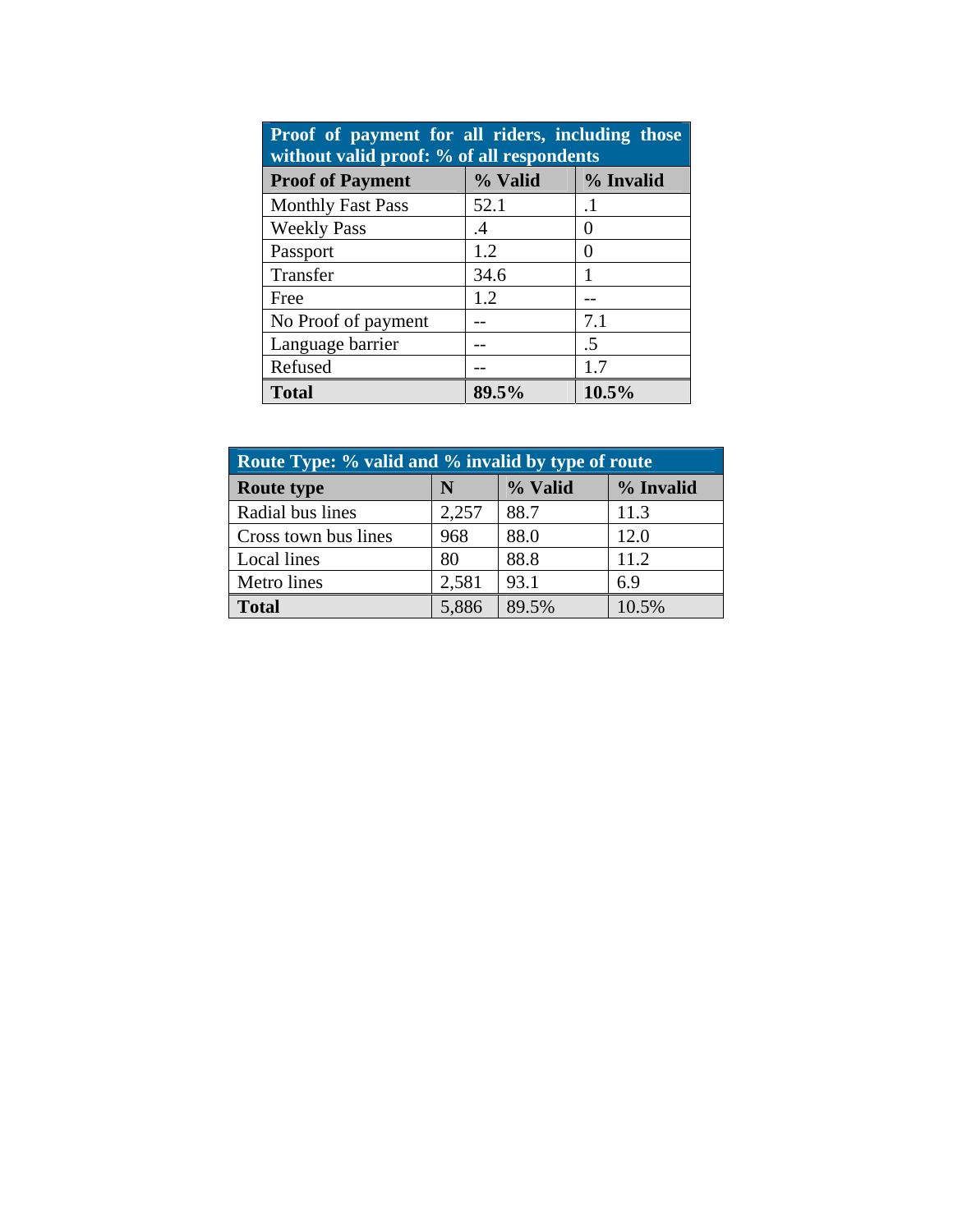| % Valid by Route |             |         |                                              |  |  |
|------------------|-------------|---------|----------------------------------------------|--|--|
| Line             | $\mathbf N$ | % Valid | Invalid/<br>$\frac{0}{0}$<br><b>No Proof</b> |  |  |
| $\mathbf{1}$     | 214         | 91.6    | 8.4                                          |  |  |
| $\overline{2}$   | 55          | 92.8    | 7.2                                          |  |  |
| $\overline{3}$   | 82          | 94.8    | 5.2                                          |  |  |
| $\overline{5}$   | 55          | 92.7    | 7.3                                          |  |  |
| 9                | 291         | 88.9    | 11.1                                         |  |  |
| 14               | 274         | 85.4    | 14.6                                         |  |  |
| 15               | 145         | 77.0    | 23.0                                         |  |  |
| 22               | 164         | 81.6    | 18.4                                         |  |  |
| 24               | 81          | 90.9    | 9.1                                          |  |  |
| $27*$            | 36          | 91.6    | 8.4                                          |  |  |
| 28               | 75          | 83.4    | 16.6                                         |  |  |
| 29               | 57          | 98.2    | 1.8                                          |  |  |
| 30               | 163         | 89.2    | 10.8                                         |  |  |
| $33*$            | 52          | 100.0   | 0.0                                          |  |  |
| $37*$            | 22          | 95.6    | 4.4                                          |  |  |
| 38               | 844         | 91.7    | 8.3                                          |  |  |
| 43               | 83          | 91.6    | 8.4                                          |  |  |
| 44               | 195         | 93.3    | 6.7                                          |  |  |
| 45               | 65          | 92.3    | 7.7                                          |  |  |
| 47               | 84          | 92.9    | 7.1                                          |  |  |
| 48*              | 45          | 93.3    | 6.7                                          |  |  |
| 49               | 132         | 82.6    | 17.4                                         |  |  |
| 54               | 58          | 86.2    | 13.8                                         |  |  |
| $71*$            | 33          | 93.9    | 6.1                                          |  |  |
| ${\bf F}$        | 198         | 95.4    | 4.6                                          |  |  |
| J                | 176         | 85.8    | 14.2                                         |  |  |
| K                | 156         | 99.3    | 0.7                                          |  |  |
| L                | 272         | 96.4    | 3.6                                          |  |  |
| $\mathbf{M}$     | 497         | 90.1    | 9.9                                          |  |  |
| ${\bf N}$        | 1,282       | 93.2    | 6.8                                          |  |  |
| <b>Total</b>     | 5,886       | 89.5%   | 10.5%                                        |  |  |

*\*Indicates small sample size*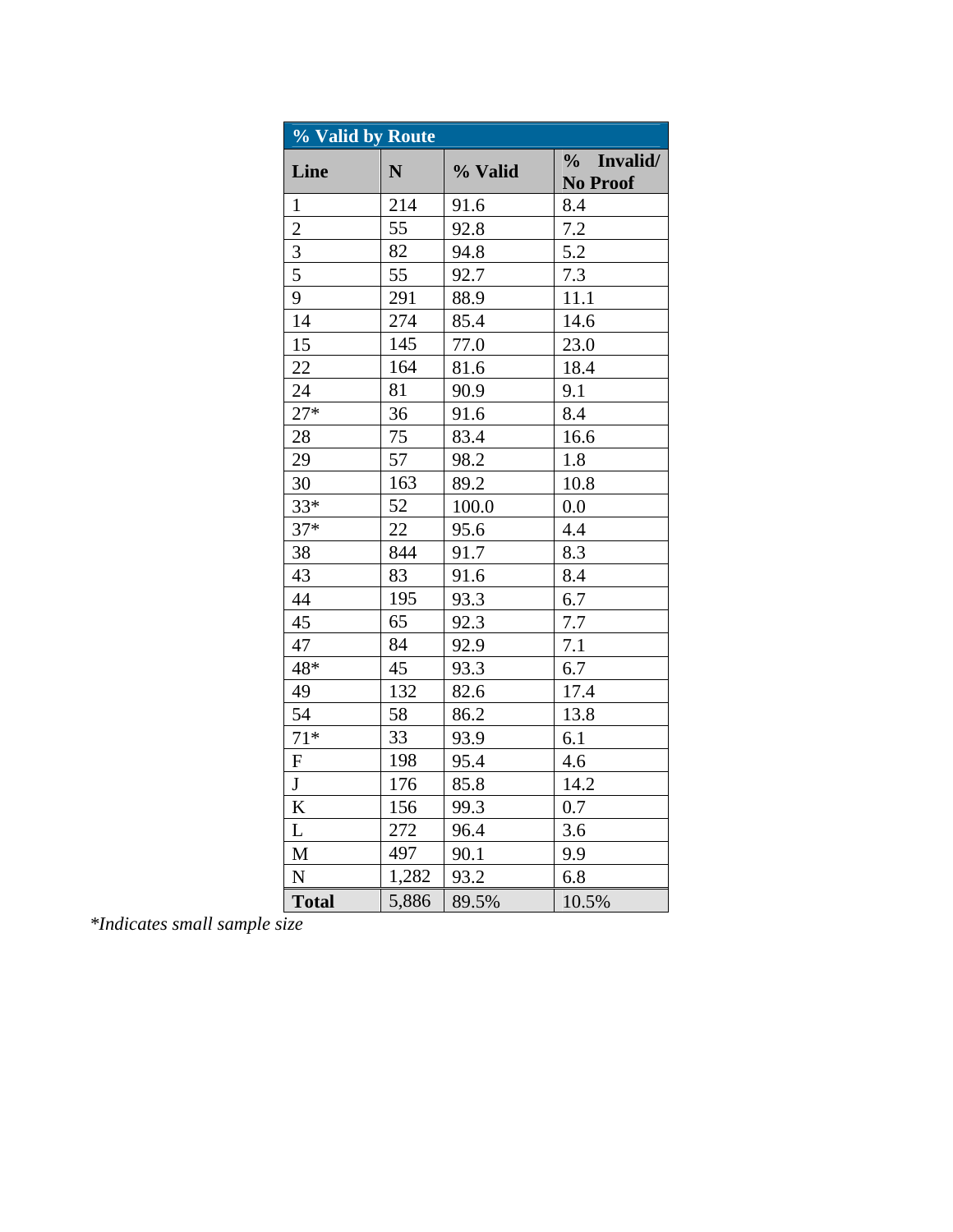| <b>J,K,L, M, and N: Underground and Street Level Stops</b> |       |         |           |  |  |
|------------------------------------------------------------|-------|---------|-----------|--|--|
| <b>Route type</b>                                          | N     | % Valid | % Invalid |  |  |
| Underground                                                | 942   | 96.5    | 3.5       |  |  |
| <b>Street Level</b>                                        | 1,639 | 90.5    | 9.5       |  |  |
| <b>Total</b>                                               | 2,581 | 92.9%   | 7.5%      |  |  |

| <b>Peak and Off-peak Hours</b> |       |         |           |  |  |  |
|--------------------------------|-------|---------|-----------|--|--|--|
| <b>Route type</b>              | N     | % Valid | % Invalid |  |  |  |
| Peak                           | 2,129 | 91.5    | 8.5       |  |  |  |
| Off-peak                       | 3,767 | 88.4    | 11.6      |  |  |  |
| <b>Total</b>                   | 5,896 | 89.5%   | 10.5%     |  |  |  |

| <b>Articulated Busses: Front and Rear</b> |       |         |           |  |  |
|-------------------------------------------|-------|---------|-----------|--|--|
|                                           | N     | % Valid | % Invalid |  |  |
| Front                                     | 1,157 | 91.1    | 8.9       |  |  |
| Rear                                      | 1,493 | 86.7    | 13.3      |  |  |
| <b>Total</b>                              | 2,650 | 88.5%   | 11.5%     |  |  |

| <b>Metro: First Car and Second Car</b> |      |         |           |  |  |
|----------------------------------------|------|---------|-----------|--|--|
|                                        | N    | % Valid | % Invalid |  |  |
| First Car                              | 881  | 91.5    | 8.5       |  |  |
| Second Car                             | 759  | 91.5    | 8.5       |  |  |
| <b>Total</b>                           | .640 | 92.9    |           |  |  |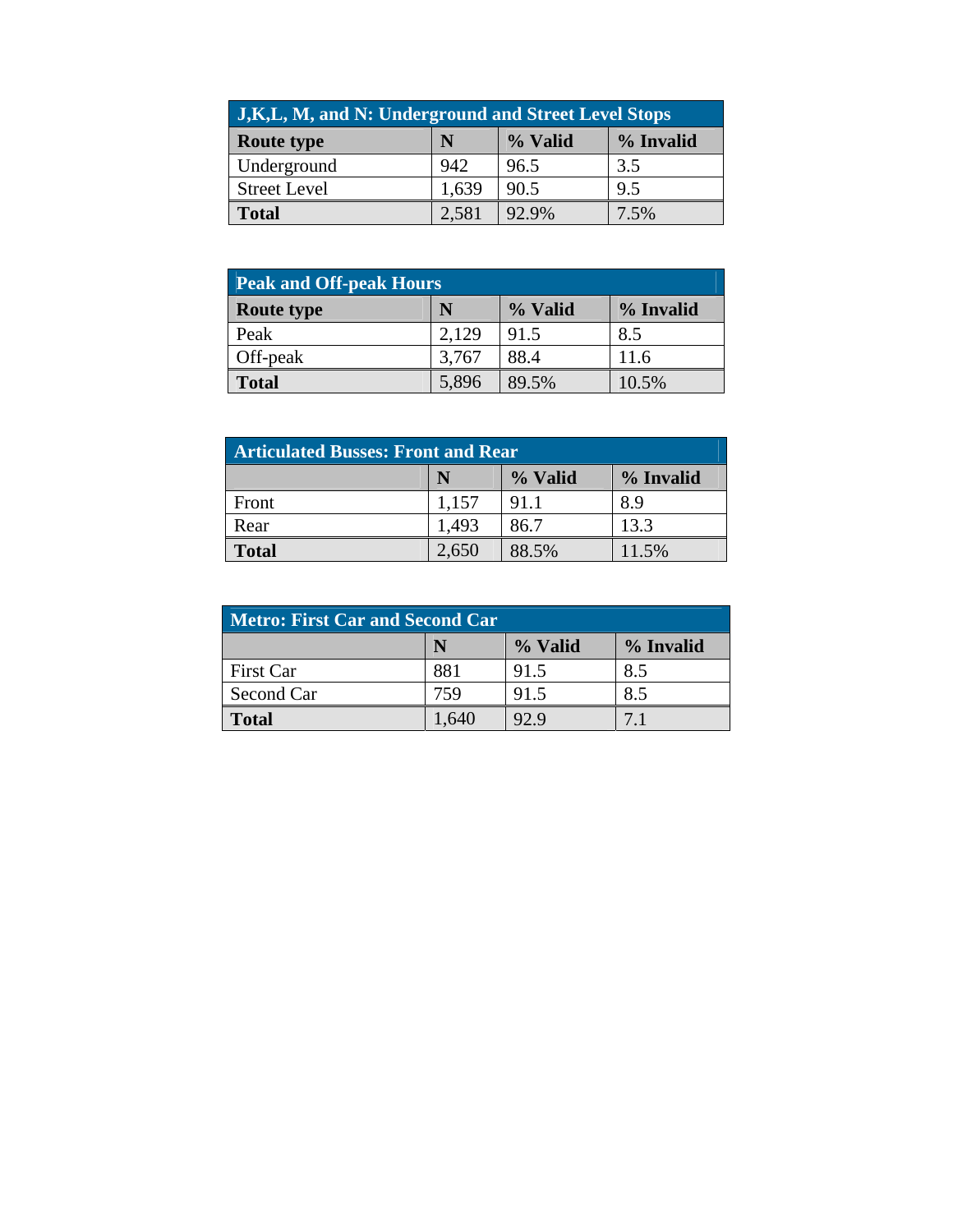The following tables represent data for the platforms on the downtown metro stations. Data for the platforms was collected primarily during off-peak hours. When possible data was collected when the primary ticket booth was manned and the secondary booth was not. In the Embarcadero, Powell Street Stations, and Van Ness Stations, it was not possible to collect data for unmanned and manned booths, as both booths were in view of each other, and there was a single stairwell going down to the platform or there were ticket agents in both booths.

| <b>Metro Stations: Platform Data</b> |     |         |           |  |  |
|--------------------------------------|-----|---------|-----------|--|--|
| <b>Station</b>                       | N   | % Valid | % Invalid |  |  |
| Embarcadero                          | 222 | 89.2    | 10.8      |  |  |
| Montgomery                           | 445 | 88.3    | 11.7      |  |  |
| Powell                               | 304 | 89.5    | 10.5      |  |  |
| Civic Center                         | 480 | 85.3    | 14.7      |  |  |
| Van Ness                             | 251 | 87.4    | 12.6      |  |  |

| Metro Stations: Manned and Unmanned Station Agent Booths |     |         |           |  |  |
|----------------------------------------------------------|-----|---------|-----------|--|--|
| <b>Station</b>                                           | N   | % Valid | % Invalid |  |  |
| <b>Embarcadero</b>                                       | 222 | 89.2    | 10.8      |  |  |
| <b>Montgomery</b>                                        | 445 | 88.3    | 11.7      |  |  |
| Primary-manned                                           | 296 | 92.2    | 7.8       |  |  |
| Secondary-unmanned                                       | 149 | 81.2    | 18.8      |  |  |
| <b>Powell</b>                                            | 304 | 89.5    | 10.5      |  |  |
| <b>Civic Center</b>                                      | 480 | 85.3    | 14.7      |  |  |
| Primary-manned                                           | 318 | 87.1    | 12.9      |  |  |
| Secondary-unmanned                                       | 162 | 81.8    | 18.2      |  |  |
| <b>Van Ness</b>                                          | 251 | 87.4    | 12.6      |  |  |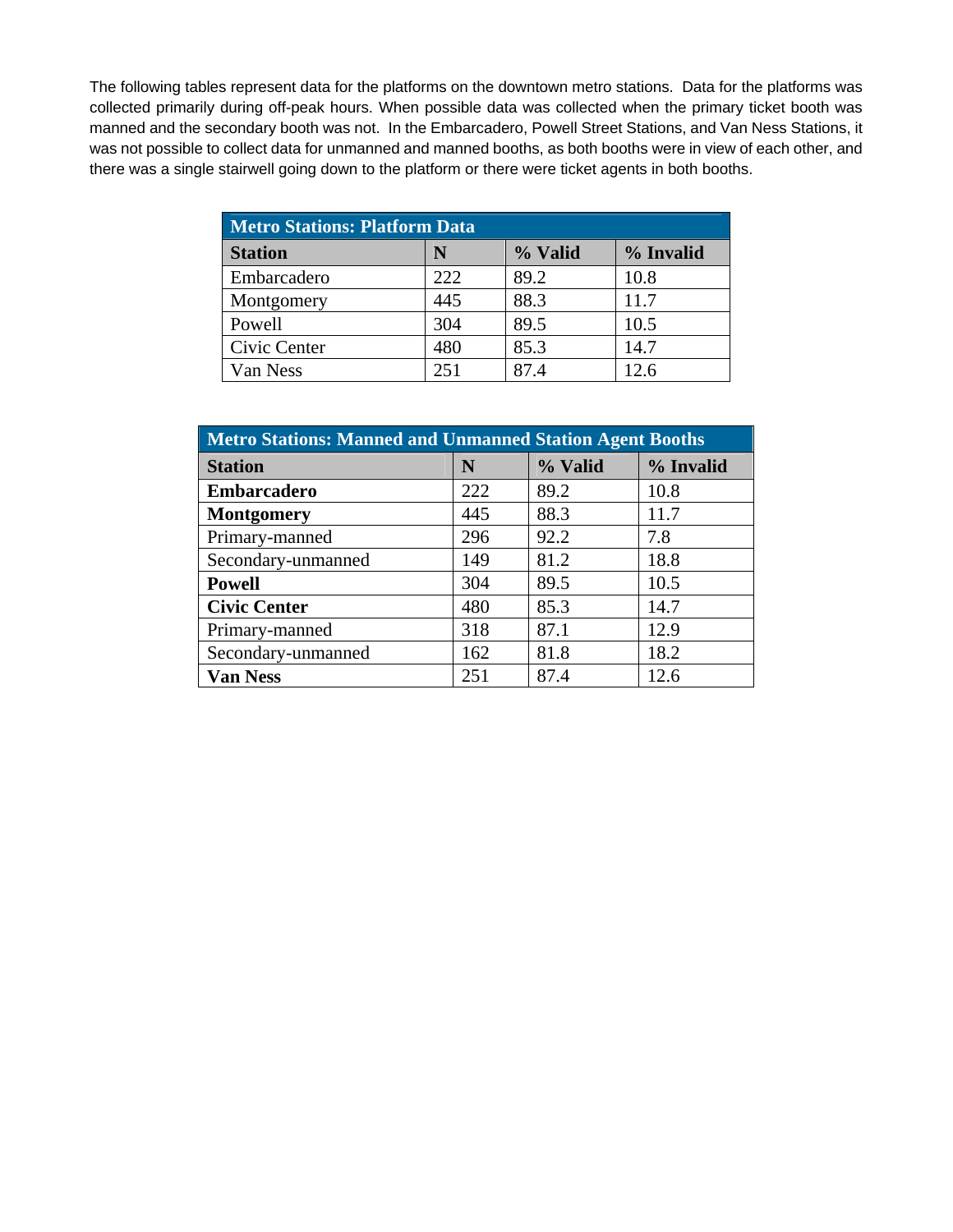# **7.7. San Francisco Traffic Code: Relevant Transit Violations**

## **SEC. 7.2.101. FARE EVASION REGULATIONS.**

(a) For any passenger or other person in or about any public transit station (including an outdoor high-level boarding platform or station operated by the Bay Area Rapid Transit District), streetcar, cable car, motor coach, trolley coach or other public transit vehicle to evade any fare collection system or proof of payment program instituted by the Municipal Transportation Agency.

(b) For any person to board or ride a streetcar, motor coach, trolley coach without prior or concurrent payment of fare.

(c) For any person to board a streetcar, motor coach, trolley coach through the rear exit except: (i) when a representative of the transit system is present at such exit for the collection of fares or transfers or the inspection for proof of payment; (ii) when the streetcar, motor coach, trolley coach or other transit vehicle is operating at a station or boarding platform where fares are collected prior to boarding the transit vehicle; (iii) when necessary for access by persons with disabilities on wayside boarding platforms; or (iv) when the streetcar, motor coach, or trolley coach is operating on a transit line or in a Proof of Payment Zone.

(d) To fail to display a valid fare receipt or transit pass at the request of any authorized representative of the transit system or duly authorized peace officer while on a transit vehicle or in a Proof of Payment Zone.

(e) To misuse any transfer, pass, ticket, or token with the intent to evade the payment of any fare.

(f) To knowingly use or attempt to use any illegally printed, duplicated, or otherwise reproduced token, card, transfer or other item for entry onto any transit vehicle or into any transit station with the intent of evading payment of a fare.

(g) For any unauthorized person to use a discount ticket or fail to present, upon request from a system fare inspector, acceptable proof of eligibility to use a discount ticket. (127)

(Amended by Ord. 287-08, File No. 081340, App. 12/5/2008)

## **SEC. 7.2.102. PASSENGER CONDUCT REGULATIONS.**

For any passenger or other person in or about any public transit station (including an outdoor high-level boarding platform or station operated by the Bay Area Rapid Transit District), streetcar, cable car, motor coach, trolley coach or other public transit vehicle to commit any of the acts described below:

(a) Playing sound equipment on or in a system facility or vehicle;

(b) Smoking, eating, or drinking in or on a system facility or vehicle in those areas where those activities are prohibited ;

(c) Expectorating upon or within a system facility or vehicle;

(d) Willfully disturbing others on or in a system facility or vehicle by engaging in boisterous or unruly behavior;

(e) Carrying an explosive or acid, flammable liquid, or toxic or hazardous material in a system facility or vehicle;

(f) Urinating or defecating in a system facility or vehicle, except in a lavatory. However, this paragraph shall not apply to a person who cannot comply with this paragraph as a result of a disability, age, or a medical condition;

(g) Willfully blocking the free movement of another person in a system facility or vehicle.

(h) Skateboarding, roller skating, bicycle riding, or roller balding in a system facility, vehicle, or parking structure. This restriction does not apply to an activity that is necessary for utilization of the transit facility by a bicyclist, including, but not limited to, an activity that is necessary for parking a bicycle or transporting a bicycle aboard a transit vehicle as permitted by the Municipal Transportation Agency. (128)

(Amended by Ord. 287-08, File No. 081340, App. 12/5/2008)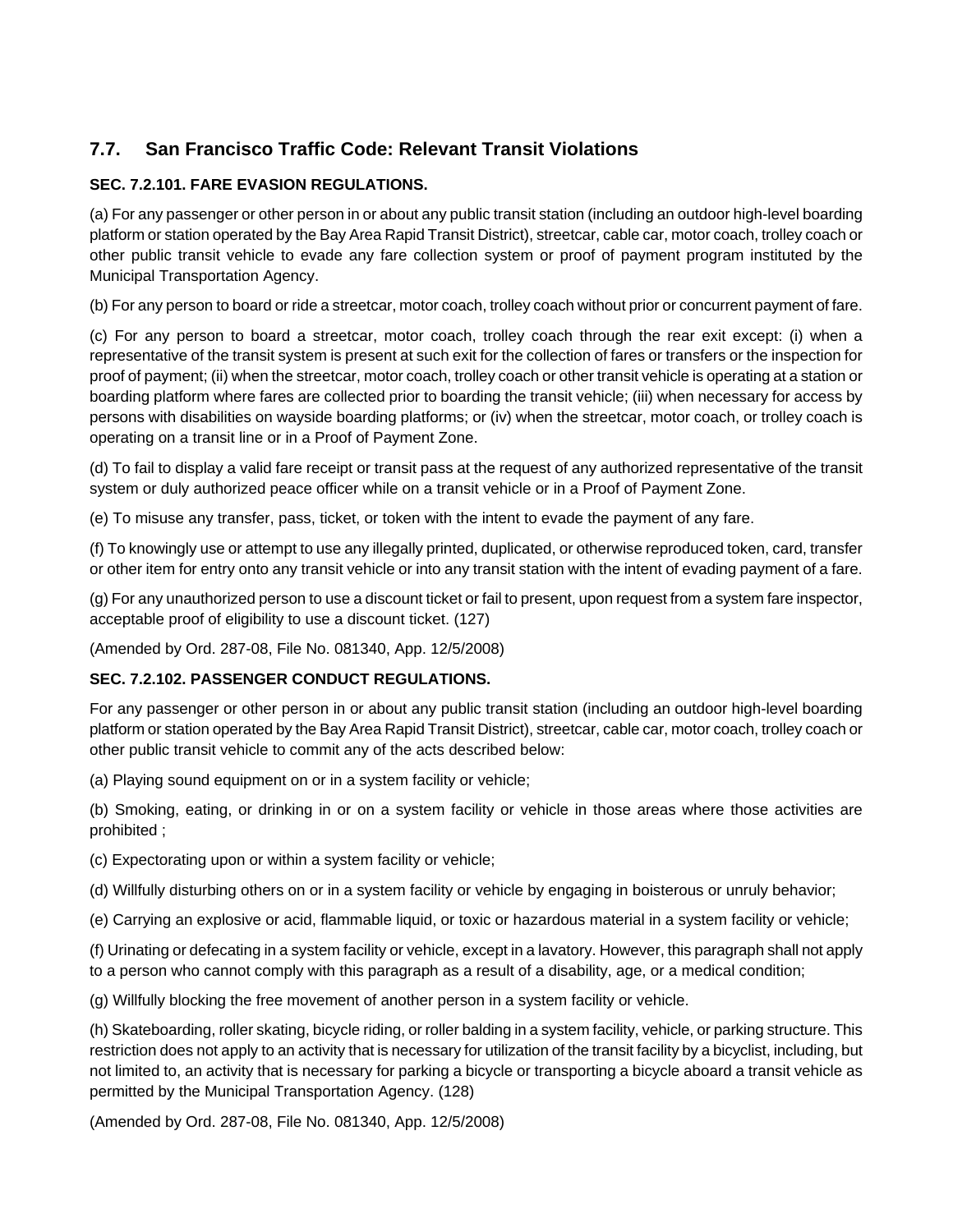## **SEC. 7.2.103. CONVERSING WITH OPERATING PERSONNEL PROHIBITED.**

For any person to engage any operator of any streetcar, cable car, bus or trolley coach in conversation, except for the purpose of procuring necessary information. (128.5)

(Amended by Ord. 287-08, File No. 081340, App. 12/5/2008)

## **SEC. 7.3. MISDEMEANORS.**

Except as may be authorized in Division II of this Code, the following actions are prohibited, and each and every violation of the prohibitions listed in this Subsection 7.3 shall be a misdemeanor; provided however, that, the charge may be reduced to an infraction in discretion of the Court, or the citation issued may be issued for the violation as an infraction in the discretion of the issuing officer.

(Amended by Ord. 287-08, File No. 081340, App. 12/5/2008)

## **SEC. 7.3.1. OTHER FARE EVASION AND PASSENGER CONDUCT REGULATIONS.**

For any passenger or other person in or about any public transit station (including an outdoor high-level boarding platform or station operated by the Bay Area Rapid Transit District), or public transit vehicle to commit any of the acts described below:

(a) Knowingly providing false identification to a peace officer, fare inspector or other representative of the transit system when engaged in the enforcement of City or state laws regarding fare collection, fare evasion, passenger conduct or proof of payment of fare;

(b) Interfering with the turnstile or fare register;

(c) Meddling with the trolley pole or rope attached thereto;

(d) Meddling with tracks, switches, turnouts, or any other transit system structures or facilities;

(e) Entering upon the roadbed, tracks, structures or other portions of transit system property or facilities not open to passengers or the public;

(f) Obstructing any person or persons in charge of any transit station or facility or public transit vehicle in the performance of that person's duties, or otherwise interfering with the operation of the public transit vehicle;

(g) Sounding any bell, alarm or other warning device, without authorization;

(h) Printing, duplicating or otherwise reproducing any token, card, transfer or other item used for entry onto any transit vehicle or into a transit station without the express permission of the Municipal Transportation Agency. (128.2)

(Amended by Ord. 287-08, File No. 081340, App. 12/5/2008)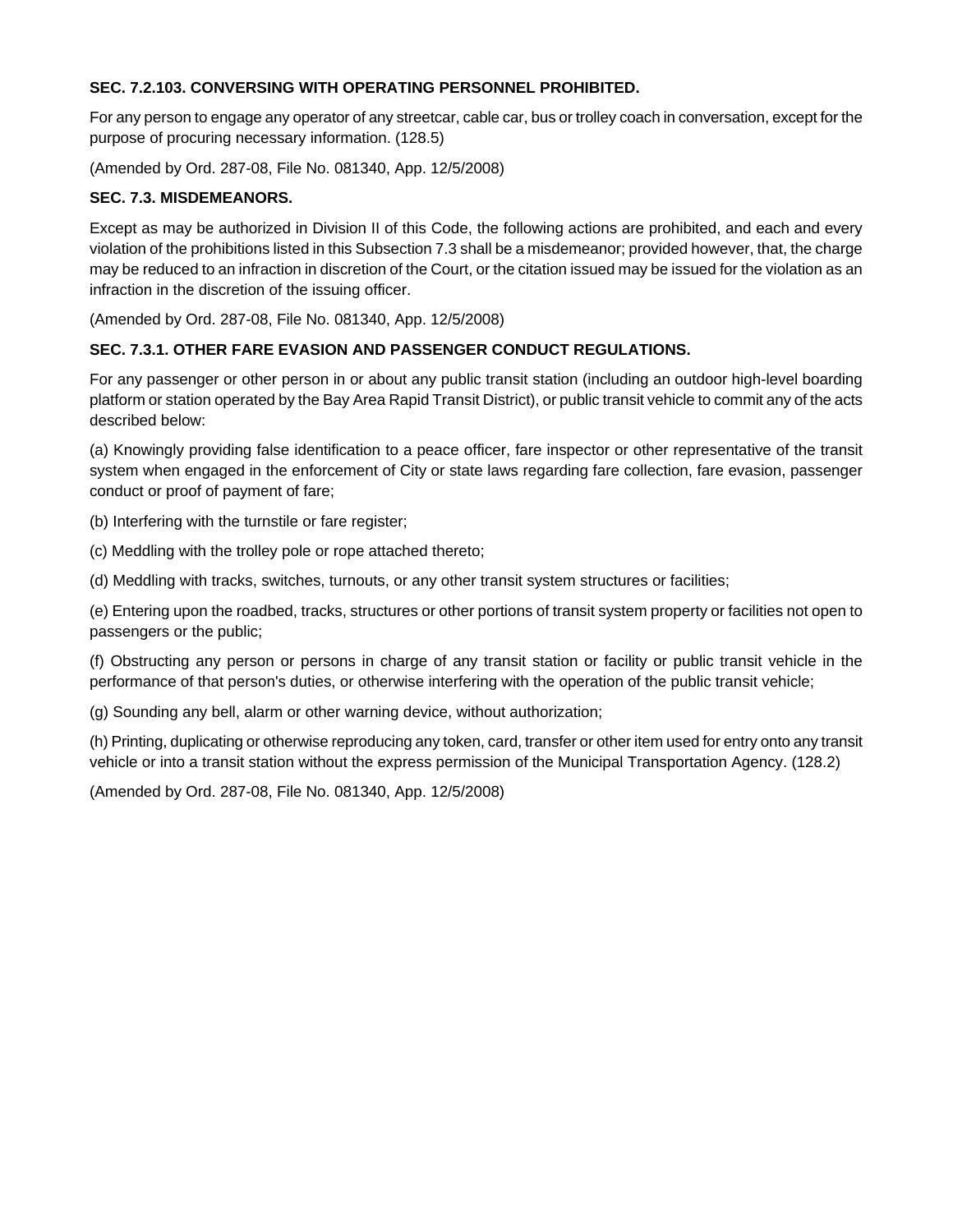# **7.8. Tran[sit Far](http://www.jobaps.com/SF/auditor/notify.asp?Code=%279132%27&BulletinTitle=Transit+Fare+Inspector%2C)e Inspector Job Description**



### **Department of Human Resources**

**Transit Fare Inspector (#9132 )**

#### **\$25.41-\$30.90 Hourly / \$4,405.00-\$5,356.00 Monthly / \$52,858.00-\$64,272.00 Yearly**



#### **Definition**

Under general supervision, performs a variety of duties related to the enforcement of fare policies of the Municipal Railway (MUNI) Proof of Payment Program, and to the enforcement of other applicable civil and administrative codes, and MUNI regulations and policies.

#### **Distinguishing Features**

Positions in this job code enforce the fare policies of the Proof of Payment fare system on the MUNI Metro and other MUNI lines, plus other applicable regulations, ordinances and policies related to MUNI operations. Incumbents are distinguished from class 8121 Fare Inspections Supervisor/ Investigator, Municipal Railway, by their lower level of responsibilities and decision-making.

#### **Supervision Exercised**

None

#### **Examples of Important and Essential Duties**

According to Civil Service Commission Rule 9, the duties specified below are representative of the range of duties assigned to this job code and are not intended to be an inclusive list.

1. Inspects public transit passengers for appropriate fare onboard moving vehicles, on station platforms and within transit stations and facilities.

2. Issues citations to passengers without valid passes, tickets or transfers; and for violations of applicable sections of proof of payment policy, as required by proof of payment program regulations; checks and verifies passenger identification documents; explains citation and appeal process to persons receiving citations.

3. Enforces all regulations, ordinances and policies related to Municipal Railway operations, within transit stations, vehicles and facilities.

4. Gathers/tabulates information on passengers inspected and cited; numbers of passengers, and other relevant data; fills out forms and writes basic daily reports regarding citations, unusual incidents, and other activities.

- 5. Appears in court to present evidence and testimony as required.
- 6. Reports safety hazards, potential problems, and violations of law observed during the course of duty, to appropriate authority; requests assistance when necessary.
- 7. Assists other MUNI and City personnel, and sworn law enforcement officers in the event of accidents, emergencies, and other incidents requiring response.
- 8. Provides general information and assistance, when requested, to public transit passengers and members of the public.

9. Operates communications and electronic equipment, such as two-way radios, and other office equipment, including computer terminals.

#### **Knowledge, Skills and Abilities**

Knowledge of: the methods/techniques related to enforcement of applicable rules, regulations, ordinances, policies and procedures.

Ability to: accurately observe situations and exercise sound judgment to determine appropriate action, and to assess various options of how to handle a situation or whether there is a need for intervention or securing assistance; learn how to operate communications/electronic equipment and related codes and formats; drive a vehicle.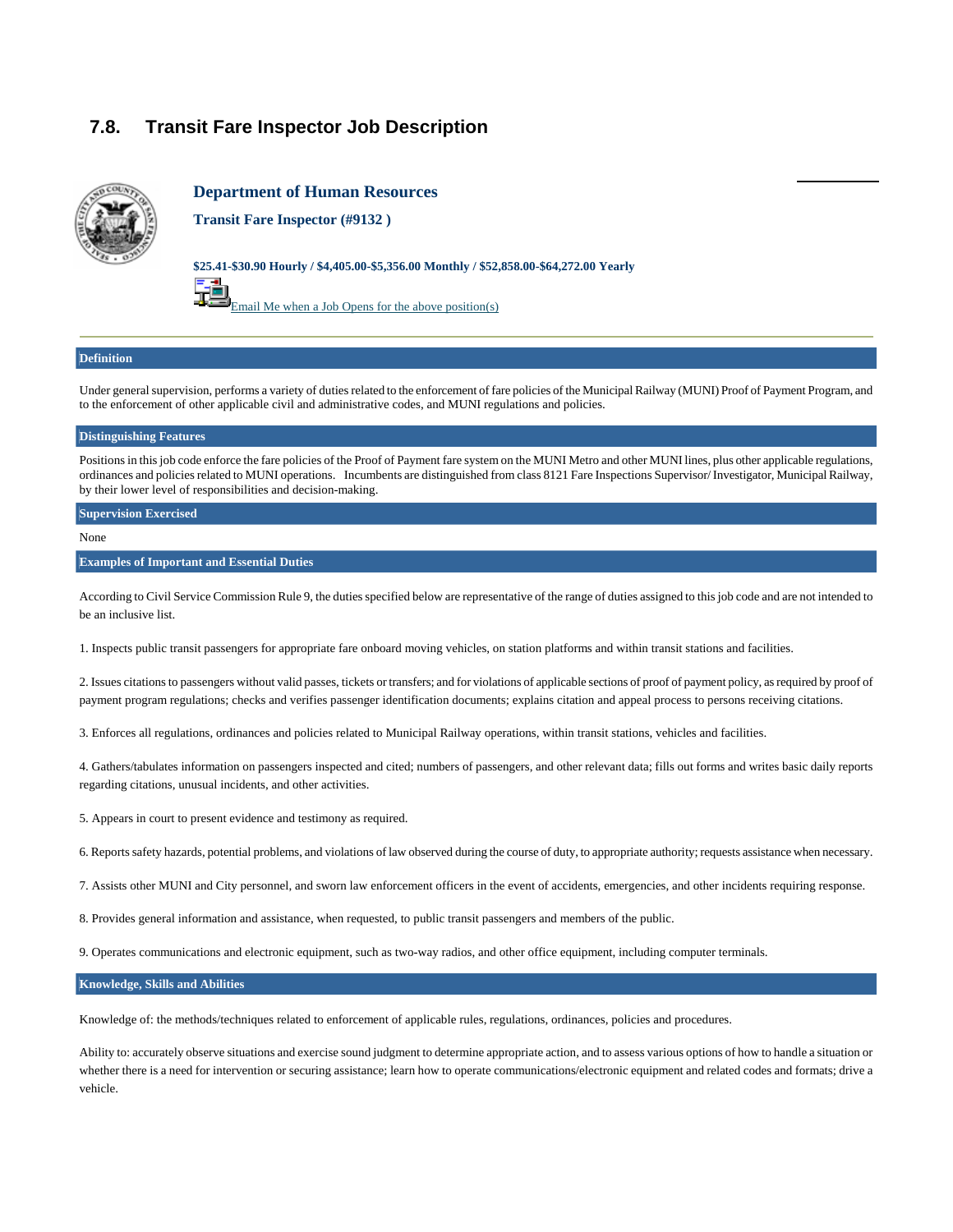Skills to: deal tactfully and courteously with the general public and others, function effectively under stress, maintain a professional manner in a variety of situations; speak clearly, concisely and in an easily understandable manner with other employees, transit passengers and the general public, using appropriate terminology, to interpret applicable codes, ordinances and policies, and to listen with understanding and comprehension; prepare clear and concise written reports and other documents, and to read and comprehend applicable codes, ordinances and policies; perform basic math computations.

#### **Experience and Training**

1. Three years full time experience working with the public, which must have included providing information and assistance, and working with applicable policies and regulations.

Desirable Qualifications: high school diploma /GED/state equivalency certificate.

#### **License or Certificate**

Possession of a valid driver's license

Special Requirements:

The work of job code 9132 is performed on MUNI buses, trains and station platforms, which may involve lifting, bending, and climbing stairs. The nature of work requires incumbents to: work varying hours and/or shifts, including weekends, evenings and holidays; work in a variety of conditions, including inclement weather and exposure to the elements; operate a variety of communications and electronic equipment; work for long periods of time standing or walking, including on moving transit vehicles, uneven terrain, and unstable surfaces, etc.; run short distances; wear designated attire while on duty as required.

### **Disaster Service Workers**

All City and County of San Francisco employees are designated Disaster Service Workers through state and local law (California Government Code Section 3100- 3109). Employment with the City requires the affirmation of a loyalty oath to this effect. Employees are required to complete all Disaster Service Worker-related training as assigned, and to return to work as ordered in the event of an emergency.

| <b>CLASS:</b> | 9132 | EST: | <b>REV:</b>     | <b>FORMERLY JOB TITLE:</b> | <b>REPLACES JOB TITLE:</b> |
|---------------|------|------|-----------------|----------------------------|----------------------------|
| <b>EEOC:</b>  |      |      | <b>MEDICAL:</b> |                            |                            |